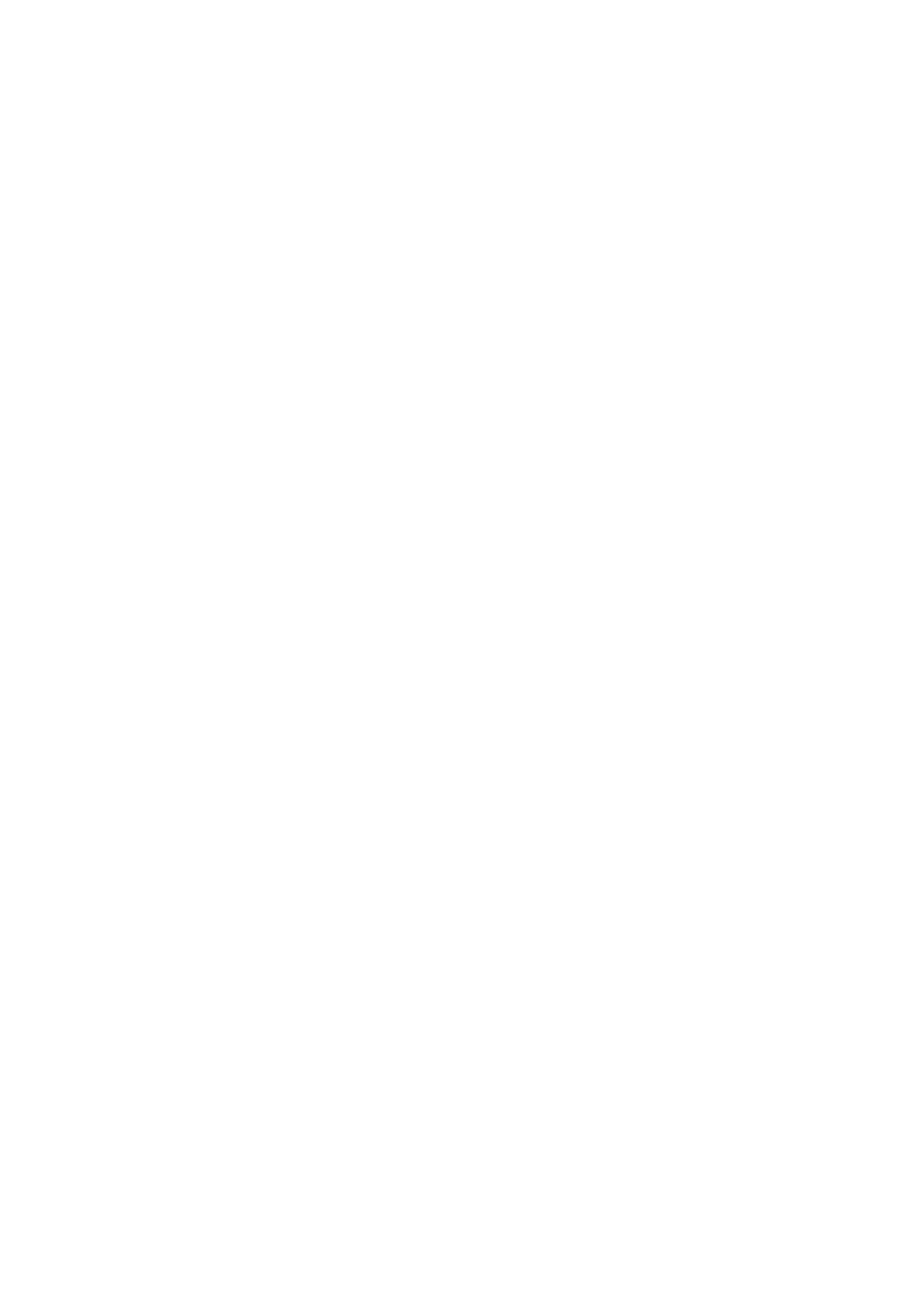| <b>Semester</b>    | Paper<br>Code               | <b>Title of Paper</b>                                               | Contact<br>hours per<br>week |              | <b>Exam</b><br>duration<br>(h) | <b>Maximum mark</b> |          |       |              |
|--------------------|-----------------------------|---------------------------------------------------------------------|------------------------------|--------------|--------------------------------|---------------------|----------|-------|--------------|
|                    |                             |                                                                     | L                            | T            | $\mathbf{P}$                   |                     | IA       | UE    | <b>Total</b> |
|                    | 19PPH11                     | <b>Classical Mechanics</b>                                          | 6                            | 1            | .                              | 3                   | 25       | 75    | 100          |
|                    | 19PPH12                     | Mathematical Physics                                                | 6                            | $\mathbf{1}$ | $\cdots$                       | $\overline{3}$      | 25       | 75    | 100          |
|                    | 19PPH13                     | <b>Basic Electronics</b>                                            | 6                            | 1            | .                              | $\overline{3}$      | 25       | 75    | 100          |
| I                  | 19PPH51                     | <b>General Physics Practicals</b>                                   | .                            | $\mathbf{1}$ | 3                              | $\cdots$            | $\cdots$ | .     | $\cdots$     |
|                    | 19PPH52                     | Electronics & Computer Science<br>Practicals                        | .                            | 1            | $\overline{4}$                 | $\cdots$            | .        | .     | .            |
|                    | Total for Semester I (S1)   |                                                                     | 18                           | 5            | $\overline{7}$                 | $\cdots$            | 75       | 225   | 300          |
|                    | 19PPH21                     | Modern Optics & Electromagnetic<br>Theory                           | 6                            | 1            | $\cdots$                       | 3                   | 25       | 75    | 100          |
|                    | 19PPH22                     | Thermodynamics, Statistical<br>Physics & Basic Quantum<br>Mechanics | 6                            | 1            | $\cdots$                       | 3                   | 25       | 75    | 100          |
| $\mathbf{I}$       | 19PPH23                     | Computer Science & Numerical<br>Techniques                          | 6                            | 1            | .                              | 3                   | 25       | 75    | 100          |
|                    | 19PPH51                     | <b>General Physics Practicals</b>                                   | $\cdots$                     | 1            | 3                              | 6                   | 25       | $75*$ | 100          |
|                    | 19PPH52                     | Electronics & Computer Science<br>Practicals                        | .                            | 1            | $\overline{4}$                 | 6                   | 25       | $75*$ | 100          |
|                    | Total for Semester II (S2)  |                                                                     | 18                           | 5            | 7                              | $\cdots$            | 125      | 375   | 500          |
|                    | 19PPH31                     | <b>Advanced Quantum Mechanics</b>                                   | 6                            | 1            | .                              | 3                   | 25       | 75    | 100          |
|                    | 19PPH32                     | <b>Advanced Spectroscopy</b>                                        | 6                            | $\mathbf{1}$ | .                              | 3                   | 25       | 75    | 100          |
|                    | 19PPH33                     | <b>Basic Nuclear and Particle Physics</b>                           | 6                            | 1            | .                              | 3                   | 25       | 75    | 100          |
| III                | 19PPH61                     | <b>Advanced Physics Practicals</b>                                  | .                            | $\mathbf{1}$ | $\overline{4}$                 | .                   | $\cdots$ | .     | $\cdots$     |
|                    | 19PPH62                     | <b>Advanced Electronics Practicals</b>                              | $\cdots$                     | $\mathbf{1}$ | 3                              | $\cdots$            | $\cdots$ | .     | $\cdots$     |
|                    | Total for Semester III (S3) |                                                                     | 18                           | 5            | 7                              | $\cdots$            | 75       | 225   | 300          |
|                    | 19PPH41                     | Condesed Matter Physics                                             | 6                            |              | $\cdots$                       | 3                   | 25       | 75    | 100          |
|                    | 19PPH42 X                   | Special Paper I                                                     |                              | $\mathbf{1}$ | .                              | $\overline{3}$      | 25       | 75    | 100          |
|                    | 19PPH43 X                   | Special Paper II                                                    | 6                            | $\mathbf{1}$ | $\cdots$                       | $\overline{3}$      | 25       | 75    | 100          |
| IV                 | 19PPH61                     | <b>Advanced Physics Practicals</b>                                  | .                            | 1            | $\overline{3}$                 | 6                   | 25       | $75*$ | 100          |
|                    | 19PPH62                     | <b>Advance Electronics Practical</b>                                | .                            | 1            | $\overline{4}$                 | 6                   | 25       | $75*$ | 100          |
|                    | 19PPH01                     | Project                                                             |                              | .            | $\cdots$                       | $\cdots$            | $\cdots$ | 100   | 100          |
|                    | 19PPH02                     | Viva Voce                                                           |                              | .            |                                | $\cdots$            | .        | 100   | 100          |
|                    | Total for Semester IV (S4)  |                                                                     | 18                           | 5            | $\overline{7}$                 | $\cdots$            | 125      | 575   | 700          |
| <b>Grand Total</b> |                             |                                                                     | 72                           | 20           | 28                             | $\ddotsc$           | 400      | 1400  | 1800         |

\* 10 marks for records

L- Lecture IA - Internal Assesment<br>T - Tutorial UE - University Exam UE - University Exam

P- -Practical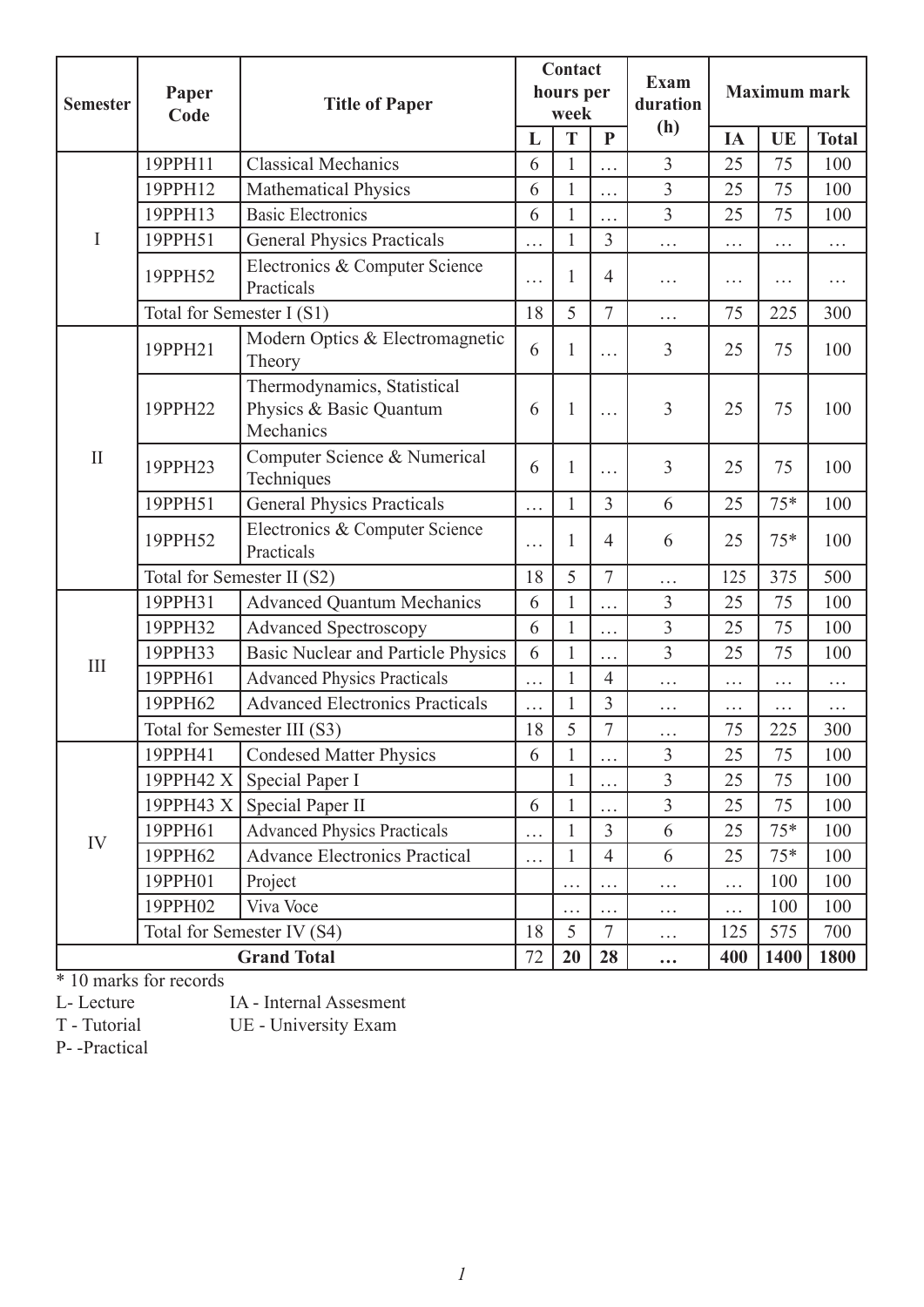| <b>Special Paper Category</b> |                        | <b>Course Code</b> | <b>Name of Special Papers</b>    |  |
|-------------------------------|------------------------|--------------------|----------------------------------|--|
|                               | <b>ELECTRONICS</b>     | 19PPH43E           | <b>Advanced Electronics-I</b>    |  |
|                               |                        | 19PPH44E           | <b>Advanced Electronics-II</b>   |  |
| $\overline{2}$                | MATERIALS SCIENCE      | 19PPH43M           | Materials Science-I              |  |
|                               |                        | 19PPH44M           | Materials Science-II             |  |
| 3                             | <b>NUCLEAR PHYSICS</b> | 19PPH43N           | <b>Advanced Nuclear Physics</b>  |  |
|                               |                        | 19PPH44N           | <b>Radiation Physics</b>         |  |
| $\overline{4}$                | <b>SPACE PHYSICS</b>   | 19PPH43S           | Space Physics and Plasma Physics |  |
|                               |                        | 19PPH44S           | <b>Advanced Astrophysics</b>     |  |
| 5                             | THEORETICAL PHYSICS    | 19РРН43Т           | Theoretical Physics-1            |  |
|                               |                        | 19РРН44Т           | Theoretical Physics-2            |  |

### **B: SPECIAL PAPERS FOR THIRD AND FOURTH SEMESTERS**

### **C. GENERAL GUIDELINES**

### **C-1 Theory papers**

Books of study and corresponding chapters are given for most of the theory papers in the syllabus to define the scope of the syllabus.

For internal evaluation of theory papers at least one Viva must be conducted for each paper

For assignments and seminars current developments in the areas of the syllabus may be chosen for improving the general awareness of the student

In tutorial sessions of theory papers problem solving in different topics of the syllabus may be discussed.

### **C-2 Lab Courses**

Rough records may be properly maintained for each practical paper and should be produced during the University Practical Examinations along with original record book.

Each student is encouraged to include critical comments on each experiments done in the original records including sources and estimates of errors, limitations in the experiments done and scope for improvements/ additions in the experimental work.

In performing Electronics Practicals: Bread Board Practice is recommended in addition to soldering of electronic circuits.

### **C-3 Special papers**

Depending on the expertise and facilities available in a College ( with approval of the University and Government as per rules) one of the five Specialisations ( Special paperCategory) may be chosen by a student for the third and /or fourth semesters of the MSc ProgrammeinPhysics.At present for all specialisations practical courses are common.

### **C-4 Project work and Project Evaluation**

The Project may be started during the second semester of the MSc programme.

25 marks of the project is to be awarded on the basis of internal assessment carried out in the College for each student concerned. A Project rough record may be maintained by each student to help to evaluate the progress of the project. Each student is required to present the completed project along with experimental demonstration if any in the college before the final University examinations in the Fourth Semester of the MSc (Physics) Programme.

For University Examinations for the Project: 50 marks is allotted for Project report evaluationand 25 marks allotted for Project based Viva Voce to be conducted along with General Viva Voce examination by the University.

## **D. Pattern of UniversityQuestion papers**

### **D-1 Theory Papers**

Each question Paper has three parts: Part A, Part B and Part C

Part A: Eight short answer questions covering the entire syllabus.*One of the question from this section may be used to test the CURRENT AWARENESS (general knowledge) of the student in the areas of syllabus covered for this paper.*Each question carries 3 marks.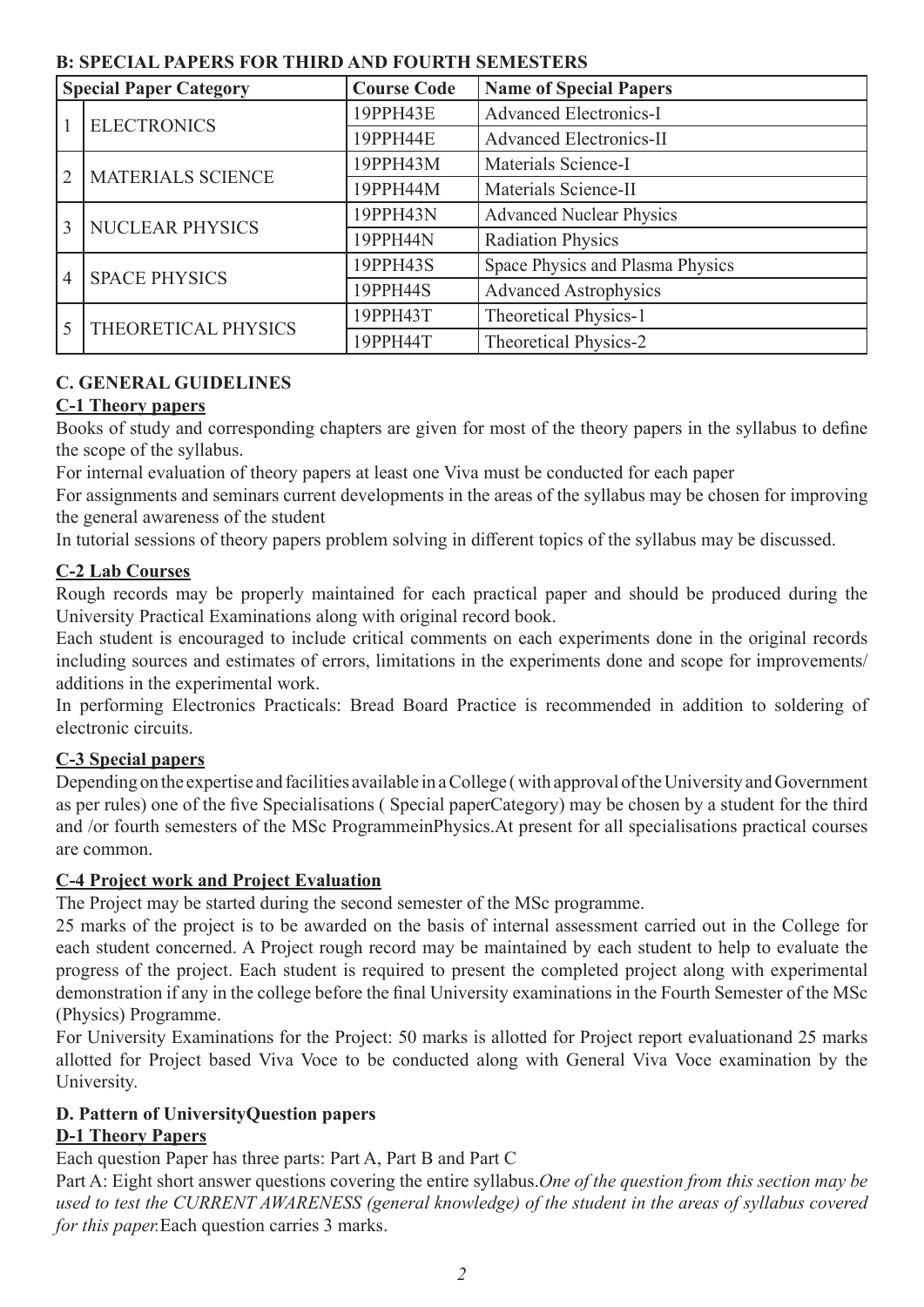Par B: contains three compulsory questions with internal choice. Questions cover all the three units in the syllabus. Each question carries 15 marks.

Part C: contains six problems covering the entire syllabus. The students need to answer any three. Each question carries five marks.

The question paper pattern for the theory papers is given separately.

### **D-2 PRACTICALS**

Each practical paper carries a total of 75 marks. 10 marks are allotted for practical records. 19PPH52: Electronics and Computer Science: Unit A-Electronics practical ( 4h ,45 marks) Unit B- Computer Science ( 2h, 20 marks)

19PPH61: Advanceed Physics has two parts : Physics Experiment ( 5h,45 marks)

Data Analysis of given scientific data ( 1 h,20 marks)

19PPH62: Advanced Electronics has two parts : (i)Electronics Practicals ( 4h,45 marks)

(ii) Microprocessor Practicals ( 2h,20 marks)

**19PPH01 Project**: Internal Evaluation for project is 25 marks

For University Examinations: 50 marks for Project Dissertation/report evaluation and 25 marks for Project based Viva Voce

**19PPH02 General Viva Voce**: For General Viva Voce covering the entire MSc Syllabus,University Examinations: 100 marks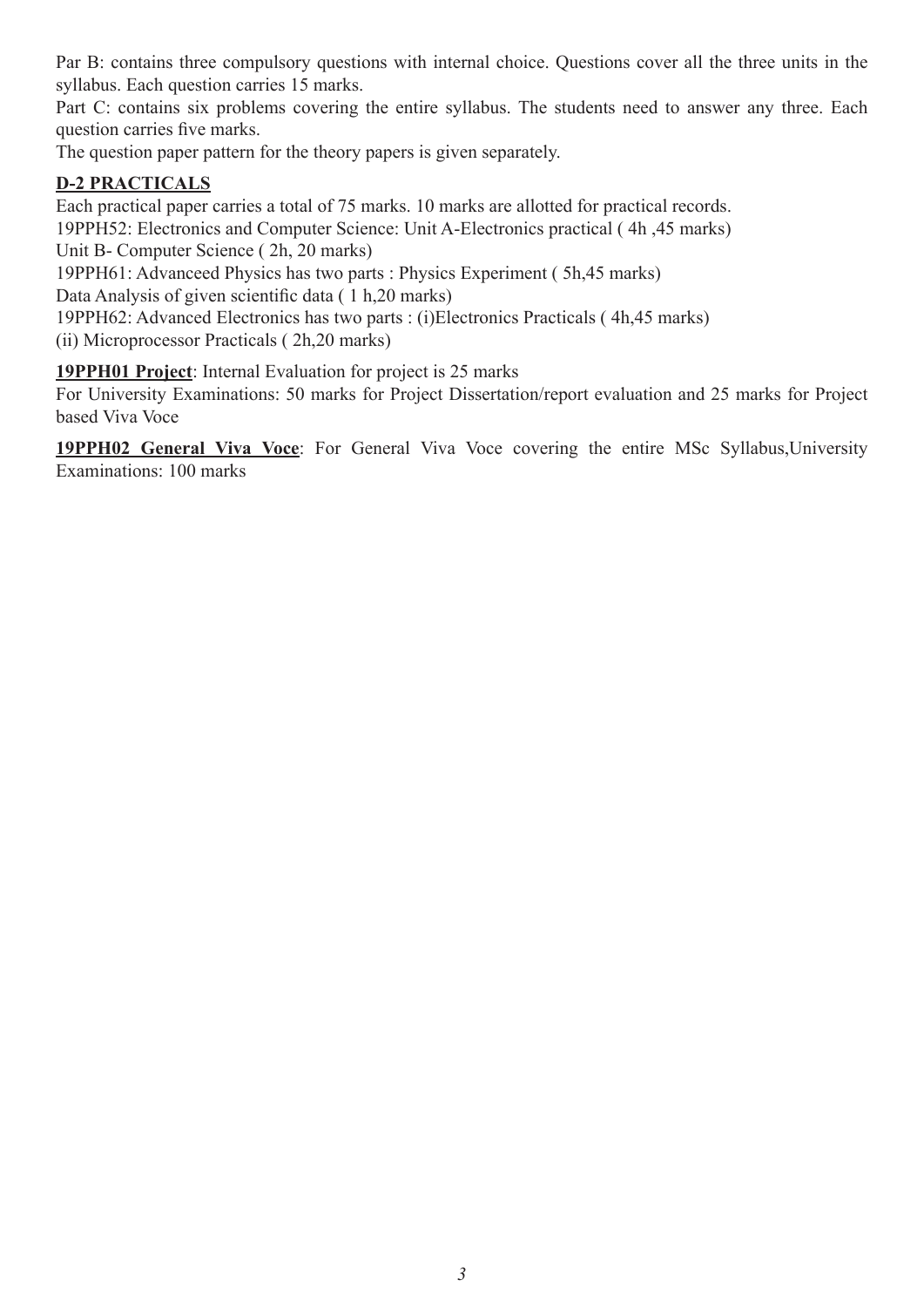### **Question Paper Pattern MSc Degree Examination Branch II PHYSICS 19PPHxy: ……………………**

Instructions to question paper setter

- 1. Each question paper has three parts Part A, Part B and Part C
- 2. Part A contains eight short answer questions spanning the entire syllabus, of which the candidate has to answer any *five* question carries *three* marks.
- 3. Part B contains *three* compulsory questions with internal choice. Each question shall be drawn from each unit of the syllabus. Each question carries 15 marks
- 4. Part C contains six problems spanning the entire syllabus . The cndidate has to answer any *three*. Each question carries *five* marks

#### **PART A**

|              |          | (Answer any five question. Each question carries three marks)  |                                    |
|--------------|----------|----------------------------------------------------------------|------------------------------------|
| I.           | a)       |                                                                |                                    |
|              | b)       |                                                                |                                    |
|              | c)       |                                                                |                                    |
|              | d)       |                                                                |                                    |
|              | e)<br>f) |                                                                |                                    |
|              |          |                                                                |                                    |
|              | g)<br>h) |                                                                |                                    |
|              |          |                                                                | $(5 x 3 = 15 marks)$               |
|              |          | <b>PART B</b>                                                  |                                    |
|              |          | (Answer all questions Each question carries 15 marks)          |                                    |
| $\rm II$     | A)       |                                                                |                                    |
|              |          | ${\sf OR}$                                                     |                                    |
| $\rm II$     | B)       |                                                                |                                    |
| $\rm III$    | A)       |                                                                |                                    |
|              |          | <b>OR</b>                                                      |                                    |
| $\rm III$    | B)       |                                                                |                                    |
| ${\rm IV}$   | A)       | ${\sf OR}$                                                     |                                    |
| IV           | B)       |                                                                |                                    |
|              |          |                                                                | $(3 \times 15 = 45 \text{ marks})$ |
|              |          | <b>PART C</b>                                                  |                                    |
|              |          | (Answer any three questions. Each question carries five marks) |                                    |
| $\mathbf{V}$ | a)       |                                                                |                                    |
|              | b)       |                                                                |                                    |
|              | c)       |                                                                |                                    |
|              | d)       |                                                                |                                    |
|              | e)       |                                                                |                                    |
|              | f)       |                                                                |                                    |

 $(3 x 5 = 15$  marks)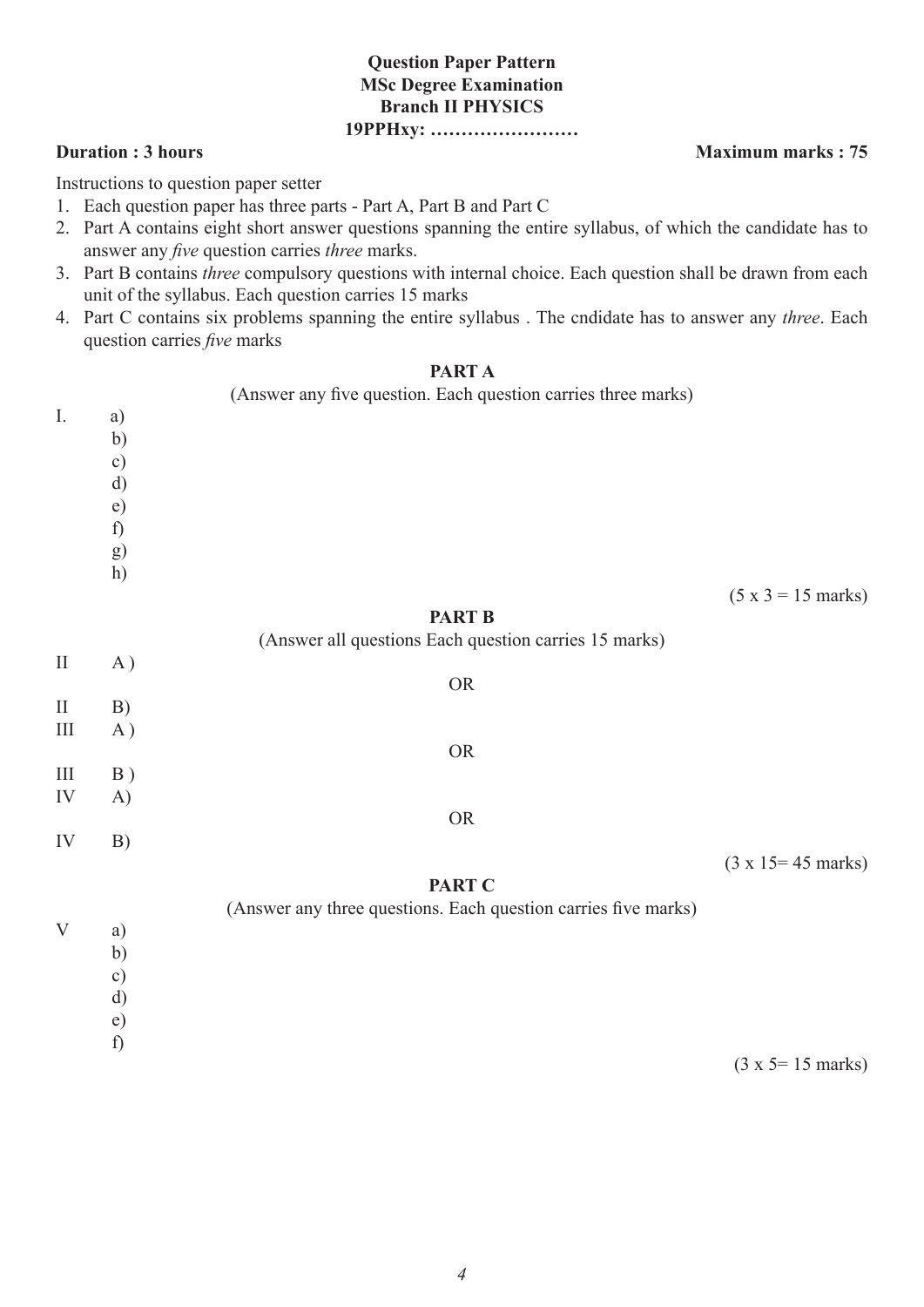## **Semester I**

### **19PPH11: CLASSICAL MECHANICS ( 6L,1T)**

### **Course outcome**

Upon completion of the course, students will be able:

CO1: To use the analytical methods of mechanics based on generalized coordinates and momenta.

CO2: To solve the practical problems using these concepts

CO3: To develop an understanding of aspects in theory of relativity, non-linear dynamics, chaos etc

### **Unit I**

### **Lagrangian Mechanics (12 hours)**

Mechanics of a particle and system of particles- constraints-D'Alemberts principle and Lagrange's equationssimple applications of Lagrangian formulation-Hamilton's prin-ciple-techniques of calculus of variations-Euler Lagrange equation-Brachistochrone problem-derivation of Lagrange's equations from Hamilton's principle-conservation theorems and symmetry properties

### **Two body central force problem (14 hours)**

Reduction to one body problem-equations of motion-equivalent one dimensional prob-lem-diffrential equation for the orbit in the case of integrable power law potentials-Kepler's problem-inverse square law of forcescattering in central force field-Ruther-ford formula- Virial theorem

### **Theory of small oscillations (10hours)**

Equilibrium and potential energy-theory of small oscillations-normal modes with examples-longitudinal vibrations- longitudinal vibrations of carbon dioxide molecule

### **Unit II**

### **Hamiltonian mechanics (12 hours)**

Generalized momentum and cyclic coordinates-Hamilton's equations-examples in Hamiltonian dynamicssimple pendulum –compound pendulum-motion of a particle in a central force field-charged particle in an EM field-canonical transformations-generating functions-Poisson brackets and its properties- application to simple problems

### **Hamilton Jacobi equations (10 hours)**

Hamilton-Jacobi equation-harmonic oscillator as an example-separation of variables in Hamilton-Jacobi equation-action angle variables-Kepler's problem

### **Rigid body dynamics( 14 hours)**

Generalized coordinates of rigid body-Euler's angles-infinitesimal rotations as vectors-angular momentum and inertia tensor-Euler's equations of motion of a rigid body-force free motion of symmetrical top

Motion of heavy symmetrical top -Lagrange's equations, First integrals of motion, condition for steady precession

### **Unit III**

### **Special and General Relativity theory( 14 hours)**

Lorentz transformation in four dimensional spaces-covariant four dimensional formulations-force and energy equations in relativistic mechanics-Lagrangian formulation of relativistic mechanics-covariant Lagrangian formulation

General theory of relativity-principle of equivalence and applications-ideas of Riemannian geometry-space time curvature-geodesics-Einsteins equations of General theory of Relativity-observational evidences to General relativity

### **Introduction to non-linear dynamics( 12 hours)**

Linear and nonlinear systems-integration of second order non-linear differential equations-pendulum equationphase plane analysis of dynamical systems-linear stability analysis-limit cycles

### **Elements of classical chaos( 10 hours)**

Bifurcation **Types of bifurcation: basic three types with examples—Bead on a ring,**-logisitc map-strange attractors-Lyapunov exponent and Chaos-ideas of fractals and solitons

### **Books for study**

- 1. H.Goldstein,C.PooleabdS.Safko,*Classical Mechanics*,3rdEdn,Pearson Education Inc ( 2008 Print)
- 2. J.C.Upadyaya,*ClassicalMechanics*,RevisedEditon,Himalaya Publishing Company (2005)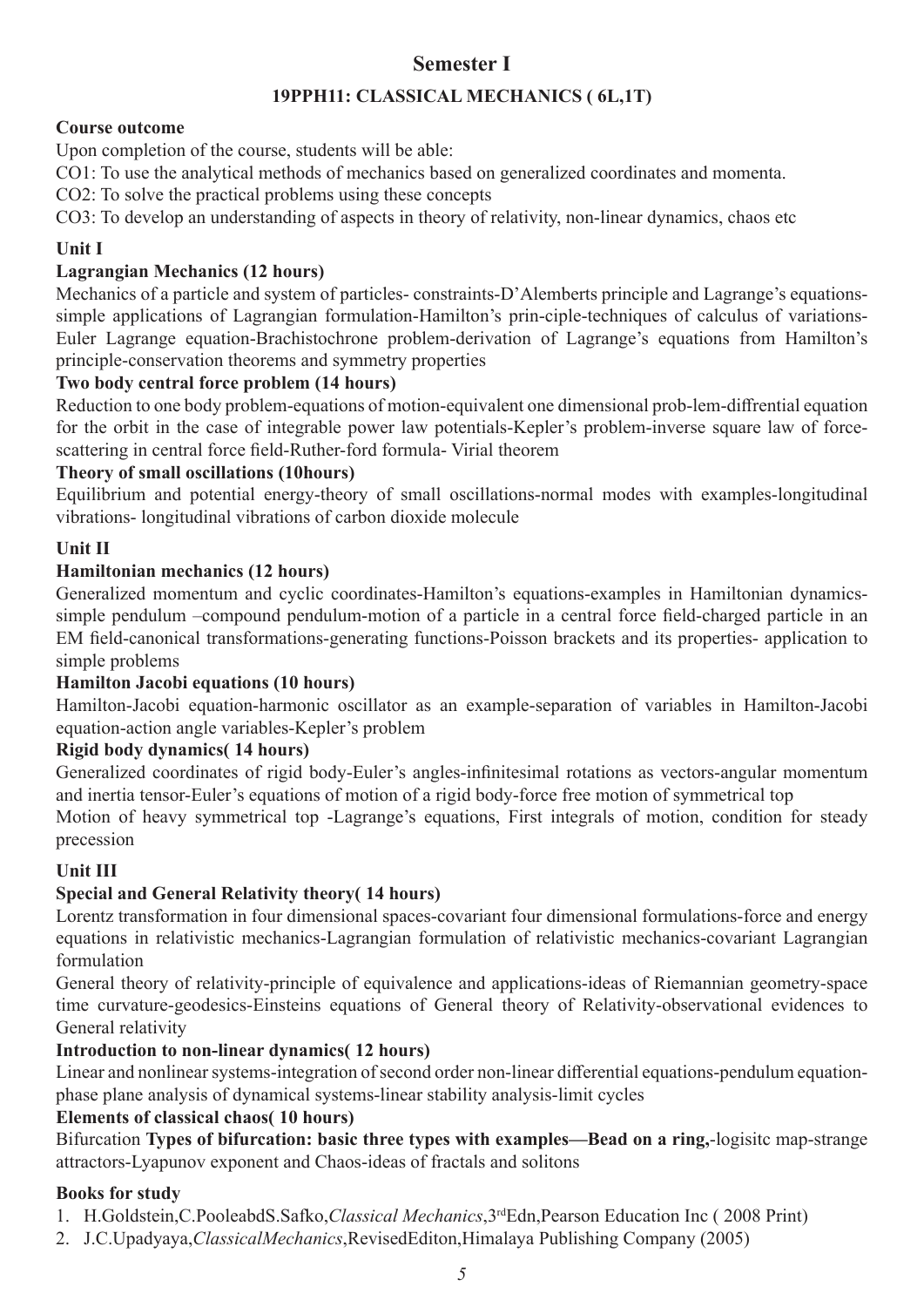- 3. G.Aruldas,*ClassicalMechanics*,Prentice Hall of India Pvt Ltd ( 2008 Print)
- 4. K.D.Krori,*Fundementals of Special and General Relativiy*,PHI Learning Pvt Ltd (2010)
- 5. S.K.Srivastava,*General Relativity and Cosmology*,PHI learning Pvt Ltd ( 2008)
- 6. P.G Drazin and R.S Johnson,*Solitons –an Introduction*,Cambridge University Press( 1989)

### **References**

- 1. N.C.Rana and B.S.Joag,ClassicalMechanics,TataMcGrawHill ( 1991)
- 2. V.B.Bhatia,Classical Mechanics with introduction to nonlinear oscillations and chaos,Narosa Publishing House ( 1997)
- 3. M.Tabor ,Chaos and integrability in nonlinear dynamics,Johnwiley& Sons ( 1989)
- 4. R.K.Pathria,The Theory of Relativity,SecondEdition,dover Publications ( 2003)

### **MODEL QUESTION PAPER 19PPH11: Classical Mechanics**

### **Time: 3Hrs** Max Marks: 75

### **Section A**

### **(Answer any five questions. Each carries 3 marks. 3x5=15marks)**

- I a) What are generalized coordinates?
	- b) What are constraints? Distinguish between holonomic and non holonomic constraints.
	- c) State and prove any three properties of Poisson bracket.
	- d) Write down the Hamilton Jacobi equation. What is the physical significance of the Principal function S present in it?
	- e) Give two examples of Lorentz four vectors. What is the first approximation to the relativistic expression for the energy of a free particle for  $v \ll c$ ?
	- f) How many independent co-ordinates are necessary to specify the motion of a rigid body? Establish this in any one way.
	- g) What is a strange attractor? Give an example.
	- h) What are action angle variables? Why are they called so?

#### **Section B**

### **(Answer all questions. Each carries 15 marks 15x3=45 marks)**

II A) State Hamilton's Principle. Derive Lagrange's equation from Hamilton's Principle.

#### **OR**

- II B) what are normal modes of vibrations? Discuss on the longitudinal vibrations of CO2 molecule.
- III A) Derive the expressions for the generating functions of canonical transformation of a system.

#### **OR**

- III B) Derive the Euler's equations of motion of a rigid body and hence solve the problem of force free motion of a symmetrical top.
- IV A) Describe the theory of how solitonic solutions can arise in a non linear dispersive medium.

#### **OR**

- IV B) a) Discuss the phase plane analysis of any one dynamical system.
	- b) What are limit cycles? Give examples.

#### **Section C**

### **(Answer any three questions. Each carries 5 marks. 5x3=15marks)**

- V a) Using Lagrangian method obtain the equation of motion of an Atwood's machine
	- b) Obtain the equation of motion of a simple pendulum by using Lagrangian method and hence deduce the formula for its time period for small amplitude oscillation.
	- c) Show that the transformation  $Q = 1/p$  and  $P = qp^2$  is canonical.
	- d) Prove that the Poisson bracket of two integrals of motion is itself an integral of motion.
	- e) Obtain the connection between Hamilton's Principal function S and the Lagrangian of a system.
	- f) Obtain the expressions for the force and energy in relativistic mechanics.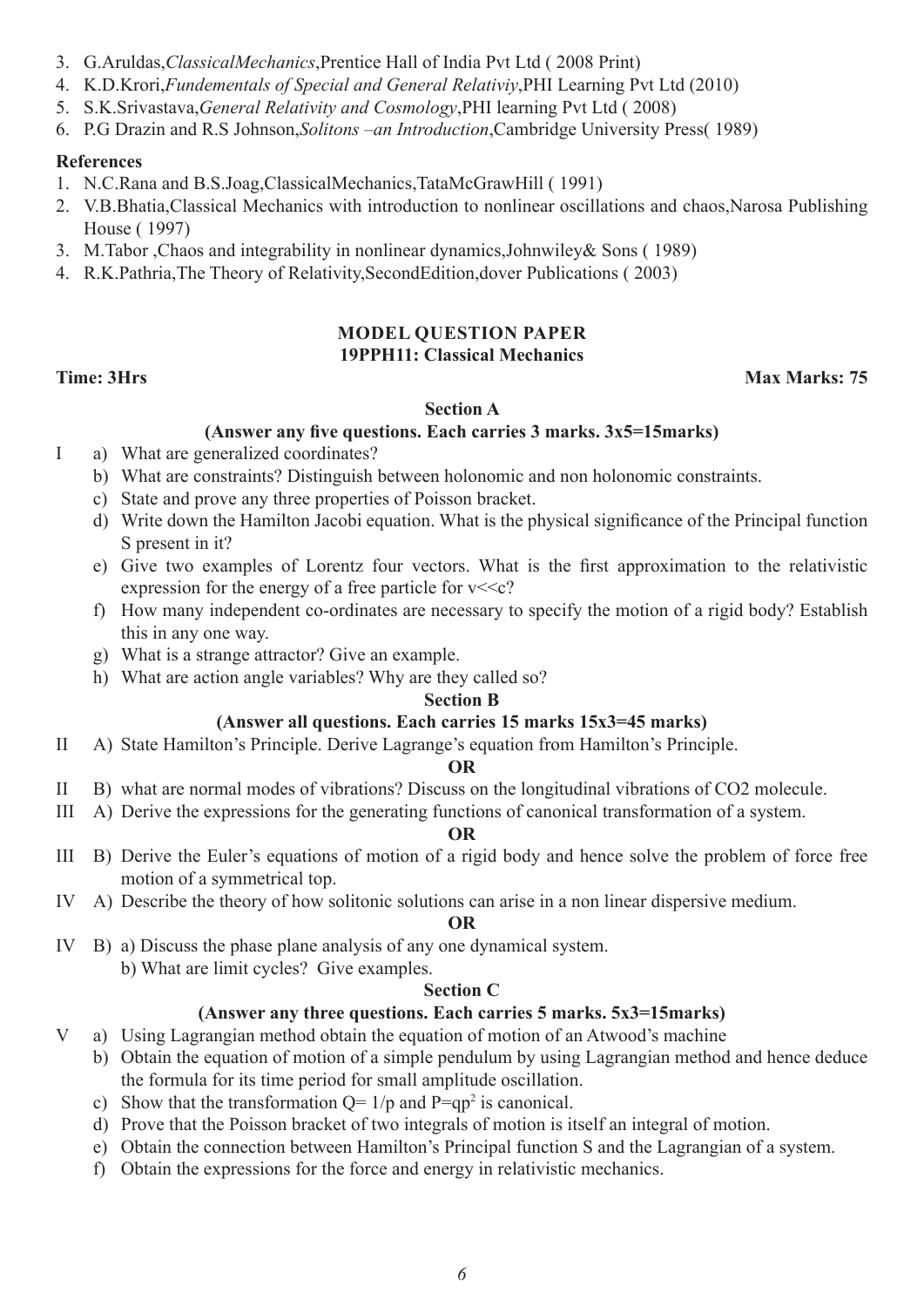### **19PPH12: Mathematical Physics (6L 1T)**

### **Course outcome**

Upon completion of the course, students will be able:

CO1: To use mathematical methods for solving complex physical problems such as vector space and matrices, and curvilinear coordinates.

CO2: to gain familiarization of various techniques for solving differential equations and the Fourier and Laplace Transforms for different applications.

CO3: To enhance their knowledge about Complex variables, Tensors, Group Theory, and Probability.

### **Unit I**

### **Vector analysis and matrices** (8 hours)

Review of vector analysis-vector calculus operators-orthogonal curvilinear coordinates –Gradient, divergence, curl, Laplacian in cylindrical and spherical polar coordinates-orthogonal and unitary matrices-Hermitian matrices-Caley Hamilton Theorem, Eigen Values, Eigen vectors, normalized eigen vectors- diagonalization of matrices-normal matrices.

### **Complex analysis (8 hours)**

Analytical function-Cauchy-Riemann conditions-Cauchy's integral theorem and formula-singularities and mapping-calculus of residues-dispersion relations.

### **Fourier series and applications (8 hours)**

General principles of Fourier series-advantages and applications-Gibbs phenomenon-Discrete Fourier Transform-Fast Fourier transform.

### **Probability (12 hours)**

Definitions and simple properties of probability-random variables-Chebyshev inequality and moment generating function-discrete and continuous probability distributions-binomial distributions-Poisson distributions-Gauss Normal distribution-error analysis and least square fitting-chi-square and student 't' distributions.

### **Unit II**

### **Differential equations** (16 hours)

Partial differential equations-first order equations-separation of variables-singular points-series solutions and Frobenius method-non homogeneous partial differential equations- Laplace transforms, shifting properties and inverse Laplace transforms-applications to solution of simple differential equations.

### **Special functions ( 20 hours)**

Bessel functions of the first kind-orthogonality-Neumann functions-Hankel functions-modified Bessel functions-spherical Bessel functions-Legendre functions-generating function-recurrence relations and orthogonality-associated Legendre functions-spherical harmonics-Hermite functions-Laguerre functions-Chebyshev polynomials-hypergeometric functions(basic ideas only), Green's function.

### **Unit III**

### **Tensor Analysis** (18 Hours)

Notations and conventions in tensor analysis-Einsteins summation convention-covariant and contravariant and mixed tensors-algebraic operations in tensors-symmetric and skew symmetric tensors-Kroneker delta-Quotient law-conjugate symmetric tensor-metric tensor: covariant & contravariant-tensor calculus- differentiation of a tensor-covariant derivative-intrinsic derivative-Christoffel symbols-kinematics in Riemann space-Riemann— Christoffel tensor.

### **Group theory (18 hours)**

Definitions of a group-elementary properties- group multiplication table-conjugate elements & classessub groups-homomorphism and isomorphism of groups-representation of groups-reducible and irreducible representations-orthogonality theorem-simple applications in crystallography and molecular symmetry-Lie groups-SU(2) groups and their representations.

### **Books for study**

- 1. G.B.Arfken and H.J.Weber, *Mathematical methods for Physicists*, 6thEdition,Elsavier ( 2005).
- 2. H.K.Dass and R.Verma,*MathematicalPhysics,S.Chand& Co Pvt Ltd* ( 1997)
- 3. A.W.Joshi,*Matrices and Tensors in Physics*,3rdEdition,New Age International Pub ( 1995)
- 4. A.W.Joshi, *Elements of Group Theory for Physicists*,Fourth Edition, New Age International Pub ( 1997).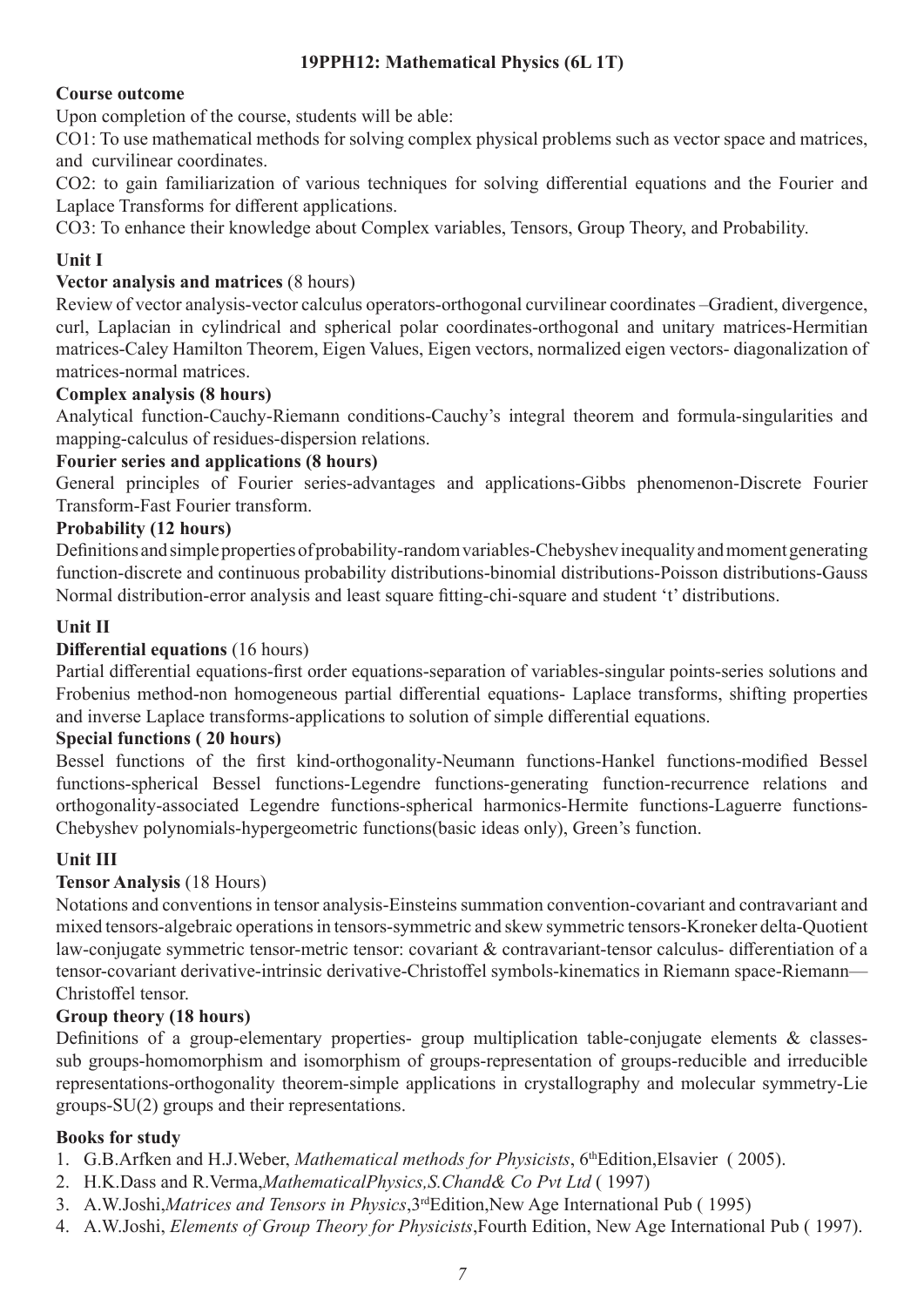- 5. B. D. Gupta, Mathematical Physics,
- 6. B. S. Rajput, Mathematical Physics,

### **References**

- 1. Harry Lass,Vector and Tensor Analysis,McGraw Hill Pub ( 1950)
- 2. M.L.Jain,Vector Spaces and Matrices in Physics,Alpha Science International ( 2001)
- 3. W.W.Bell,Special Functions for Scientists and Engineers,Dover Publications ( 2004)
- 4. W.K.Tung,Group theory in Physics,World Scientific Pub Co (1999)
- 5. C.Harper,Introduction to MathemaicalPhysics,Prentice Hall ( 1986)
- 6. A.K.Ghatak,I.C.GoyalamdS.T.Chua,MathematicalPHYsics,Macmillan India (1985).

### **MODEL QUESTION PAPER 19PPH12: Mathematical Physics**

### **Time: 3Hrs Max Marks: 75**

### **Section A**

### **(Answer any five questions. Each carries 3 marks. 3x5=15marks)**

- I a) Distinguish between homorphism and isomorphism with examples.
	- b) Define a cyclic group .Give an example.
	- c) Show that the characteristic roots of a hermitian matrix are real.
	- d) What is Laguerre's associated equation and its solution.
	- e) Obtain the relation between the solution of Legendre equation and the associated Legendre equation.
	- f) Find the inverse of matrix A

$$
A = \left[ \begin{array}{rr} 1 & -1 \\ 1 & 1 \end{array} \right]
$$

- g) State the axioms of a linear vector space.
- h) Define Dirac delta function and mention its properties.

### **Section B**

### **(Answer all questions. Each carries 15 marks)**

II A) a) Show that permutation element formed by three objects  $(1,2,3)$  form a group. b) Construct the multiplication table of the above group.

#### **OR**

- II B) a) What are tensors? Describe the algebraic operations in tensors? b) What are Christoffel symbols?
- III A) a) Obtain the polynomial solution of Legendre differential equation b) Show that Legendre polynomials forms an orthonormal set of functions

#### **OR**

- III B) a) Define Laplace transform. Obtain the Laplace transform of a) Coshkt and b) Coskt. b) Obtain the orthogonality property of Bessel's function.
- IV A) a) Explain the diagonalisation of matrix comment on its application . b) Find the diagonalising matrix for the matrix given below . Also find  $A<sup>5</sup>$

$$
A = \begin{bmatrix} 2 & 1 & -1 \\ 3 & 2 & -3 \\ 3 & 1 & -2 \end{bmatrix}
$$

### **OR**

IV B) Express the Laplacian operator in cylindrical and in spherical polar co-ordinates.

### **Section C**

### **(Answer any three questions. Each carries 5 marks)**

- V a) Show that the set of element **{ 1,-1,I, -i}** under multiplication forms a cycle group .
	- b) Obtain multiplication table for group of symmetry operation of a square .
- c) Evaluate  $\sqrt{-1}$   $\mathbf{r} \cdot \mathbf{r}$  ax where  $P_n(x)$  is the Legendre polynomials.
	- d) Find and  $L_2^2(x)$  and  $L_3^1(x)$ .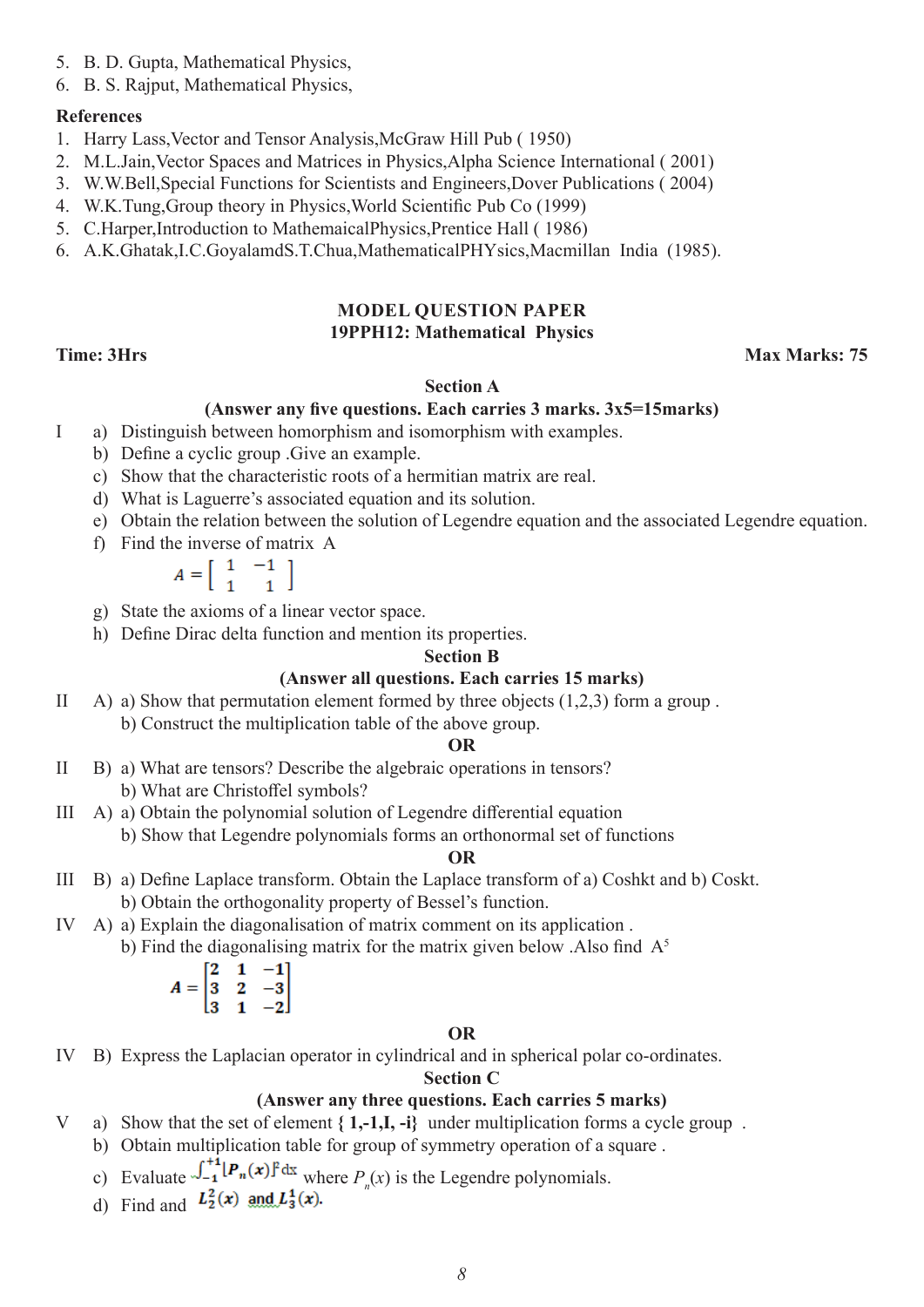01

- e) Show that  $\begin{bmatrix} 0 & 1 \end{bmatrix}$  is a unitary matrix.
- f) Calculate the moment of the force  $\vec{F}=5\vec{i}+2\vec{j}$  about the origin if the force act at the point (2,1)

### **19PPH13: BASIC ELECTRONICS**

### **Course outcome**

Upon completion of the course, students will be able:

CO1: To design the basic electronic circuits by using the components like BJT, FET, Op amp etc

CO2: To enhance knowledge about Optoelectronic and microwave devices etc.

CO3: To gain knowledge about electronic instrumentation and digital electronics operations.

### **Unit I**

### **Transistor Amplifiers (10 hours)**

Frequency response of an amplifier circuits-decibel voltage gain and decibel power gain-impedance matching - Bode plots-Miller effects-rise time bandwidth relations-frequency analysis of BJT and FET amplifier stages

### **Operational Amplifier and its applications (18 hours)**

Op amp - frequency response, poles and zeroes, transfer functions (derivation not required), expression for phase angle- Active filters-first order and second order Butterworth transfer function-first order and second order active filters-low pass , high pass and band pass filters-comparators-OP Amp as a voltage comparator-zero crossing detectors-Schmitt trigger-voltage regulators-square , triangular and saw tooth wave form generators-Oscillator principle-Wein bridge oscillator (derivation not required) - monostable and astable multivibrator circuits using IC 555 timer-Phase Locked Loop circuits ( PLL) (qualitative ideas only)

### **Microwave solid state devices (12 hours)**

Tunnel diode-Varacter diode-IMPATT diode-Gunn diode- QWITT diode- TRAPATT diode (Characteristics and applications )

### **Unit II**

### **Digital Electronics**

### **Arithmetic and data processing digital circuits (16 hours)**

Binary adder and subtractor- arithmetic logic unit- binary multiplication and division- arithmetic circuits using HDL- multiplexers- demultiplexers- BCD to decimal decoder- seven segment decoder- parity generators and checkers- magnitude comparator- programmable logic arrays .

### **Sequential digital circuits (20 hours)**

Flip flops- edge triggered- SR flip flops- JK flip flop- D- flip flop- JK master-slave flip flop - different types of registers (SISO, SIPO, PISO, PIPO)- universal shift registers- applications counter asynchronous and synchronous electronic counters- decade counters-digital clock.

### **Unit III**

### **Optoelectronics (22 hours)**

Optical fiber as a wave guide-mode theory of circular wave guide- modes in step index fibers signal distortion in optical fibers- group delay, material dispersion, wave guide dispersion- sources of attenuation- absorption, scattering, bending loss, core and cladding loss- optical sources- LED's structure, quantum efficiency and power- laser diodes- modes and threshold conditions, rate equations, efficiency and resonant frequencyphoto detector- pin and avalanche photo diodes principles- optical amplifier- basic applications and types, semiconductor optical amplifiers, erbium doped fiber amplifiers.

**Electronic Instrumentation (14 hours)** Electronic measurements and instruments-comparison between analog and digital instruments performance and dynamic characteristics-ideas of errors and measurement standards voltmeters ammeters- CRO- Block diagram, CRT, CRT circuits, vertical deflection system- delay line, multiple trace, horizontal deflection system, oscilloscope probes and transducers, oscilloscope techniques, storage oscilloscope, digital storage oscilloscope- classification of transducers-active and passive transducersforce and displacement transducers-strain gauges temperature measurements, Thermistors -thermocouplesflow measurements.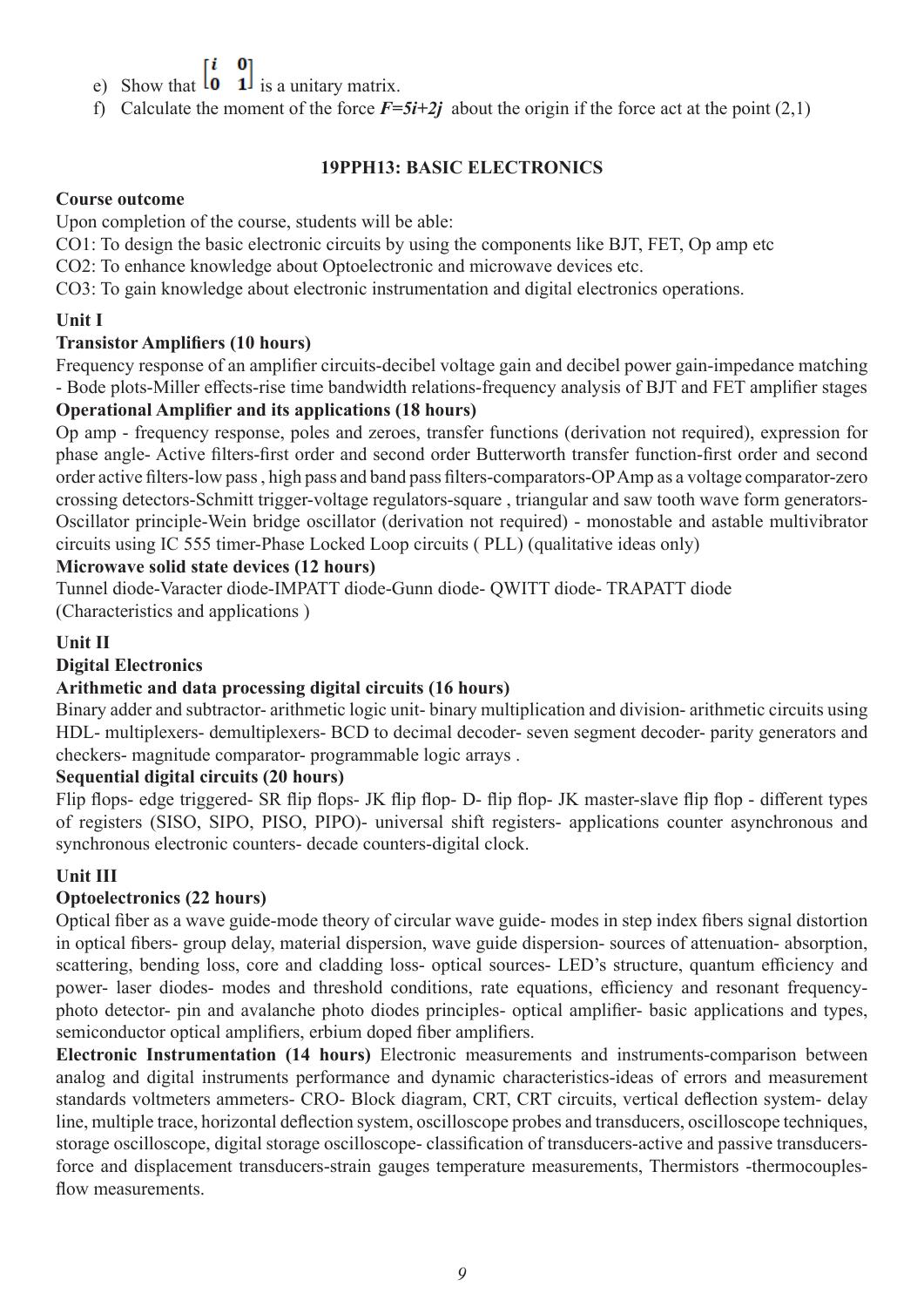### **Books for study**

- 1. A. Malvino and D.J.Bates, Electronics Prinicples,7thEdition,Tata McGraw Hill( 2007)
- 2. R.A. Gayakwad, Operational Amplifiers and Linear integrated Circuits, Prentice Hall of India (2000)
- 3. M.S. Tyagi, Introduction to semiconductior materials and devices, Wiley India (2005)
- 4. B.G. Streetman, S.K. Banerjee, Solid state electronic devices. Pearson Inc ( 2010)
- 5. J. Millman, C. Halkias and C.D. Parikh,Integrated Electronics,TataMcGrawHill ( 2010)
- 6. D.P. Leach,A.P. Malvino, and G. Saha ,Digital principles and applications,Tata Mc Graw Hill (2011)
- 7. G.Keiser, Optical Fibre Communication,3rdedition,McGraw Pub (2000)
- 8. Lal Kishore, Electronic measurements and Instrumentation, Dorling Kindersley ( India) Pvt Ltd (2010)
- 9. W.D. Cooper, A.O. Helfrik and H. Albert, Electronic Instrumentation and measurement Techniques, PHI ( 1997)

### **References**

- 1. T.F. Bogart Jr, J.S. Beasley and G. Reid, Electronic devices and circuits, Sixth Edition, Pearson Inc (2004)
- 2. Thomas. L. Floyd, Digital Fundamentals, 10th edition, Dorling Kindersley ( India) Pvt Ltd ( 2011)
- 3. Joachion Piprek, Semiconductor Optoelectronic Devices, Academic Press (2003)

### **MODEL QUESTION PAPER 19PPH13: Basic Electronics**

**Time: 3Hrs** Max Marks: 75

### **Section A**

### **(Answer any five questions. Each carries 3 marks. 5x3=15marks )**

- I a) Write a short note on frequency response of an amplifier.
	- b) Describe the working of a half adder.
	- c) Sketch a 4-to-1 line multiplexer and explain its working.
	- d) Explain the low pass and high pass filter behaviors of an RC Circuit.
	- e) Define the rise time. Show that the rise time is 2.2RC in charging a capacitor.
	- f) What is mean by gain roll-off rate? How is it affected by the presence of more than one pole?
	- g) Compare analog and digital instruments.
	- h) What are the static characteristics of instruments?

### **Section B**

### **(Answer all questions. Each carries 15 marks. 3x15=45marks)**

II A) What are Bode plots? Discuss the Bode plots of voltage gain and phase angle for an RC circuit

### **OR**

- II B) Discuss the working of a 555 timer with a neat diagram. How is it used as a monostable multivibrator?
- III A) Explain the working of clocked SR flip flops and JK flip flops

### **OR**

- III B) What are registers? Write a note on shift registers and their applications.
- IV A) Describe the source of attenuation and signal distortion in the optical fiber.

#### **OR**

IV B) Mention the different methods used for analog to digital converter. Explain any one method in detail.

### **Section C**

### **(Answer any three questions. Each carries 5 marks. 3x5=15marks)**

- V a) Design a low pass filter for a cut off frequency of 1.5 KHz and gain of 20, using OP- AMP-741. Draw the circuit diagram and mark the components
	- b) Neatly sketch a 16-to-1 line multiplexer. .
	- c) Sketch and explain the working of a 4-bit binary adder –subtractor.
	- d) A sinusoidal voltage source is connected across the series combination of a20k $\Omega$  resistor and 200 $\mu$ F capacitor. Draw the bode plot of the voltage gain if the output is taken across the capacitor.
	- e) An amplifier with a gain 10000 has an upper cut-off frequency 100 Hz. Draw its ideal bode plot. what is its unity –gain frequency.
	- f) We have a multimode step index optical fiber that has a core radius of 25µm, a core index of 1.48 and index difference ∆=0.01 .What are the number of modes in the fiber at wavelength 860,1310 and 1550nm?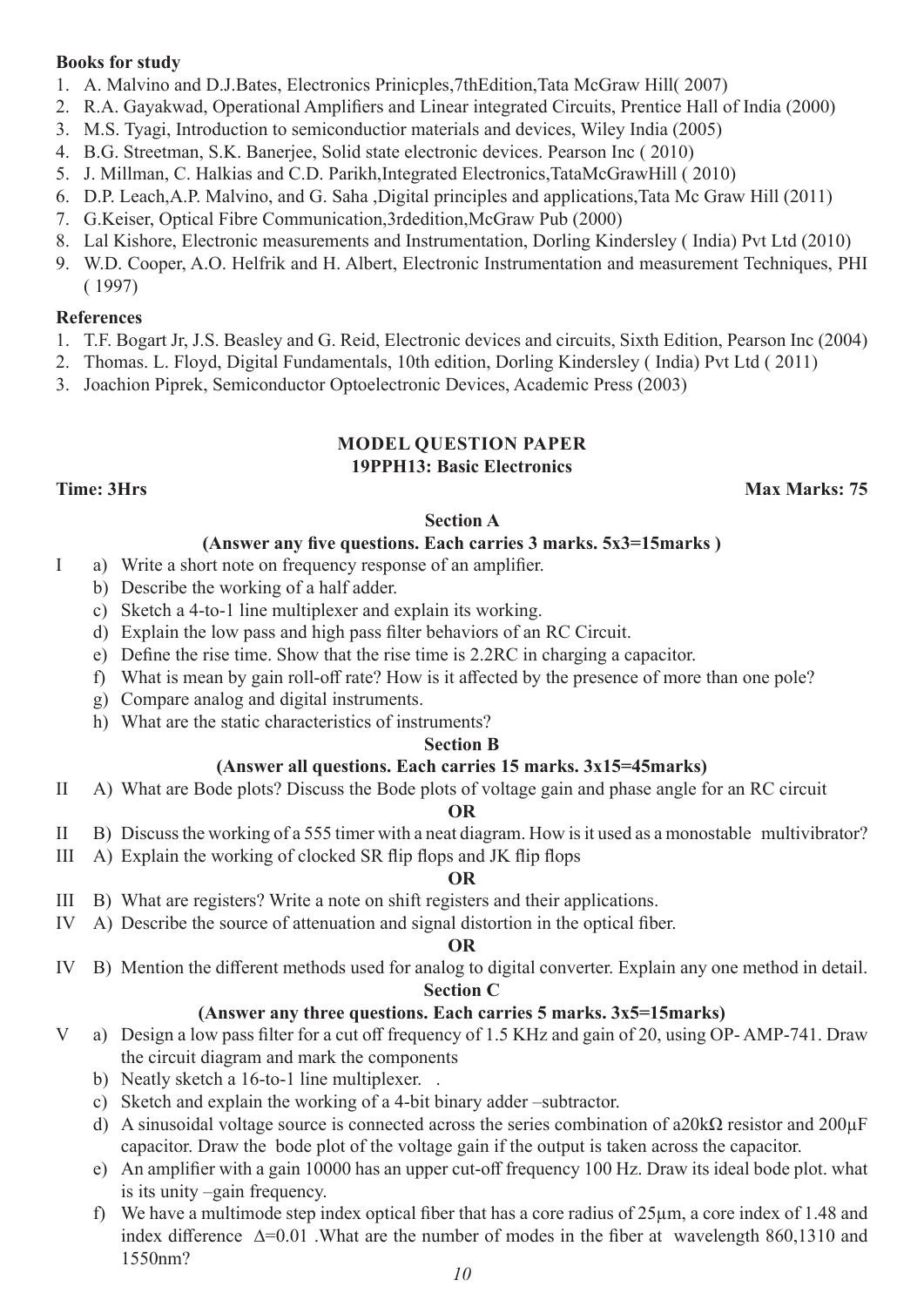### **Semester II**

### **19PPH21: Modern Optics & Electromagnetic Theory (6L 1T)**

### **Course outcome**

Upon completion of the course, students will be able:

CO1: To understand the basics concepts of modern optics, non linear optics etc

CO2: To gain a deep knowledge on electromagnetic waves and relativistic electrodynamics.

CO3: To analyze the theory of guided waves and radiation systems.

### **UNIT l**

### **Modern optics (24 hours)**

Multiple beam interference-Fabry-Perot interferometer- theory of multilayer films-antireflection films and high reflectance films -Fresnel- Kirchoff integral theorem and formula- Fraunhofer and Fresnel diffraction patterns and theory-applications of Fourier transforms to diffraction- acoustic- optic modulation- basic ideas of Raman-Nath diffraction and Bragg diffraction holography as wave front reconstruction-propagation of light in crystals-optical activity and Faraday rotation

### **Non-linear optics (12 hours)**

Harmonic generation- second harmonic generation- phase matching- third harmonic generation optical mixingparamagnetization of light- self focusing- multi quantum photoelectric effecttwo photon process and theorymultiphoton processes- three photon processes- second harmonic generation- parametric generation of light.

### **UNIT II**

### **Electrodynamics (12 Hrs )**

Potential formulation of electrodynamics-scalar and vector potential-gauge transformation-Coulomb gauge and Lorentz gauge-Lorentz force law in potential form-Energy and momentum in electrodynamics-Newton's third law in electrodynamics-Poynting's theorem-Maxwell's stress tensor

### **Electromagnetic waves (12 hours)**

Electromagnetic wave equations-electromagnetic waves in non-conducting media-plane waves in

vacuum-energy and momentum of electromagnetic waves-reflection and transmission at normal and oblique incidence-electromagnetic waves in conductors –modified wave equations and plane waves in conducting media-reflection and transmission at a conducting interface

### **Relativistic electrodynamics (12 hours)**

Magnetism as a relativistic phenomena-transformation of the field-electric field of a uniformly moving point charge-electrodynamics in tensor notation-electromagnetic field tensor-potential formulation of relativistic electrodynamics

### **UNIT III**

### **Electromagnetic Radiation (9Hrs)**

Dipole radiation-retarded potential- electric dipole radiation-magnetic dipole radiation-radiation from arbitrary distribution of charge and current- Leinard Wiechert potential-field of a point charge in motion- power radiated by a point charge.

### **Transmission lines ( 9 hours)**

Transmission line parameters and equations-input impedance-standing wave ratio and power-The Smith Chart-applications of transmission lines

### **Wave guides( 9 hours)**

Rectangular wave guides-transverse magnetic (TM) modes-Transverse electric ( TE) modes-wave propagation in the wave guide-power transmission and attenuation

### **Antennas (9 hours)**

Radiation from Hertzian dipole-half wave dipole antenna-quarter wave mono-pole antenna-antenna characteristics-antenna arrays-effective area and Friji's equations

### **Books for study**

- 1. G.R.Fowles,, Introduction to Modern Optics, Second Edition, Dover Publications ( 1989)
- 2. A.Yariv, Introduction to Optical electronics, Holt, Reinhart and Winston ( 1976)
- 3. A.Ghatak and K.Thyagarajan, Optical Electronics,Cambridge University Press (1998)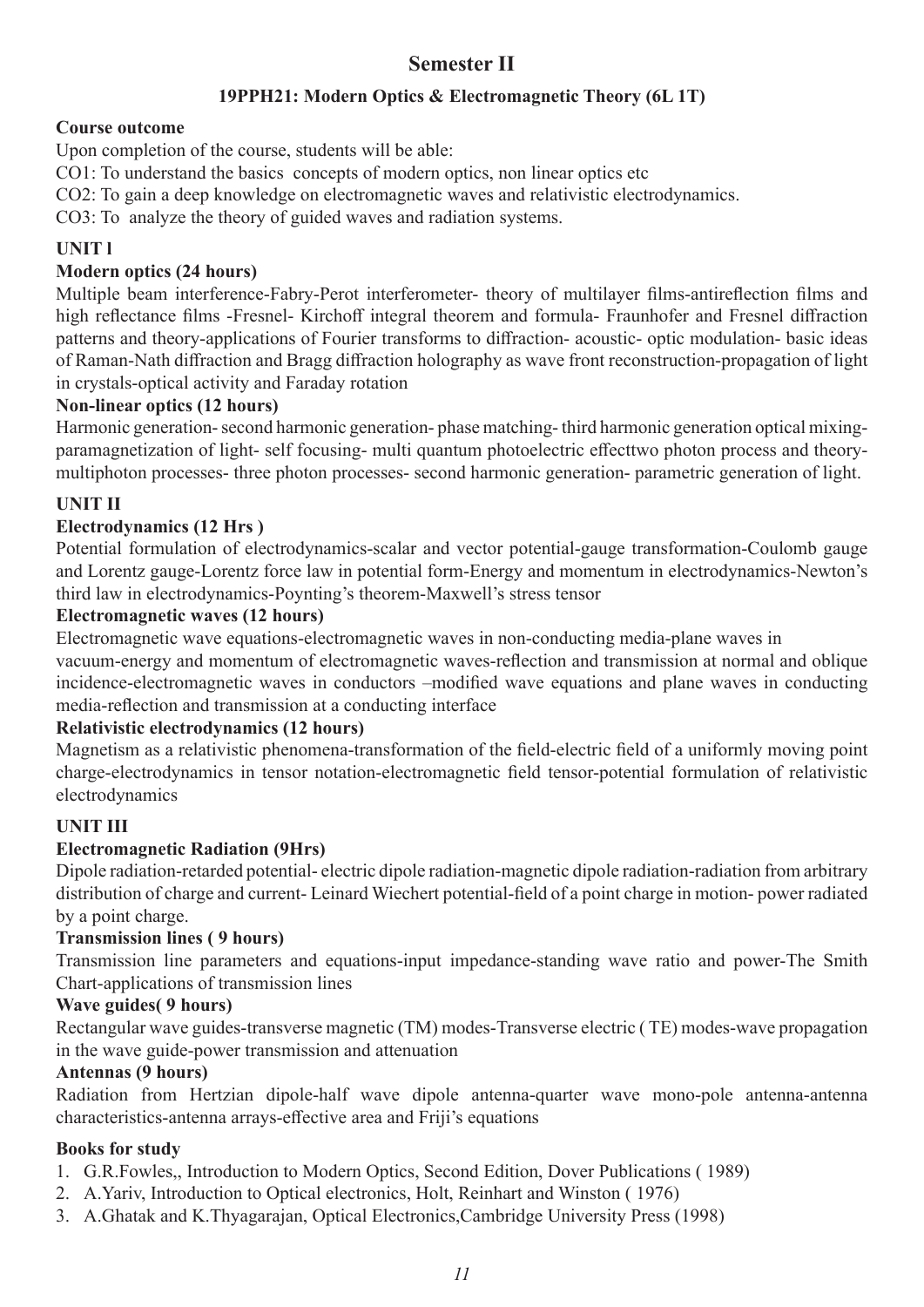- 4. D.Roody and J.Coolen,,Elecronic Communications, FourthEdition, DorlingKindersley (India) Pvt Ltd (2008)
- 5. D.J.Griffiths, Introduction to Electrodynamics, PHI Learning India Pvt Ltd ( 2007)
- 6. M.N.O.Sadiku, Elements of electromagnetics, Oxford University Press ( 2007)
- 7. D.K.Cheng,Field and Wave electromagnetics , Second Edition ,Addison Wesley ( 1999)

### **References**

- 1. J.R.Meyer-Arendt, Introduction to Classical and Modern Optics, Prentice Hall Intl ( 1995)
- 2. J.C.Palais, Fibre optic communications, Fifth Edition, Pearson Education Inc ( 2005)
- 3. E.C.Jordan and K.G.Balmain, Electromagnetic waves and radiating systems, Second Edition, Pearson Education ( 2002)
- 4. L.Ganesan and S.S.Sreejamole, Transmission lines and wave guides, Second Edition, Tata McGraw Hill ( 2010).

### **MODEL QUESTION PAPER**

### **19PPH21: Modern Optics and Electromagnetic Theory**

**Time:3 hours Max.Marks:75** 

### **Part A**

### **Answer any 5 questions .Each question carries 3 marks (5x3=15marks)**

- I a) Explain the theory of multiple beam interference. Obtain an expression for transmitted intensity.
	- b) Differentiate between phase and amplitude holograms. How can we reconstruct image from a hologram?
	- c) Briefly discuss optical activity. Write down the expression for specific rotatory power.
	- d) Establish the fact that TEM wave transmission is not possible in a rectangular waveguide.
	- e) What is meant by intrinsic impedance(η) of a wave guide?
	- f) Distinguish the terms K, $\gamma$  and  $\beta$  in a wave guide transmission.
	- g) What are scalar and vector potentials?
	- h) Explain the validity of Newton's third law in electrodynamics.

### **Part B**

### **Answer all questions. Each carries 15 marks (3x15=45marks)**

II A) Deduce (1) Fresnel –Kirchoff integral formula .(2) Discuss with theory, the Fraunhoffer diffraction pattern of the double slit.

### **OR**

- B) Explain the working of electro-optic modulator. Derive an expression for the half wave voltage of the crystal used in it.
- III A) Derive the mathematical expression for Poynting's vector.

### **OR**

- B) Obtain the wave equation for electromagnetic waves in a conducting medium. Explain the significance of "skin depth" and show that it depends on frequency of electromagnetic wave.
- IV A) Obtain the expression for critical frequency of a TE wave transmission in a rectangular wave guide.

#### **OR**

B) Determine the expressions for input impedance, standing wave ratio and power flow through a transmission line.

### **Part C**

### **Answer any 3 Questions. Each carries 5 marks (3x5=15marks)**

- V a) A point source is to be used in the diffraction experiment. Distance from the source to the aperture is 5m. If the aperture is 1mm in diameter determine whether Fraunhoffer or Fresnel's diffraction takes place when separation of the aperture and screen is (1)10cm (2) 5m. (Given  $\lambda$ =500nm)
	- b) The cutoff frequency of an air-filled rectangular waveguide is 2.4GHz for TE10 mode. What would be the cutoff frequency if the wave guide is filled with a lossless nonmagnetic medium with dielectric permittivity is six times that of air.
	- c) An air filled copper X-band waveguide, with dimensions a  $=$  2.286cm, b=1.016cm. Find the cut-off frequencies of the TE<sub>11</sub>, TE<sub>21</sub> and TE<sub>22</sub> modes.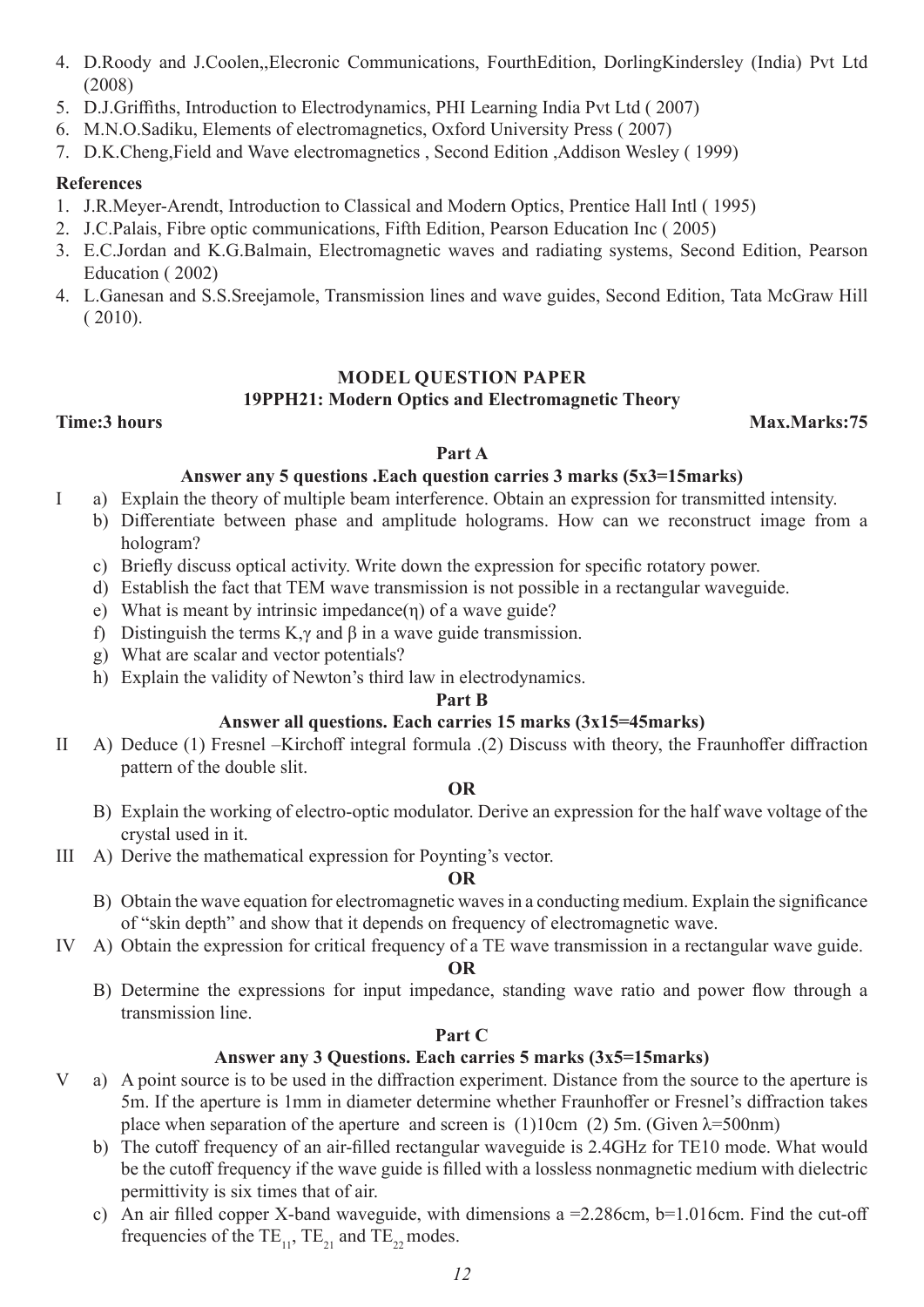- d) Deduce Lorentz force law in potential form.
- e) What do you mean by gauge transformation? What are the conditions of Lorentz gauge and Coulomb's gauge?
- f) The specific rotation of quartz in light of wavelength 589nm is 21.7deg/mm. What thickness of quartz cut perpendicular to its axis and inserted between parallel polarizers will cause no light to be transmitted?

### **19PPH22: THERMODYNAMICS, STATISTICAL PHYSICS AND BASIC QUANTUM MECHANICS (6L, 1T)**

### **Course outcome**

Upon completion of the course, students will be able:

CO1: To gain a thorough idea about the fundamentals of statistical physics and to understand the various statistical methods involved in explaining thermodynamics

CO2: To define the concepts of identical particles and quantum statistics, and phase transitions

CO3: To independently solve the Schrödinger equation for simple one-dimensional systems, atomic and molecular systems etc.

### **Unit I**

### **Thermodynamic relations and consequences (20 hours)**

Thermodynamic functions and Maxwells's equations- Clausius -Clapeyron's equations- Properties of thermodynamic potentials-Gibbs-Helmholtz relation-thermodynamic equilibrium, Nernst –heat theorem and its consequences-Gibb's phase rule-chemical potential-vapour pressure relation and chemical constants .

### **Foundations of classical statistical physics (16 hours)**

Phase space-ensembles-Liouville's theorem-statistical equilibrium-micro canonical ensemble partition functions and thermodynamic quantities-Gibb's paradox-Maxwell-Boltzmann distribution laws-grand canonical ensemble

### **Unit II**

### **Quantum statistics (26 hours)**

Quantum statistics of classical particles-density matrix in microcanonical, canonical and grand canonical ensembles-Bose Einstein statistics and Bose Einstein distribution law-Maxwell Boltzmann statistics and Maxwell Boltzmann distribution law—Fermi Dirac statistics and Fermi Dirac distribution law-comparison of three types of statistics-applications of quantum statistics-Planck radiation laws-Bose Einstein gas and Bose Einstein condensation—Fermi Dirac gas -electron gas in metals-thermionic emission-statistical theory of white dwarfs

### **Phase transitions (10 hours)**

Triple point-Vander Wal's equation and phase transitions-first and second order phase transitions Ehrenfest's equations- Isingmodel .

### **Unit III Foundations of quantum mechanics (14 hours)**

Basic postulates if quantum mechanics- Hilberts space- observables- Hermitian operators general statistical interpretation-Uncertainty principle-minimum uncertainty wave packet energy time uncertainty principle-Dirac notation-Matrix representation of state vectors and operators-change of representations- eigenvalue problem in matrix mechanics-energy and momentum representationsunitary transformations involving time-Schrodinger, Heisenberg and interaction pictures.

### **Energy eigen valueproblems (22 hours)**

One dimensional eigen value problems-square well potential-potential barrier-alpha particle emission-Bloch waves in periodic potential-linear harmonic oscillator problem using wave mechanics and operator methodsfree particle wave functions and solutions-three dimensional eigen value problems-particle moving in spherical symmetric potential-rigid rotator-hydrogen atom problem-three-dimensional potential well- Deuteron

### **Books for study**

- 1. R. K. Pathria, Statistical Mechanics, Pergamon Press (1991)
- 2. SatyaPrakash, Statistical Mechanics, Kedarnath Ram Nath Publishers, Meerut and Delhi (2009)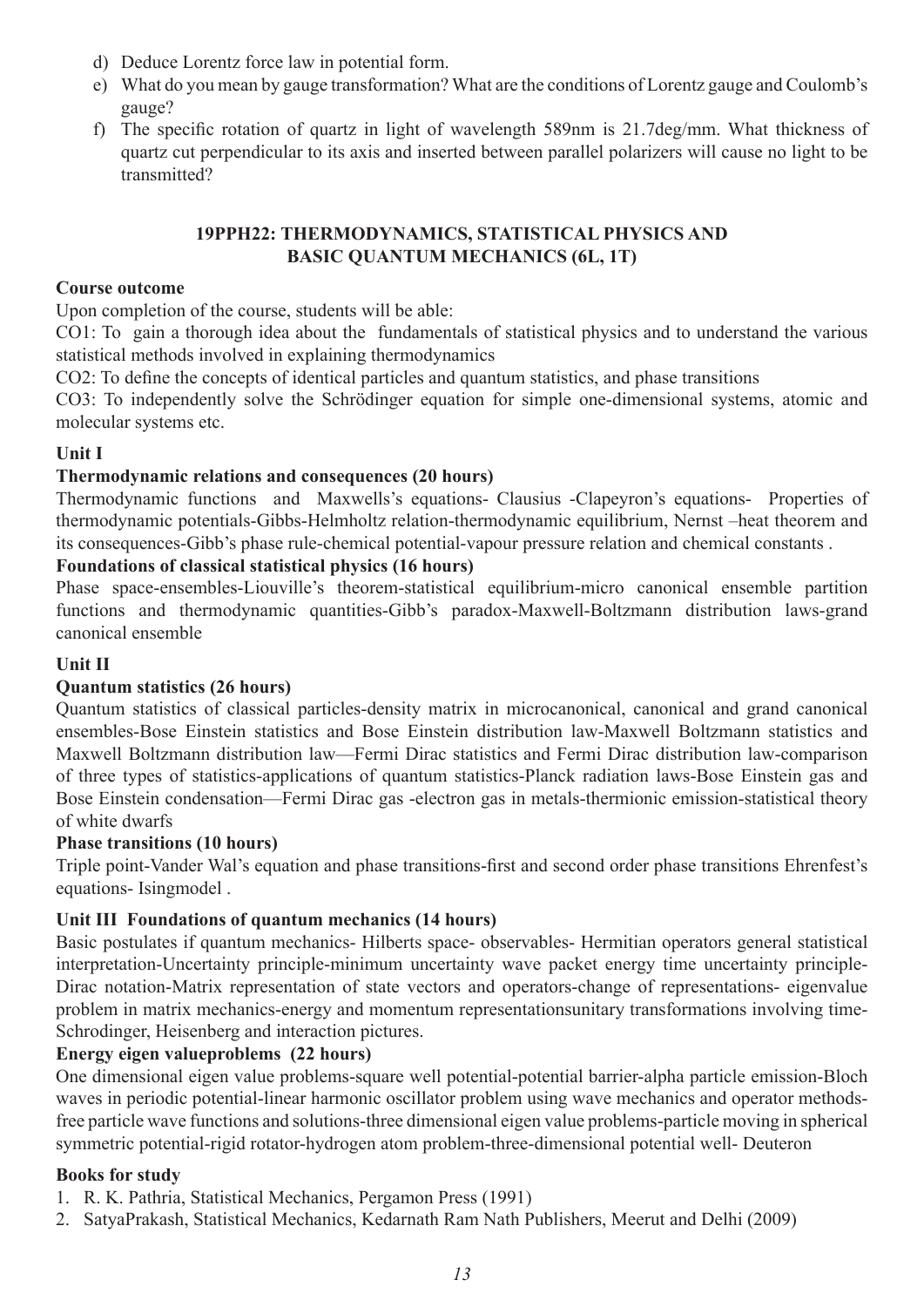- 3. Roger Bowley and Mariana Sanchez, Introductory statistical mechanics,secondedition,Clarendon press, Oxford(1999).
- 4. B.K. Agarwal and HariPrakash, Quantum Mechanics, Prentice Hall of India (2002)
- 5. S. Devanarayanan, Quantum Mechanics, Sci Tech Publications ( India) Pvt Ltd ( 2005)
- 6. D.J. Griffiths, Introduction to Quantum Mechanics, Second Edition, Pearson Education Inc ( 2005)
- 7. G. Aruldas, Quantum Mechanics, Second Edition, PHI learning Pvt Ltd ( 2009).

### **References**

- 1. R.K. Srivastava and J. Asok , Statistical Mechanics, Wiley Easter Ltd ( 2005)
- 2. S.K. Sinha, Statistical Mechanics-Theory and Applications, Tata McGraw Hill
- 3. P.M. Mathews and K.Venkitesan, A Text Book of Quantum Mechanics, Tata McGraw Hill (2010)
- 4. A. Ghatak and S. Lokanathan ,Quantum Mechanics Theory and Applications, Kluewer Academic Publishers (2004).
- 5. V.K. Thankappan, Quantum Mechanics, Second Edition, New Age International Pvt Ltd (2003)

### **MODEL QUESTION PAPER**

## **19PPH22: Thermodynamics, Statistical Physics and Basic Quantum Mechanics**

**Time:3 hours Max.Marks:75**

#### **Part A**

### **Answer any 5 questions .Each question carries 3 marks (5x3=15marks)**

- I a) Write a note on Dirac's ket and bra notations.
	- b) Explain commuting and non commuting operators.
	- c) Prove that eigen values of a Hermitian operator are real.
	- d) What is the difference between classical and quantum statistics?
	- e) Distinguish between a boson and a fermion.
	- f) Define density matrix
	- g) Show that the ratio of adiabatic and isothermal elasticities of any substance is equal to Cp/Cv.
	- h) Derive the third Maxwell's relation.

### **Part B**

### **Answer all questions. Each carries 15 marks (3x15=45marks)**

II A) Discuss Bose-Einstein condensation and how it differs from ordinary condensation. Explain the anomalous properties of liquid Helium at its transition temperature.

### **OR**

- What is the density matrix in Quantum Statitics. Obtain the density matrix for microcanonical, canonical and grand canonical ensembles.
- III A) State and Explain Nernst Heat theorem of thermodynamics. Explain any three consequences of third law of thermodynamics.

### **OR**

- B) Obtain the Maxwell Boltzmann distribution law and deduce the distribution law of energies.
- IV A) Obtain the eigen values and eigen states of a Harmonic oscillator using operator method.

#### **OR**

B) a) Define the energy eigen values of a rigid rotator of two masses separated by a distance. b) In a stationary state of a rigid rotator, show that the probability density is independent of the angle Φ.

### **Part C**

### **Answer any 3 Questions. Each carries 5 marks (3x5=15marks)**

- V a) Show that the ground state of harmonic oscillator corresponds to minimum uncertainty product.
	- b) Obtain the time independent Schrodinger equation from group velocity equation.
	- c) Obtain the Claussius Clapeyron equation.
	- d) Obtain the Gibb's Helmoltz relations.
	- e) Consider silver with one free electron per atom. Calculate its Fermi energy. Density of silver =10.5gm/ cc. ; atomic weight =108; Avagadro number =  $6.02 \times 10^{23}$  atom per mol
	- f) Three particles are to be distributed in four energy states. Write down the possible ways for such a distribution if the particles are (1) fermions (2) bosons and (3) classical particles.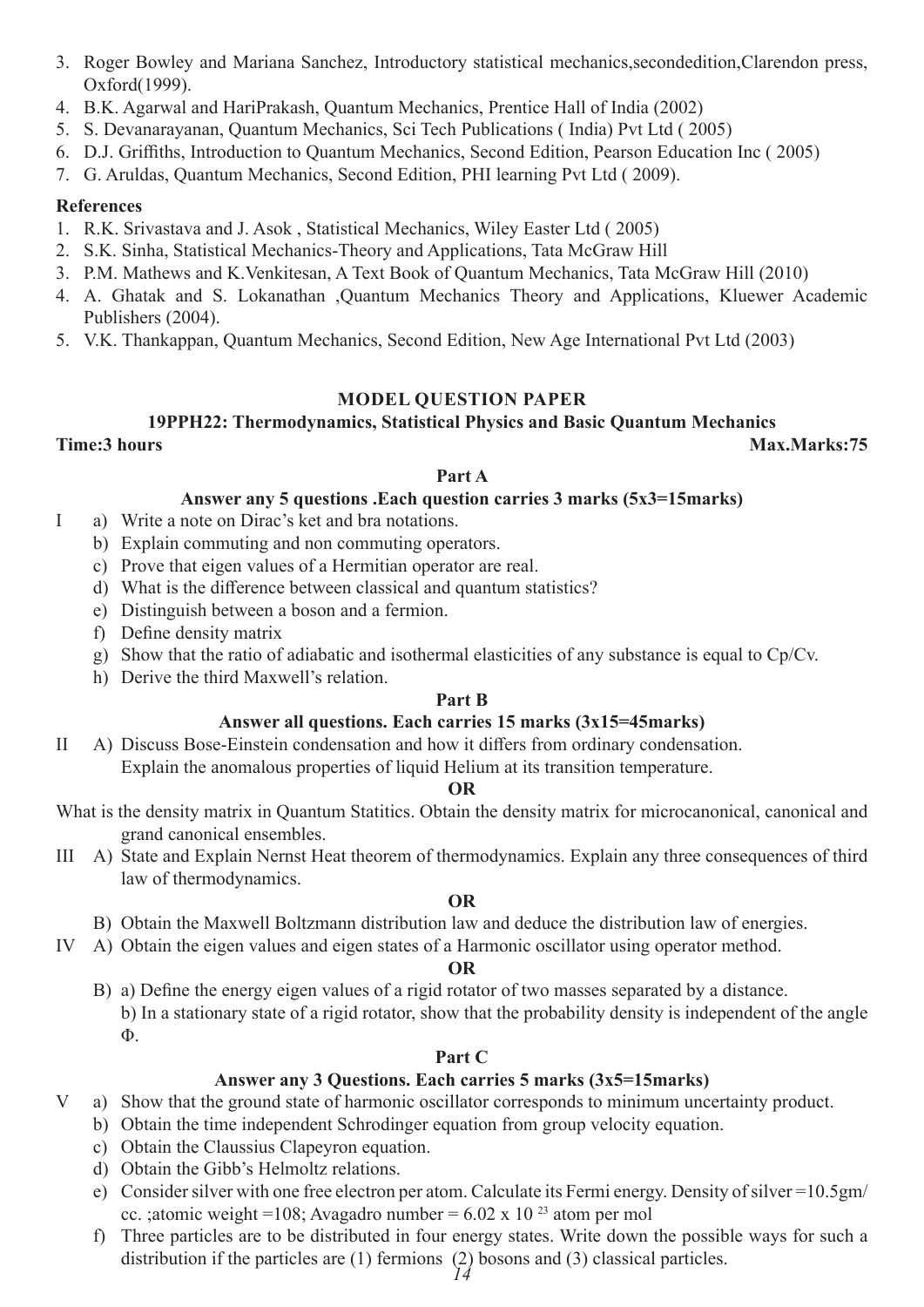### **19PPH23: COMPUTER SCIENCE AND NUMERICAL TECHNIQUES (6L, 1T)**

### **Course outcome**

Upon completion of the course, students will be able:

CO1: To enrich themselves with deep knowledge about Foundations of computer science, microprocessor and python programming.

CO2: Numerical Techniques (PPH23) on C++ programming will help the student to master using key structured programming constructs: declarations, sequence, selection, repetition, evaluating expressions; arrays, pointers etc.

CO3: To write algorithms and programs in the language to solve physical problems.

### **Unit I**

### **Foundations of computer science (12 hours)**

Introduction to computers-computer architecture-memory (RAM and ROM, cache) and storage- I/O devicesoperating systems-data communications, computer networks and topology.

#### **Introduction to microprocessors (12 hours)**

Evolution of microprocessors-microcontrollers and digital signal processors- Intel 8085 8 bit microprocessorpin description-functional description- 8085 instruction format-addressing modes of 8085- interrupts of 8085 memory interfacing- 8085 machine cycles and Bus timings- assembly language programming of 8085.

#### **Introduction to Python Programming (12 hours)**

Python - Python shell, number, variables, comparisons and logic, Python objects - strings, lists, tuples, loops , control flow, file input and output functions.

### **Unit II**

#### **Programming with C++ (36 hours)**

Features of C++-basic structure of C++ programs-header files-in and out functions compilation and executiondata types-constants and variables , global variables operators and Expressions of C++- flow control-conditional statements-iterative statements-switch statements-conditional operators as an alternative to IF-nested loopsbreak statements-ext ( ) functions-structured data types-arrays-storage classes-multidimensional arrays-sorting of strings-functions-built in and user defined- accessing function and passing arguments to functions-calling functions with arrays-scope rule for functions and variables-structures in C++-classes and objects –definition class declaration class function definitions-creating objects-use of pointers in the place of arrays-file handling in C+ +-basic file operations-serial and sequential files-reading and writing on to disks.

### **Unit III**

### **Numerical Techniques (36 hours)**

Solution of simultaneous linear algebraic equations-Gauss elimination method-Gauss Jordan methodinverse of a matric using Gauss elimination method-Finite differences-forward and backward differencescentral differences-difference of a polynomial-error propagation in difference table-Interpolation with equal intervals-Gregory Newton forward and backward formula- error in polynomial interpolation-central difference interpolation formula-Gauss's forward and backward formula- Stirling's formula-Lagrange interpolation formula-numerical differentiation-numerical integration using general quadrature formula-Trapezoidal rule Simpsons 1/3 and 1/8 rules-numerical solutions to ordinary differential equations-Euler and modified Euler methods-Runge Kutta methods(2nd and 4thorder)-numerical solution to partial differential equations-solutions to Poisson and Laplace equations.

### **Books for study**

- 1. ITL Education Solutions Ltd, Introduction to Computer Science, Second Edition, Dorling Kindersley (India) Pvt Ltd ( 2011)
- 2. V.N. Vedamurty and N. Iyengar,Numerical Methods,Vikas Publishing Pvt Ltd ( 1998)
- 3. K. Udayakumar, and B.S. Umasankar,The 8085 microprocessor,Dorling Kindersley( India) Pvt Ltd (2008)
- 4. Christian Hill, Learning Scientific Programming with Python, Cambridge University Press (2015)
- 5. V. Carl Hamacher, Z.G.Vranesic and S.G. Zaky, Computer Organization, Fourth Edition, McGraw Hill International Edition (1996)
- 6. Peter Norton etal., Beginning Python, Wiley Publishing (2005)
- 7. Abishek Yadav, Microprocessor 8085 8086,University Science Press, New Delhi (2008)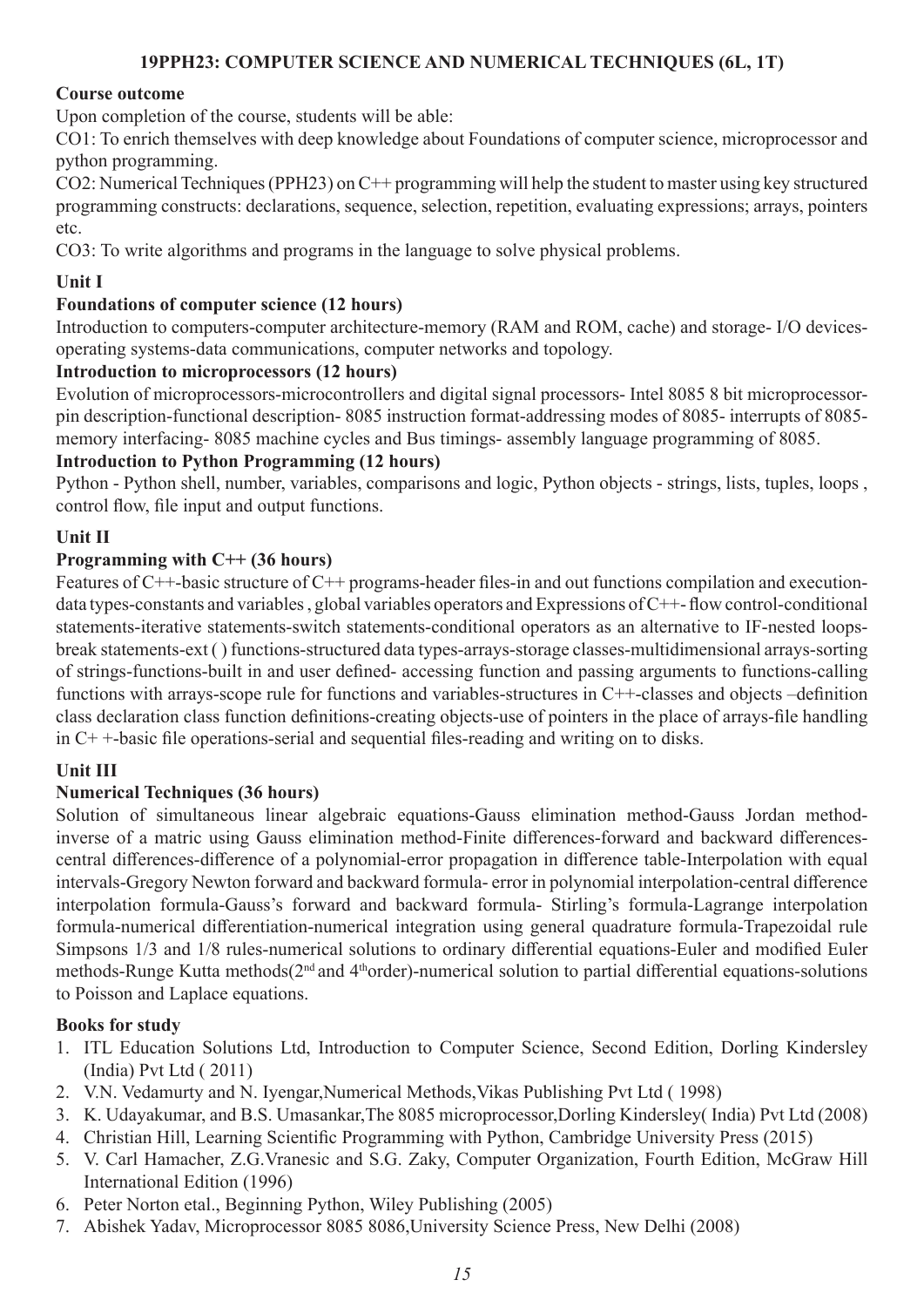- 8. D.Ravichandran, Programming in C++,Tata McGraw Hill (2011)
- 9. M.T.Somasekhara, Programming in C++, PHI Pvt Publishing (2005)

( Chapters 4,5,6,7,8,9,11 and 12 of Vedamurty and Iyengar)

### **References**

- 1. V. Rajaraman, Fundamentals of Computers, Fifth Edition, PHI (2010)
- 2. R.S.Gaonkar, Microprocessor-Architecture, Programming and Applications with 8085
- 3. S.S. Sastry, Introductory method of Numerical analysis, Fifth Edition, PHI
- 4. P. Ghosh, Numerical Methods with computer programs in C++,PHI learning Pvt Ltd
- 5. Bjorne Stroustrup, The C++ Programming Language ,Fourth Edition, Addison Wesley

### **MODEL QUESTION PAPER**

### **19PPH23: Computer Science and Numerical Techniques**

### **Time:3 hours Max.Marks:75**

### **Part A**

### **Answer any 5 questions .Each question carries 3 marks (5x3=15marks)**

- I a) Explain the different types of errors in C++ language.
	- b) What are the differences between break and continue statements.
	- c) "C++ is the superset of C". Explain.
	- d) Construct a forward difference table with an error in one entry and list out the features of propagation of error in difference table.
	- e) Establish the symbolic relation (i)  $E = 1 + \Delta$  (ii)  $\equiv 1 E^{-1}$  and (iii) $\Delta \equiv E$
	- f) Show that the nth order differences of an nth degree polynomial are constants.
	- g) Define stack and stack pointers.
	- h) Describe any three addressing modes of 8085. Give at least one example.

#### **Part B**

### **Answer all questions. Each carries 15 marks (3x15=45marks)**

II A) Describe the operators and expressions in C++ with examples.

### **OR**

- B) Describe the iterations in C++ with examples.
- III A) Obtain Newton-Gregory forward difference interpolation formula for equal interval interpolation.

### **OR**

- B) Explain Runge-Kutta methods for obtaining numerical solutions tom ordinary differential equations.
- IV A) Describe the memory read and I/O write machine cycles with the help of timing diagram.

### **OR**

B) Describe the various synchronous, asynchronous and DMA data transfer scheme for a microprocessor system.

### **Part C**

### **Answer any 3 Questions. Each carries 5 marks (3x5=15marks)**

- V a) Find out (y=4.5) if y(3)=2.7, y(4)=6.4, y(5)=12.5, y(6)=21.6 and y(7)=34.3.
	- b) Find the inverse of the matrix using Gauss elimination method.

| -2               |   |                                              |
|------------------|---|----------------------------------------------|
| $\parallel$<br>0 | 3 | $\begin{bmatrix} 3 \\ -1 \\ 4 \end{bmatrix}$ |
| -2               | O |                                              |

- c) Write a program to generate Fibonacci series using function.
- d) Write a program to sort a list of numbers in the descending order using array.
- e) Write an 8085 program to exchange the constants of memory locations 8000H and 8010H
- f) Describe an 8085 program to add two 8-bit numbers.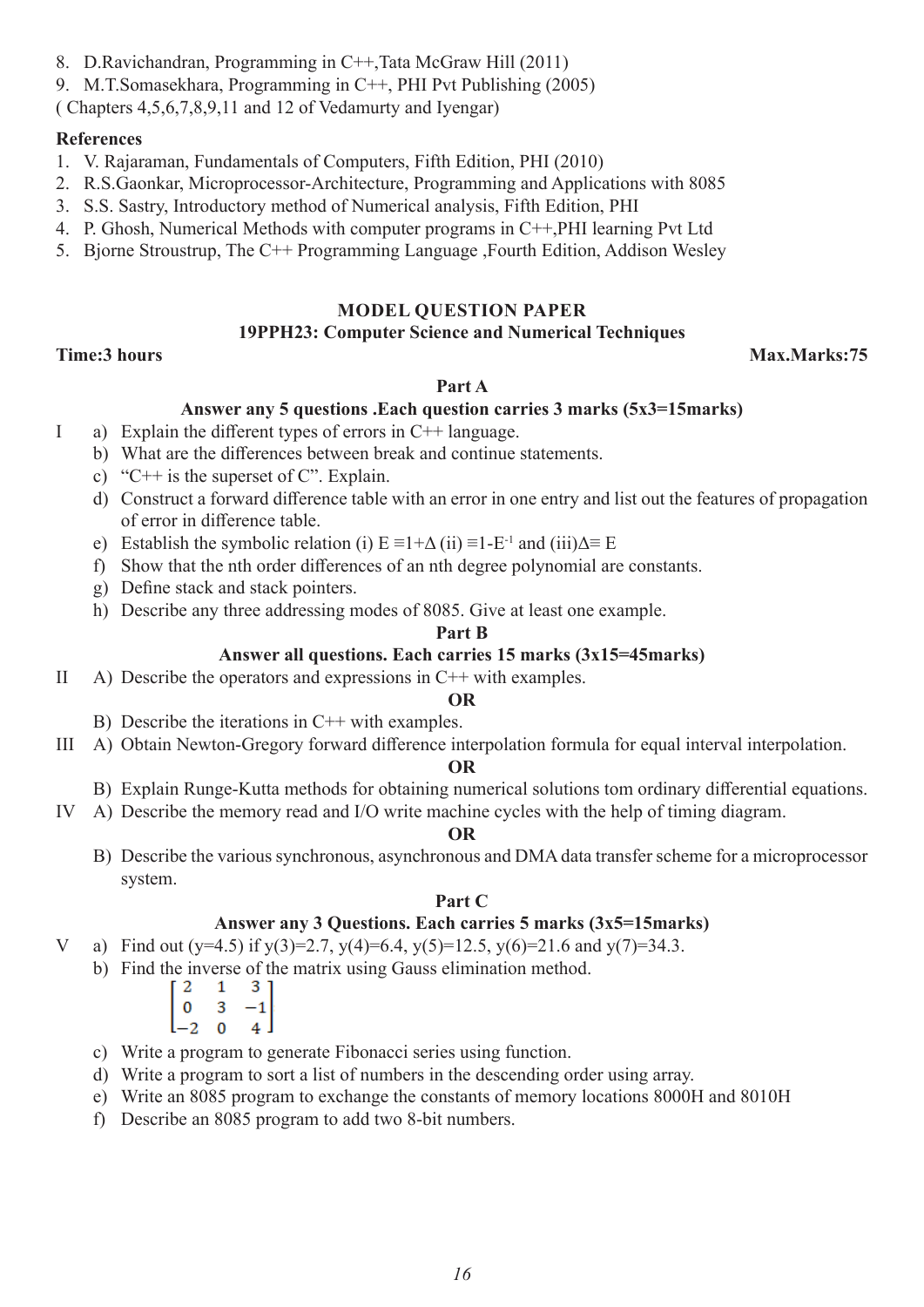## **Semester III**

### **19PPH31: Advanced Quantum Mechanics (6 L, 1 T)**

### **Course outcome**

Upon completion of the course, students will be able:

CO1: To analyse and solve advanced problems in quantum mechanics by learning approximate techniques, handling many body problems, etc

CO2: To enhance knowledge about symmetry and conservation laws, quantum theory of scattering, etc.

CO3: To understand the preliminary ideas of relativistic quantum mechanics.

### **Unit I**

### **Variation method (08 hours)**

The variational principle-Rayleigh Ritz method-variation method for excited states-ground state of Helium and Deuteron.

### **Time Independent Perturbation Theory (12 hours)**

Basic concepts of time independent perturbation theory-non-degenerate energy levels- First order correction to anharmonic oscillator-ground state of He atom using perturbation theory- effect of electric field on the ground state of hydrogen- degenerate energy levels- effect of electric field on the n=2 state of hydrogenspin\_orbit interaction.

### **Time Dependent Perturbation Theory (06 hours)**

Time dependent perturbation theory-first order and harmonic perturbation-absorption and emission of radiation-Einstein's A and B coefficients.

### **WKB approximation (10 hours)**

WKB method- Nature of solutions-connection formulae -barrier potential-penetration-alpha particle emissionbound states in a potential well.

### **Unit II**

### **Symmetry and conservation laws (10 hours)**

Symmetry transformations-space translation and conservation of angular momentum-time translation and conservation of energy- rotation in space and conservation of angular momentum-space inversion-time reversal

### **Quantum theory of scattering (12 hours)**

Scattering cross section and scattering amplitude-partial wave analysis and scattering by a central potentialscattering by attractive square well potential-scattering length-expression for phase shifts-Born approximationscattering by Coulomb potential- Laboratory and center of mass coordinate transformations.

### **System of identical particles (14 hours)**

Identical particles- Pauli's exclusion principle- inclusion of spin-spin function for a two-electron system-Helium atom-central field approximation-Thomas Fermi model of an atom- Hartree and Hartree-Fock equations.

### **Unit III**

### **Angular momentum (12hours)**

Angular momentum operators and commutation relations-eigen values and eigen functions of  $L^2$  and  $L_z$  – general angular momentum-eigen values of  $J^2$ and  $J_z$ -angular momentum matrices-spin angular momentum  $-\text{spin}$  vectors for a spin  $\frac{1}{2}$  system-addition of angular momentum-Clebsh-Gordan coefficients

### **Relativistic quantum mechanics( 24 hours)**

Klein-Gordon equations –plane wave solution-probability density and current density using Klein Gordon equations; Dirac's relativistic theory-Dirac's equation for a free particle-Dirac matrices-covariant form of Dirac's equations-probability density-plane wave solutions-negative energy starts-spin in Dirac's theorymagnetic moment of an electron, Spin orbit interaction from Dirac's equation for an electron in a central filed, Relativistic corrections of Hydrogen atom spectrum (qualitative)-Lamb Shift

### **Book for study**

1. G. Aruldas, *Quantum Mechanics*, Second Edition, PHI learning Pvt Ltd ( 2009)

2. D.J. Griffiths, *Introduction to Quantum Mechanics*, Second Edition, Pearson Education Inc ( 2005)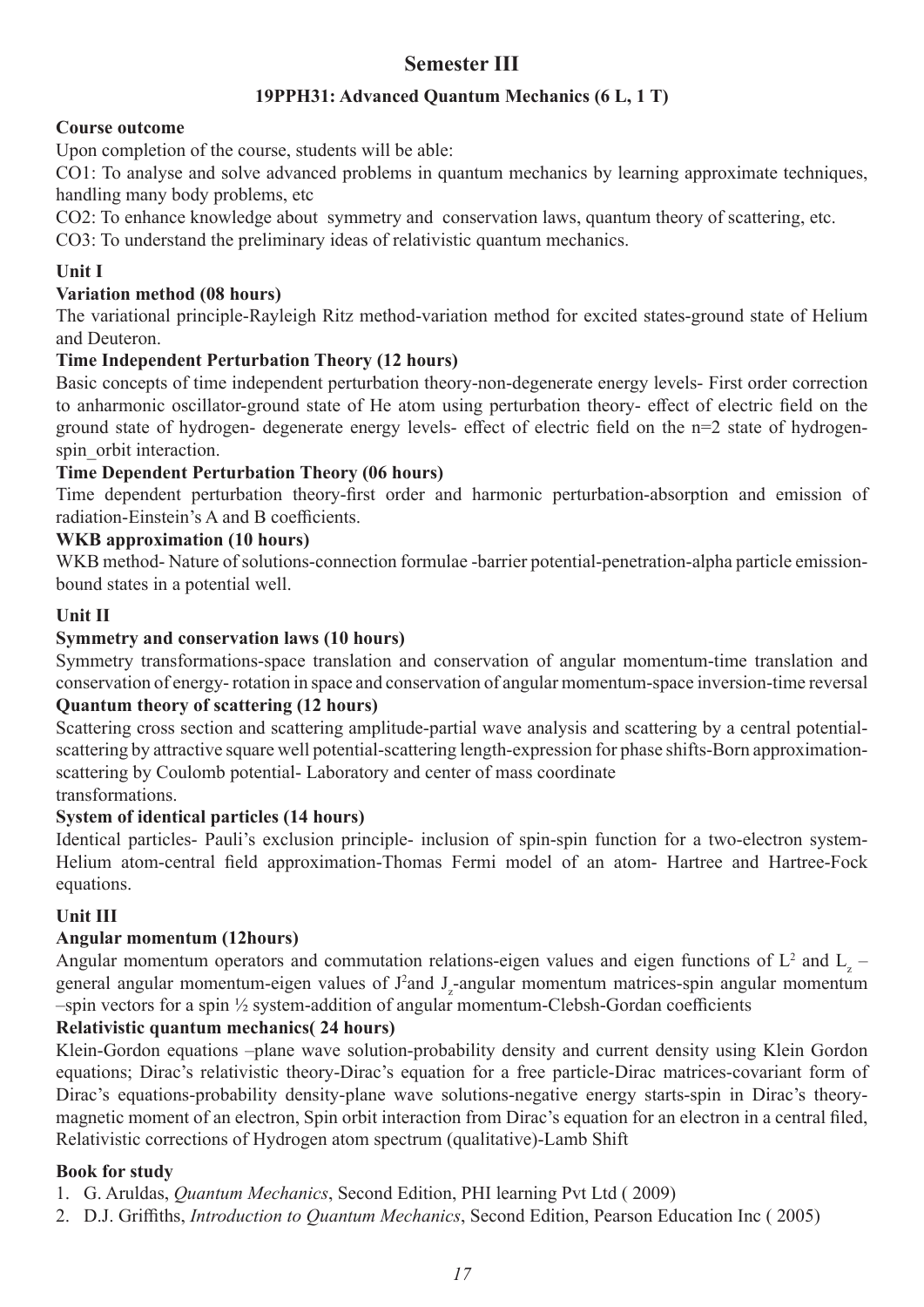### **References**

- 1. J.J. Sakurai, Advanced Quantum Mechanics, Pearson Education Inc (2009)
- 2. P.M. Mathews and K.Venkitesan, A Text Book of Quantum Mechanics, Tata Mc Graw Hill (2010)
- 3. A. Ghatak and S. Lokanathan, Quantum Mechanics Theory and Applications, Kluwer Academic Publishers (2004)
- 4. V.K. Thankappan, Quantum Mechanics, Second Edition, New Age International Pvt Ltd (2003)
- 5. S.Devanarayanan, Quanrtum Mechanics, Sci Tech Publications ( India) Pvt Ltd (2005)
- 6. L.H.Ryder, Quantum Field Theory Second Edition, Cambridge University Press (1996)
- 7. Steven Weinberg, Quantum Theory of Fields( in Three Volumes), Cambridge University Press (2002)

### **MODEL QUESTION PAPER 19PPH31: Advanced Quantum Mechanics**

### **Time:3 hours Max.Marks:75**

### **Part A**

### **Answer any 5 questions .Each question carries 3 marks (5x3=15marks)**

- I a) Write a note on occupation number representation.
	- b) Write down the properties of Dirac matrices.
	- c) What is Lamb shift?
	- d) Explain the variational principle .
	- e ) State and explain Fermi's Golden rule.
	- f) What are ladder operators? Prove that  $L_x^2 + L_y^2 = L_L + \hbar L_z$
	- g) Define differential scattering cross-section and total scattering cross-section.
	- h) Explain the effect of parity operator on the observables r,p and L.

### **Part B**

### **Answer all the following questions. Each carries 15 marks (3x15=45marks)**

II A) Derive the Dirac's equation.

### **OR**

- B) What do you mean by second quantization? Obtain the Euler Langrangian field equation
- III A) Explain the 'rotation in space' and prove that angular momentum is conserved during rotation.

#### **OR**

- B) (i) Show that cross-section has the dimension of area. (ii) Explain how Born approximation is used to compute scattering cross-section from square well potential
- IV A) Discuss the time-independent perturbation theory and get an expression for first order correction in energy.

### **OR**

B) (i) Derive the Fermi Golden rule for the transition rate from a given initial state to the final state of continuum.

(ii) What are Einstein's A and B coefficients? State the relation between the two.

#### **Part C**

### **Answer any 3 Questions. Each carries 5 marks (3x5=15marks)**

- V a) Use Dirac's equation to show that the orbital angular momentum is not conserved.
	- b) In terms of the creation and annihilation operators, show that the fermions obey the exclusion principle.
	- c) If  $\Psi_+$  (r) and  $\Psi_-$  (r) are eigen functions of the parity operator belonging to even and odd eigen states, show that they are orthogonal.
	- d) Find the first order correction to the ground state of an anharmonic oscillator subjected to a potential  $V = 1/2$ mw<sup>2</sup>x<sup>2</sup>+bx<sup>2</sup>.
	- e) Assuming that a perturbation  $H' = CX$  is applied to a particle in a one dimensional box of side L, show that the first order correction to its energy is CL/2**.**
	- f) Evaluate the commutation relations  $[Lx, Ly], [L^2, Lx]$  where L represents angular momentum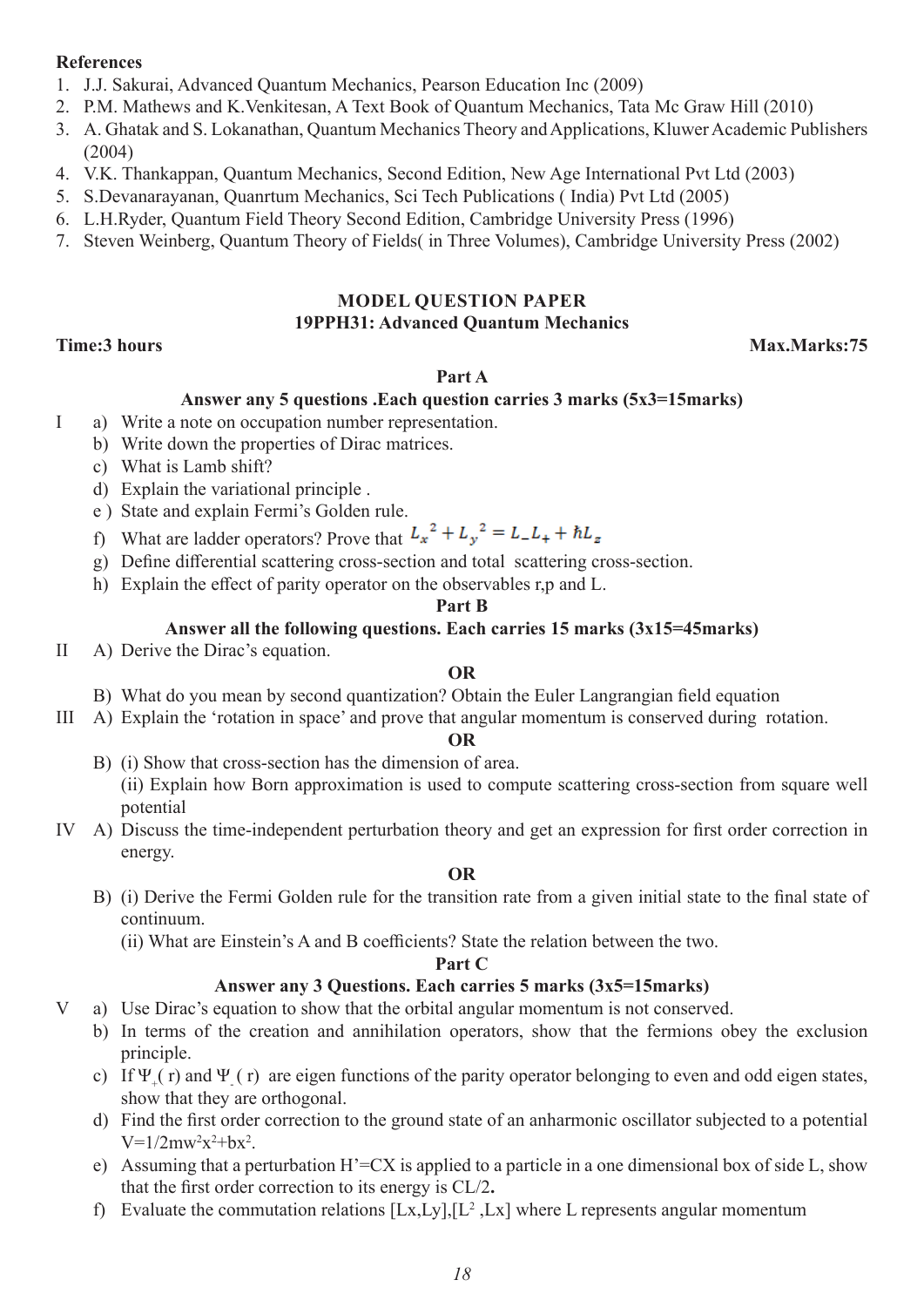### **19PPH32: ADVANCED SPECTROSCOPY ( 6l,1T)**

### **Course outcome**

Upon completion of the course, the students will be able

CO1: To analyse the general tools for experimental spectroscopy.

CO2: To identify the basic components of spectroscopic instrumentation,

CO3: To gain knowledge of various spectroscopies in an advanced level

### **Unit I**

### **General tools of experimental spectroscopy( 14 hours)**

General components of absorption measurements-dispersing elements-prisms-gratingand interferometerstools in different regions of the electromagnetic spectrum-atomicabsorption spectroscopy-inductively coupled plasma emission spectroscopy-recordingspectrophotometers for IR,visible and UV regions

### **Molecular symmetry( 10 hours)**

Symmetry operators-symmetry elements-algebra of symmetry operationsmultiplicationtools-matrix representation of symmetry operators-molecular pointgroups-reducible and irreducible representations-great orthogonality theoremcharactertables for point groups-symmetry species of point groups-IR and Ramanactivity

### **Molecular rotational spectroscopy( 12 hours)**

Classification of molecules-rotational spectra of diatomic molecules-isotope effect andintensity of rotational lines-non rigid rotator-linear polyatomic molecules-symmetricand asymmetric top molecules-microwave spectrometer-analysis of rotational spectra.

### **Unit II**

### **IR spectroscopy( 12 hours)**

Vibrational spectra of diatomic molecules-charestrisitic IR spectra-vibrations ofpolyatomic moleculesanharmonicity-Fermi resonance-hydrogen bonding-normalmodes of vibrationin a crystal-interpreation of vibrational spectra-Fourier transform IR spectrometer(Block diagram).

### **Electronic spectra of molecules( 12 hours)**

Vibrational coarse structure and analysis of bound systems-Deslanders table-Frankcondon principlevibrational electronic spectra-rotational fine structure-Fortratparabola-electronic angular momentum in diatomic molecules

### **Raman spectroscopy( 12 hours)**

Theory of Raman scattering-rotational and vibrational Raman spectra-Ramanspectrometer-structure determination using Raman and IR spectroscopy-nonlinearRaman effects-Hyper Raman effect-stimuated Raman scattering –coherent antistokesRaman scattering

### **Unit III**

### **ESR and NMR spectroscopy( 12 hours)**

Principle of NMR-ESR spectrometer-Hyperfine structure-ESR spectra of Freeradicals-Magnetic properties of nuclei-resonance condition-NMR instrumentationchemicalshift-NMR spectra of solids-NMR imaginginterpretion of NMR spectra,NMR and ESR applications.

### **Mossabauerspectroscopy( 8 hours)**

Recoilless emission and absorption-Mossbauer spectrometer-experimental techniquesisomershift-quadrupole interaction-magnetic hyperfine interaction

### **Photoelectron and Photo-accousticspectroscopy( 16 hours)**

Photroelectron spectroscopy-experinertal methods-photoelectron spectra and theirinterpretation-Auger electron and X ray Flourescence spectroscopy-Photo-accousticeffect-basic theory-experimental arrangementapplications

### **Books for study**

- 1. J.M.Hollas,*ModernSpectroscopy*,FourthEdition,John Wiley &Sons ( 2004)
- 2. G.Aruldas,*Molecular Structure and Spectrocopy*,PHI learning Pvt Ltd ( 2007)
- 3. Suresh Chandra, *Molecular Spectroscopy*,Narosa Publishing Co ( 2009)

### **References**

1. C.N.Banwell and E.M.McCash,Fundementals of Molecular Spectroscopy,Fourthedn,TataMcGrawHill ( 1995).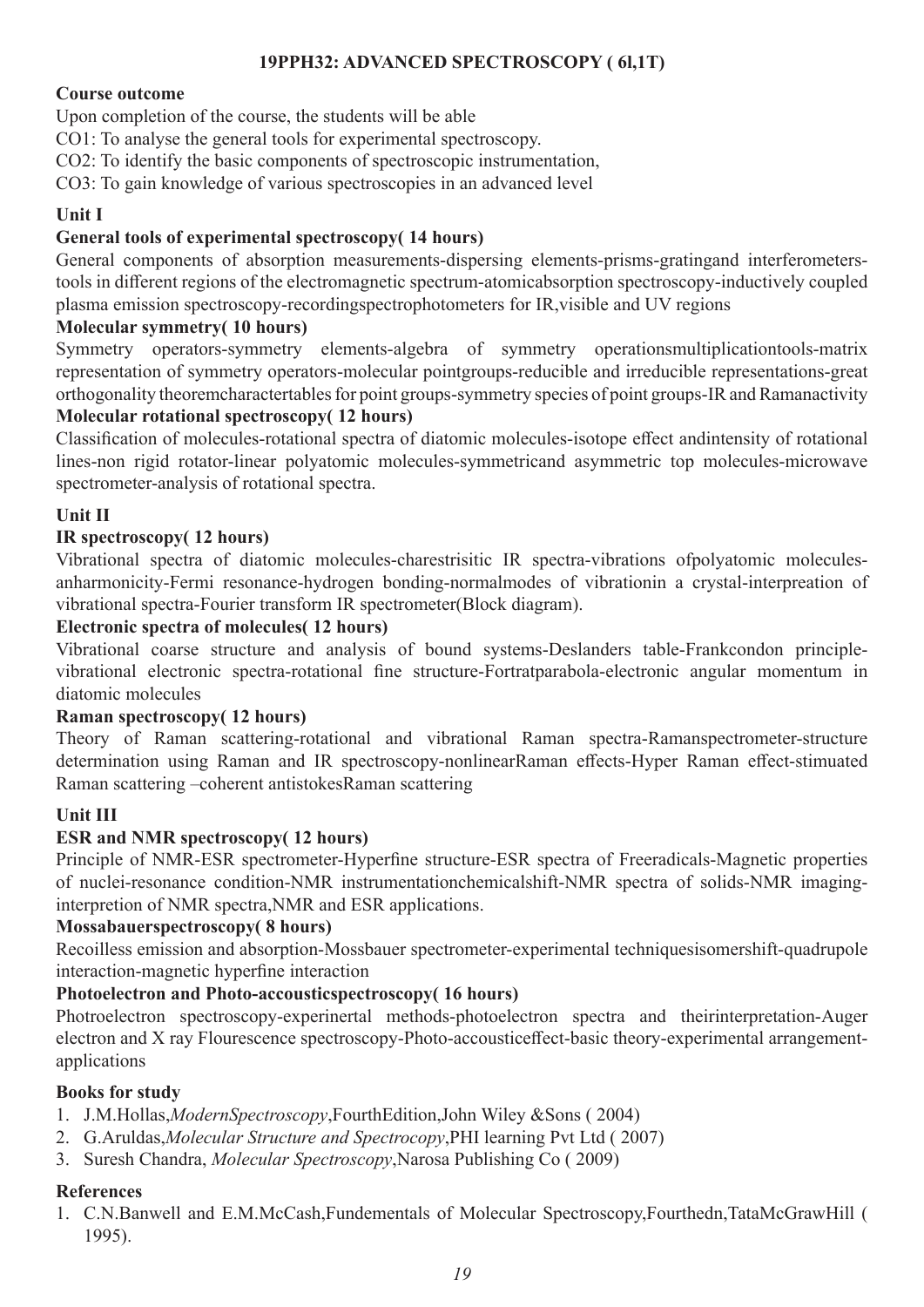- 2. D.N.Satyanarayana,Vibrational spectroscopy-Theory and applications,New Age International Pvt Ltd ( 2004)
- 3. J.L.McHale,MolecularSpectroscopy,Pearson education Inc ( 2008).

### **MODEL QUESTION PAPER 19PPH32: Advanced Spectroscopy**

**Time:3 hours Max.Marks:75** 

## **Part A**

### **Answer any 5 questions .Each question carries 3 marks (5x3=15marks)**

- I a) Discuss the principle of photo acoustic spectroscopy.
	- b) Write notes on Isomer shift in Mossbauer spectroscopy.
	- c) Explain the hyperfine structure of ESR spectroscopy.
	- d) Explain the classification of symmetric top, asymmetric top and spherical top molecule
	- e) Explain the great orthogonality theorem.
	- f) What are the factors effecting the relative intensity of rotational spectral lines?
	- g) Explain the quantum mechanical theory of Raman Scattering?
	- h) Give the selection rules for vibrational spectra?

#### **Part B**

#### **Answer all the following questions. Each carries 15 marks (3x15=45 marks)**

II A) With the help of block diagram, describe a Mossbauer spectrometer. Explain recoilless emission and absorption of gamma rays.

#### OR

- B) Explain the principle of ESR spectrum and describe ESR spectrometer.
- III A) Explain with necessary theory the spectrum of a non-rigid rotator.

#### OR

- B) Explain the theory of a diatomic vibrating rotator. Obtain the equation for the energy level.
- IV A) i) Discuss the different modes of normal infra red absorption spectra of  $H_2O$  and  $CO_2$  molecules. ii) With the help of a schematic diagram, describe a IR spectrometer

#### OR

B) i) Describe with necessary theory the main features of the vibrational and rotational Raman spectra of diatomic molecules.

ii)How far dose it help us to determine the structure of the molecules?

#### **Part C**

### **Answer any 3 Questions. Each carries 5 marks (3x5=15marks)**

- V a) Free Mossbauer nucleus  $Sn^{119}$ emits a γ radiation of frequency 5.76X10<sup>18</sup> Hz. Calculate the recoil velocity and energy of the nucleus. What is the Doppler shift of γ-radiation frequency observed by an outside observer? Given Avagadro number=6.02X10 23 mol-1.
	- b) A free electron is placed on a magnetic field of strength 1.3T. Find out the resonance frequency when g=2.0023 and Bohr magneton  $M_{\text{B}}=9.273X10^{-24}$  J/T.
	- c) The first line in the rotational spectrum of a carbon monoxide molecule has a frequency of 3.8424cm-<sup>1</sup>. Calculate the rotational constant and hence the CO bond length in carbon monoxide. (Given Avagadro number = 6.022x1023/mol.m<sub>c</sub>=19.927x10<sup>-27</sup>Kg, m<sub>o</sub>=26.561x10<sup>-27</sup>Kg)
	- d) Write the matrices for the following symmetry operations: rotation about the z-axis, inversion,reflection in the xy,yzand xz planes.
	- e) With which type of spectroscopy would one observe the pure rotational spectra of  $H_2$ ? If the bond length of  $H_2$  is 0.07414nm, what would be the spacing of the line in the spectrum.
	- f) The Raman line associated with a vibrational mode is found at 4600 Å when excited by light of wavelength 4358 Å.Calculate the wavelength of the vibrational mode.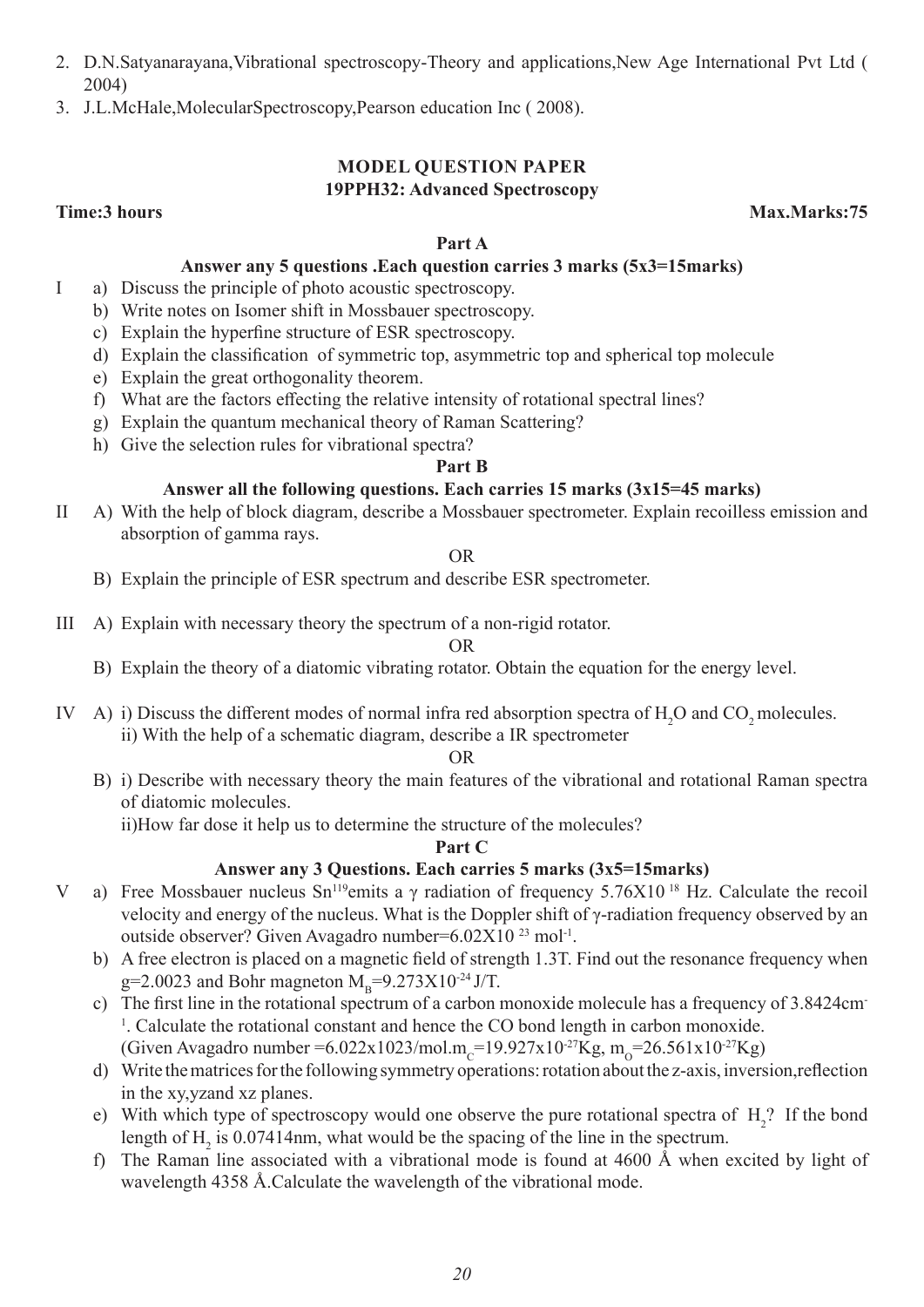### **19PPH33: Basic Nuclear and Particle Physics (6 L, 1 T)**

### **Course outcome**

Upon completion of the course, the students will be able

CO1: To understand the theoretical ideas of nuclear interactions, models, decay process and particle physics.

CO2: To enrich the student with a vast knowledge on nuclear forces, fission, fusion etc

CO3: To identify the basic components of nuclear detectors, particle accelerators etc

### **Unit I: Nuclear Properties, Forces and Models(36 hours)**

### **Nuclear Proprties (14 hours)**

Charge, mass, shape, size, spin, parity, electric and magnetic moments; mass defect; packing fraction; binding energy curve and stability of nuclei; Experimental determination of nuclear mass-Aston's mass spectrograph; Measurement of nuclear spin (using Zeeman effect) and magnetic moment (using NMR); Determination of electric quadrupole moments of nuclei.

### **Nuclear forces( 10 hours)**

Types of nuclear forces; Properties of nuclear forces-attractive central potential, spin dependence, noncentral behaviour(tensor potential), charge symmetry, charge independence, repulsive nature and momentum dependence; Nuclear exchange force; Meson theory of nuclear forces; Nature of two nucleon potential; Deuteron - ground and excited states.

### **Nuclear models ( 12 hours)**

Fermi gas model; Liquid drop model: Bethe-Weizsacker formula and its applications; Shell model - evidences of shell model, nuclear spin-orbit coupling, single particle shell model, predictions of shell model, limitations of shell model.

### **Unit II: Nuclear fission and Fusion(36 hours)**

### **Nuclear fission( 20 hours)**

Mechanism of nuclear fission; calculation of critical energy based on liquid drop model; fission products and energy release; energetic of fission process; Bohr-Wheeler theory of fission; fission chain reactions; neutron cycle and four factor formula; nuclear reactor; breeding of fuel; classification of nuclear reactors.

### **Nuclear fusion (16 hours)**

Nuclear fusion in stellar interiors; proton-proton cycle; carbon-nitrogen cycle; thermo- nuclear reactions in the laboratory; conditions for the construction of nuclear fusion reactor; critical ignition temperature; Lawson criterion; plasma confinement in fusion; principles of pinch ,magnetic and inertial confinements.

### **Unit III: Particle Accelerators, Detectors and Nuclear Reactions(36 hours)**

### **Particle Accelerators(10 hours)**

Electrostatic accelerators; Cyclotron; Synchrotron; Linear Accelerators; Colliding Beam Accelerators.

### **Particle Detectors (10 hours)**

Gas filled detectors; Ionization chamber; Proportional counter; GM counter; Scintillation detectors; Semiconductor detectors; Cerenkov detector; Cloud chamber; Bubble chamber; Nuclear emulsion techniques. **Nuclear Reactions ( 16 hours)**

Types of nuclear reactions; conservation laws; energetic of nuclear reactions; non-relativistic Q-value equation; threshold energy; nuclear transmutations; compound nucleus hypothesis; cross section of nuclear reaction; level width; resonance reactions; Breit-Wigner one level formula; direct reactions; stripping and pick up reactions; heavy ion induced reactions.

### **Books for study**

- 1. D.C.Tayal, *Nuclear Physics*, 5thEdition, Himalaya Publishing Co ( 2008)
- 2. S.N.Ghoshal, NuclearPhysics, S,Chand Ltd ( 1997)
- 3. J.Verma, R.C.Bhandari, D.R.S.Somayajulu*, Fundementals of Nuclear Physics*, CBS Publishers and Distributors ( 2005)
- 4. K.S.Krane, Introductory*NuclearPhysics*, Wiley India Pvt Ltd ( 1988)
- 5. Satya Prakash, Nuclear Physics and Particle Physics, Sultan Chand & Sons(2005).

### **References**

- 1. S.B.Patel,Nuclear Physics-An Introduction,New Age International Pvt Ltd ( 1996).
- 2. B.R.Marhu,Nuclae and Particle Physics- an Introducion,SecondEdition,Wiley ( 2012)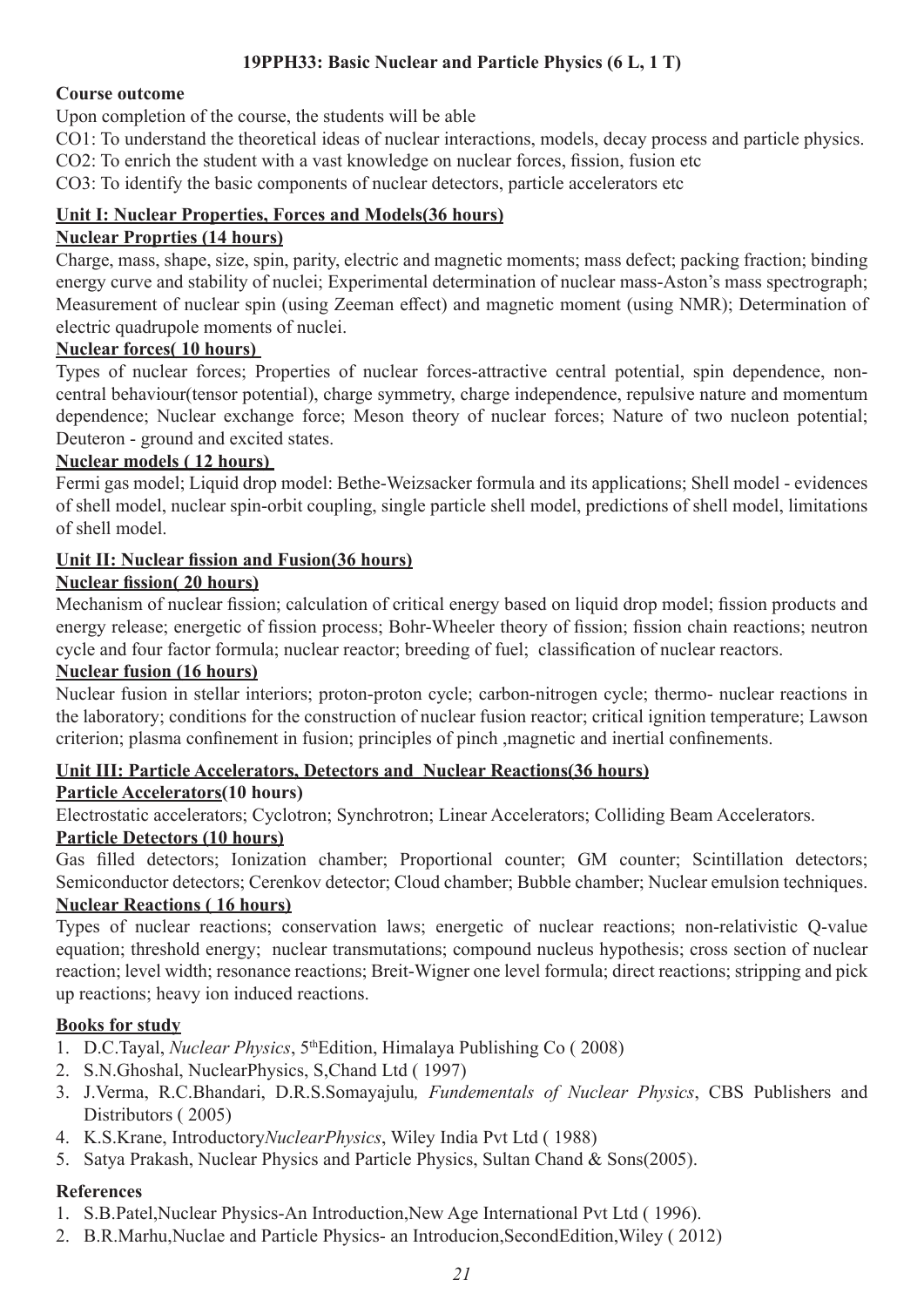- 3. M.P.Khanna,Introduction to Particle Physics,PHI ( 2011)
- 4. J.Freidberg,Plasma Physics and Fusion Energy,Cambridge University Press ( 2007)
- 5. FF.Chen,Introduction to Plasma Physics,Springer,London ( 2002).

### **MODEL QUESTION PAPER 19PPH33: Nuclear and Particle Physics**

**Time:3 hours** Max.Marks:75

#### **Part A**

### **Answer any 5 questions .Each question carries 3 marks (5x3=15marks)**

- I a) Describe briefly the colliding beam accelerators.
	- b) What are semiconductor detectors.
	- c) Explain Linac.
	- d) Write a short note on nuclear exchange forces. What are exchange operators?
	- e) What are the experimental evidence for the existence of non-central forces
	- f) What are the similarities between (nn)and (pp)forces?
	- g) Distinguish between prompt and delayed neutrons.
	- h) Give the four factor formula and very briefly explain the terms.

### **Part B**

### **Answer all the following questions. Each carries 15 marks (3x15=45 marks)**

II A) Describe ionization chamber and proportional counters.

#### OR

- B) Explain quark model of elementary particles and ideas of GUT of fundamental forces
- III A) Explain the liquid drop model of a nucleus. Write down the limitations of this model in describing nuclear properties.

#### OR

- B) Obtain the semi-empirical mass formula by considering the different energy terms involved.
- IV A) Describe the neutron cycle. Derive the four factor formula.

#### OR

B) Write a note on pinch, magnetic and inertial confinements.

#### **Part C**

#### **Answer any 3 Questions. Each carries 5 marks (3x5=15marks)**

- V a) An α particle of energy 5.48MeV is completely stopped in an ionization chamber. What is the pulse height in an external resistance of 1MΩ. Energy required to produce an ion –pair is 35 eV and the capacitance of the chamber is 50pF
	- b) Which of the following reactions are possible.
- $(1)$   $\pi^+$  +n $\rightarrow \Lambda^0$ +K<sup>+</sup>  $(2)$   $\pi^+$  +n  $\rightarrow$  K<sup>0</sup>+K<sup>+</sup>  $(3)v_e+p\rightarrow n+\mu^+$  $(4) v_e^+ p \rightarrow n + e^+$ .
	- c) Show that for square well of depth  $V_0$  and range b, the scattering length for a spinless neutron is given by the relation KcotKb=(b-a)<sup>-1</sup>, where K=(mVo)<sup>1/2</sup>/h
	- d) If, in a certain fission process, the mass loss is 0.1%, then calculate the energy liberated by the fission of 1 kg of the substance. How much kilowatt-hour energy can be generated from it?
	- e) Calculate the energy released by the fission of 1 kg of  $U^{235}$  in kilowatt hour. Assume that, the average energy released per fission is 200 MeV and Avogadro number  $N=6.023\times10^{26}$  per kg-atom.
	- f) Discuss the various concepts in optical model.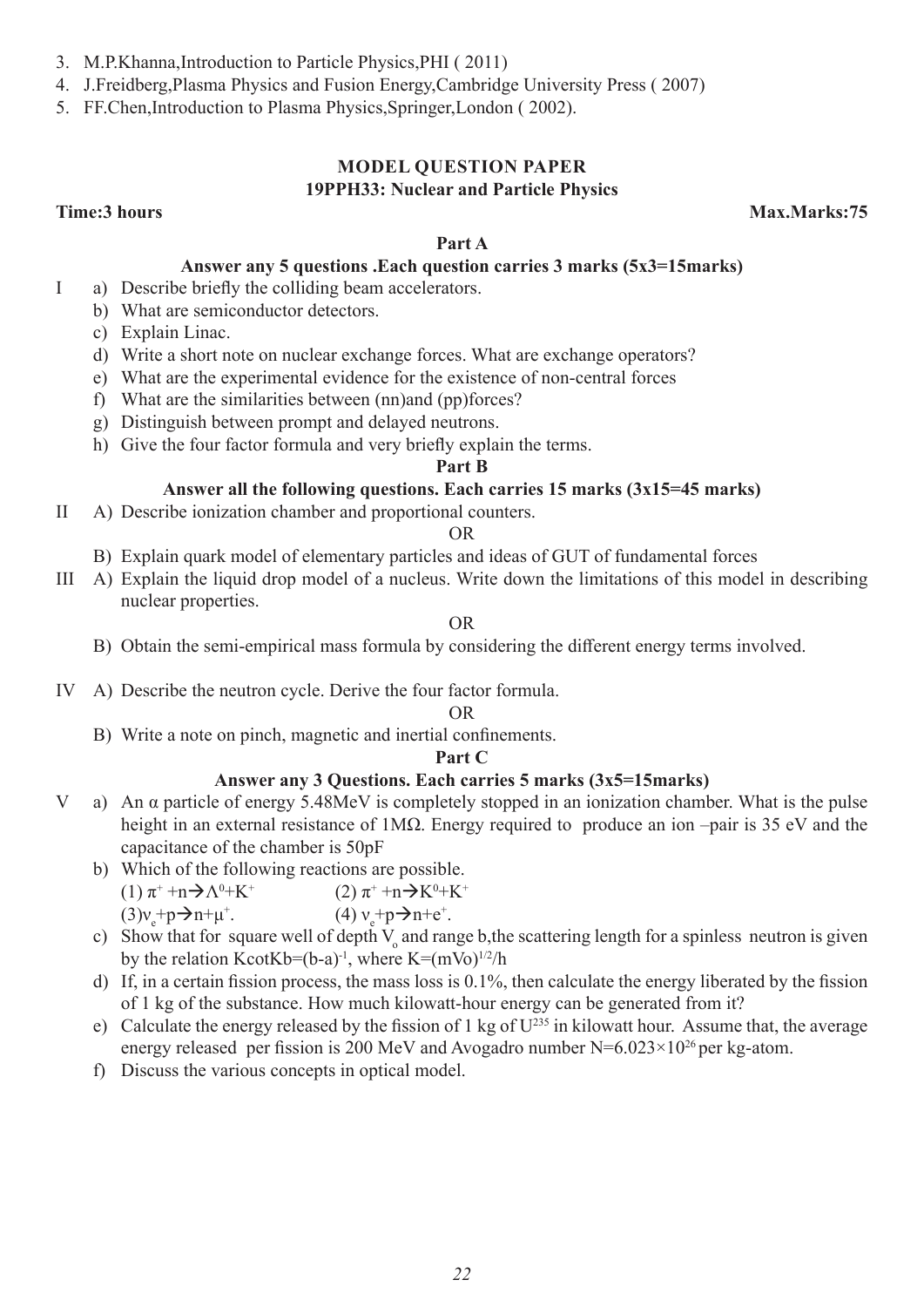## **Semester IV**

### **19PPH41: CONDENSED MATTER PHYSICS**

### **Course outcome**

Upon completion of the course, the students will be able

CO1: To gain deep knowledge of crystal physics, lattice vibrations and thermal properties, free electron and band theory

CO2: To understand the theoretical ideas of semiconductors, dielectric and magnetic properties of materials, CO3: To have a vast knowledge on superconductivity, fundamentals of nano technology, nanomaterial preparation techniques, characterization methods etc.

### **Unit I**

### **Crystal physics (10 hours)**

Lattice points and space lattice-basis and crystal structure-unit cells and lattice parameters symmetry elements in crystals –space groups-Bravais lattice-density and lattice constant relation-crystal directions, planes and Miller indices-reciprocal lattice-allotropy and polymorphism in crystals imperfections in crystals.

### **Lattice vibrations and thermal properties (10 hours)**

Dynamics of identical atoms in crystal lattice- dynamics of linear chain-experimental measurement of dispersion relation-anharmonicity and thermal expansion-specific heat of solids-classical model-Einstein's model-Debye model-thermal conductivity of solids-role of electrons and phonons-thermal resistance of solids. **Free electron and band theory (16 hours)**

Electrons moving in one dimensional potential well-Fermi-Dirac statistics-effect of temperature on Fermi distribution-electronic specific heat-electrical conductivity of metals- Wiedmann- Franz- Lorentz law-electrical resistivity of metals-Hall effect-energy bands in solids-Kronig Penny model construction of Brillouin zonesnearly free electron model-conductors, semiconductors and insulators -elementary ideas of Fermi surfaces.

### **Unit II**

### **Semiconductors (12 hours)**

Free carrier concentration in semiconductors-mobility of charge carriers temperature effects- electrical conductivity of semiconductors-Hall effect in semiconductors-semiconductor junction properties

### **Dielectric and magnetic properties of materials( 24 hours)**

Dipole moment-polarisation-local electric field in an atom-dielectric constant and its measurementpolarizability-classical theory-Peizo,Pyro and Ferro electric properties of Crystals -Ferreoelectric domainsclassification of magnetic materials-atomic theory of magnetism-Langevins theory-paramagnetism and quantum theory-Weiss molecular exchange field-ferromagnetic domains-anti ferromagnetism-Ferrites

### **Unit III**

### **Superconductivity( 20 hours)**

Introduction-superconductivity, sources of superconductivity-critical temperature, critical current and critical magnetic field of superconductors-effects of magnetic field on superconductors-Meissner effect-Type I and II superconductors- intermediate and vortex states-Thermodynamics of superconducting transitionsentropy difference, specific heat, thermal conductivity and energy gap in superconductors- -coherence length-Theories of superconductivity-London equations-Elements of BCS theory-AC and DC Josephson effects in superconductors- Examples and properties of High Temperature superconductors-applications of superconductors (qualitative)

### **Introduction to nano science and technology( 16 hours)**

Introduction to nanomaterials-properties-classification of nanomaterials-quantum confinement effects-nano material preparation techniques (non-lithographic)-sputtering-chemical vapour deposition-pulsed laser deposition-sol-gel technique-characterization of nano materials-X-ray diffraction- single crystal and powder xrd methods,scanning probe microscopy-atomic force microscopy-SEM and TEM techniques -carbon nanostructures –molecular machines using nanotechnology

### **Books for study**

- 1. S.O.Pillai,*Solid State Physics*,Third Edition New Age International Pvt Ltd ( 1999)
- 2. M.A.Wahab,*Solid State Physics*,Narosa Publishing House ( 1999)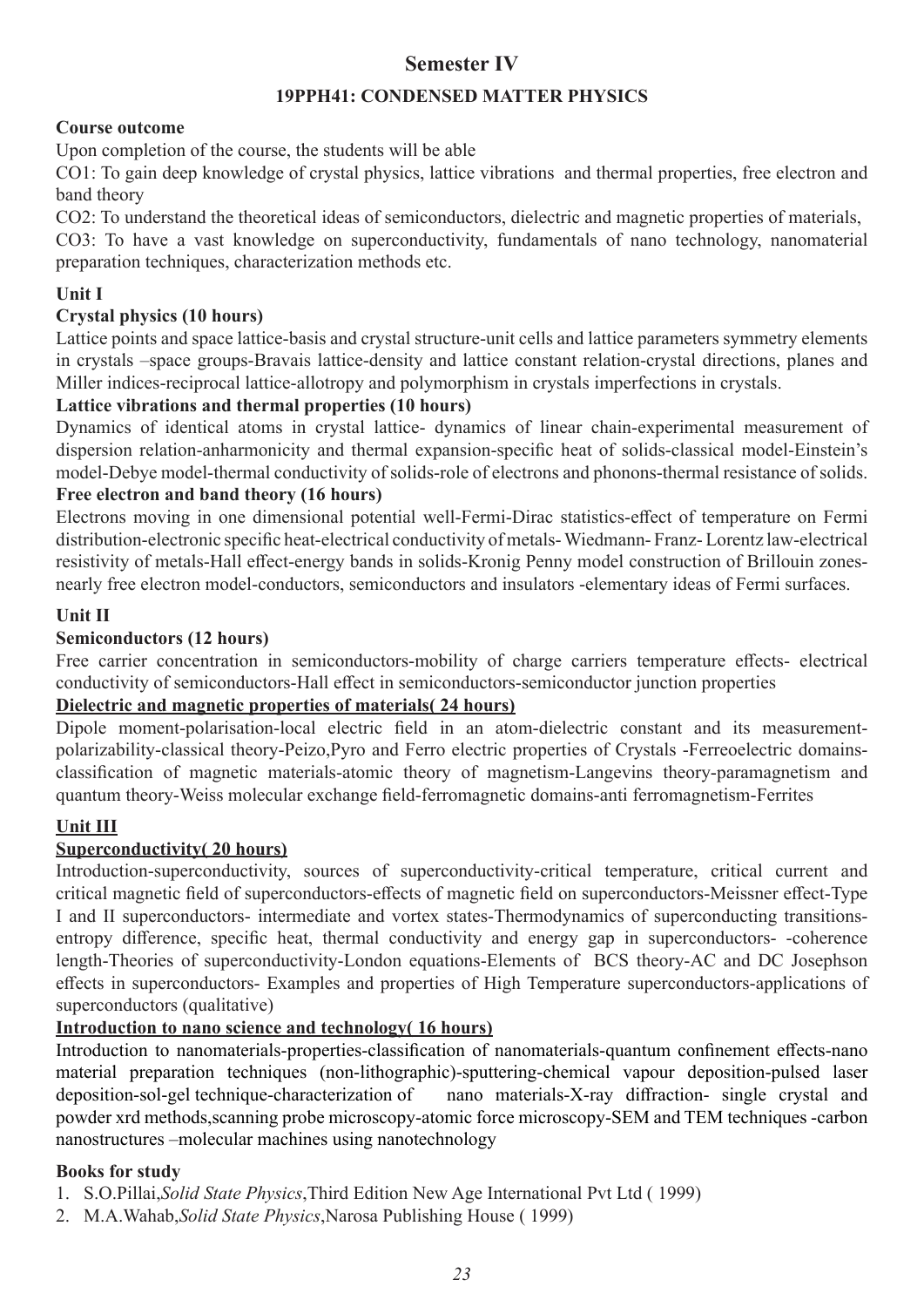- 3. R.J.Singh,Solid State Physics ,Dorling Kindersley ( India) Pvt Ltd ( 2012)
- 4. K.K.Chattopahyay,A.N.Banerjee,Introduction to Nano Science and NanoTechnology,Prentice Hall of India ( 2009)

### **References**

- 1. N.W.Ashcroft and N.D.Merwin,Solid State Physics,Cenage Learning India ( 2001)
- 2. Charles.C.Kittel,Introduction to Solid State Physics,wiley Student Edition ( 2007)
- 3. M.AliOmar,elementary Solid State Physics,Pearson Education Inc ( 1999)
- 4. P.Phillips,Advanced Solid State Physics,SecondEdn,Cambridege University Press (2012)

### **MODEL QUESTION PAPER 19PPH41: Condensed Matter Physics**

**Time:3 Hrs Max.Marks:75**

### **Part A**

#### **Answer any 5 questions .Each question carries 3 marks (5x3=15marks)**

- I. a) What are type I and type II superconductors? Give examples.
	- b) Explain the photolithographic process.
	- c) What are miller indices?
	- d) Name the Bravais lattices.
	- e) Define APF.
	- f) Differentiate top down and bottom up approaches of material fabrication.
	- g) What is electronic polarizability? Derive an expression for electronic polarizability.
	- h) Explain the following terms: a) polarization, b) polarizability and c) dielectric constant.

#### **Part B**

#### **Answer all questions. Each carries 15 marks (3x15=45marks)**

II A) Discuss the vibrations of a one dimensional mono atomic lattice.

#### **OR**

- B) Discuss the Kronig-Penney model for a linear lattice. How does it lead to the formation of energy bands in solids? What happens to the width of the allowed and forbidden bands with the change in the strength of the periodic potential
- III A) Derive the London equations for superconductors.

#### **OR**

- B) Explain the following process (1) Chemical Vapour Deposition (2) Sol-Gel technique and (3) Pulsed laser deposition technique.
- IV A) Distinguish clearly between diamagnetism, paramagnetism and ferromagnetism. Derive an expression for diamagnetic susceptibility on the basis of classical theory.

#### **OR**

B) Derive the expression for free carrier concentration in semiconductors in terms of impurity density. Discuss the result for n-type and p-type semiconductors.

#### **Part C**

#### **Answer any 3 Questions. Each carries 5 marks (3x5=15marks)**

- V a) Lead in the superconducting state has critical temperature of 6.2K at zero magnetic field and a critical field of 0.064Am<sup>-1</sup> at 0K. Determine the critical field at 4K.
	- b) Copper has fcc structure with lattice constant 0.361nm. Calculate the interplanar spacing for (1 1 2) and (1 2 0) planes.
	- c) Write down the coordination number, lattice constant and hence find the APF of fcc structure.
	- d) A specimen of germanium is doped with 0.1 atomic percent of arsenic. Assuming that at room temperature, all the arsenic atoms are ionized. Find the electron and hole densities in germanium. The intrinsic carrier density at room temperature in germanium is  $2.37 \times 10^{19}$ /m<sup>3</sup>. The atomic weight of Ge is 72.59 g mol-1 and density is 5400 kg/m<sup>3</sup>
	- e) With proper diagram, explain the steps involved in the process of electron lithography.
	- f) Discuss the working of a transmission electron microscope.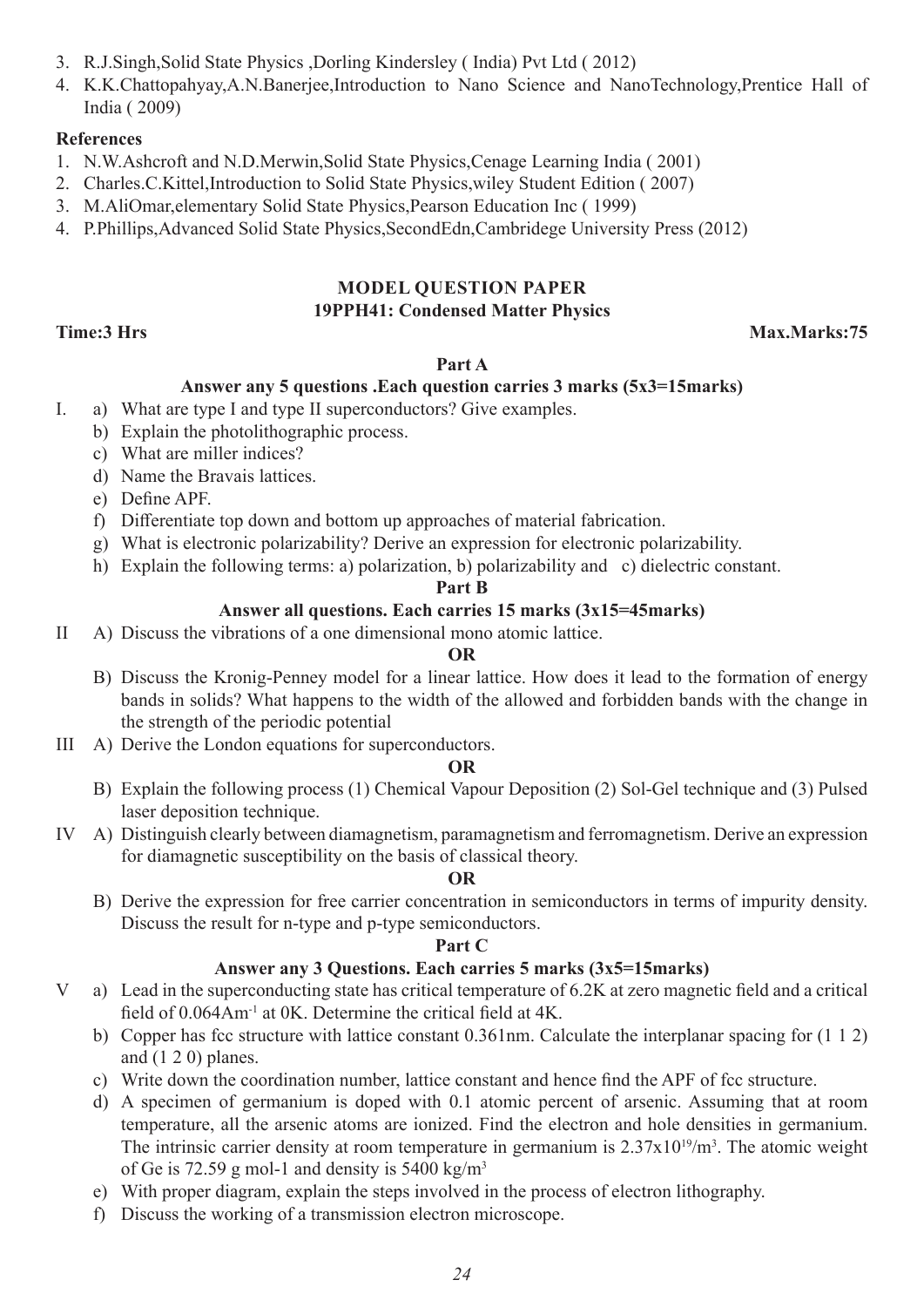### **SYLLABUS FOR SPECIAL PAPERS ( SPECIAL PAPER I)**

### **19PPH42E: ADVANCED ELECTRONICS -I ( 6L,1T)**

### **Course Outcome**

Upon completion of the course, the students will be able

CO1: To gain knowledge about communication technology.

CO2: To understand the theoretical ideas of Digital communications

CO3: To acquire deep knowledge about Digital Signal processing

### **Unit I**

### **Analog radio frequency communications ( 16 hours)**

Different types of analogcontinous wave modulation-analog baseband signal transmission-signal distortions and equilization-linear continous wave modulation schemes-amplitude modulation-DSB and SSB schemesfrequency conversion-angle modulation-spectra of angle modulated signals-power and bandwidth of FM signals-generation and demodulation of FM signals-commercial radio broadcasting techniques-AM and FM radio broadcasting and reception

( Chapter 5 of Sam Shanmugam)

### **Microwave radio communications ( 10 hours)**

Advantages and disadvantages of microwave radio communications-digital and analog systems-frequency and amplitude modulation techniques-FM microwave radio system-FM microwave repeaters-FM microwave radio stations-line of sight path characteristics

( Chapter 24 of Tomasi )

### **Pulse modulation (10 hours)**

Different types of pulse modulation-pulse amplitude modulation ( PAM)-PAM spectrum-pulse code modulation( PCM)-sampling and quantization of analog signals-quantization error-signal to noise ratio-differential PCM\_ delta modulation-other pulse modulation schemes-applications of pulse modulation

( Chapter 13 of Kennedy and Davis and Chapter 11 Roody and Coolen)

### **Unit II**

### **Digital communications ( 16 hours)**

Basics of information theory-ideas of digital codes –noise in information carrying channel-Digital carrier modulation -binary ASK,PSK and FSK schemes-bandwidth and power requirements-synchronization methodsideas of error control coding and error corrections-digital transmission of analog signals-transmission using PCM **–** frequency and time division multiplexing ( TDM) –TDM in PCM telephone system.

( Chapter 13 &14 of Kennedy and Davis, and 10 of Sam Shanmugam and Chapter 12 of Roody and Coolen))

### **Optical fiber communications (20hrs)**

Overview of the optical communication system and its components-optical communication receiver and its equivalent circuit-direct and coherent detection systems- digital modulation and demodulation schemes for coherent optical communication receivers-heterodyne and homodyne detection – principles of wavelength division and code division multiplexing in potical communication- - optical solitons-soliton based optical communication systems

( Chapters 1,7-10 of Keiser and Chapters 1,3,6-10 of Agrawal)

### **Unit III**

### **Mobile cellular communications (12 hours)**

Mobile telephone services-cellular telephone-frequency reuse-cell splitting-sectoring,segmentation and dualisation-cellular system topology-roaming and handoffs-cellular telephone nework components and call processing-first and second generation cellular telephone services-digital cellular telephone system-global system for mobile communicartion-personnal satellite communication system

(Chapters 19 and 20 of Tomasi)

### **Digital Signal processing ( 24 hours)**

### **Basics of signals and systems ( 6 hours)**

Classification of signals-amplitude and phase spectra-classification of system-simple manipulations of discrete time signals-representation of systems-analog to digital conversion of signals

( Chapter 1 of Salivahananetal)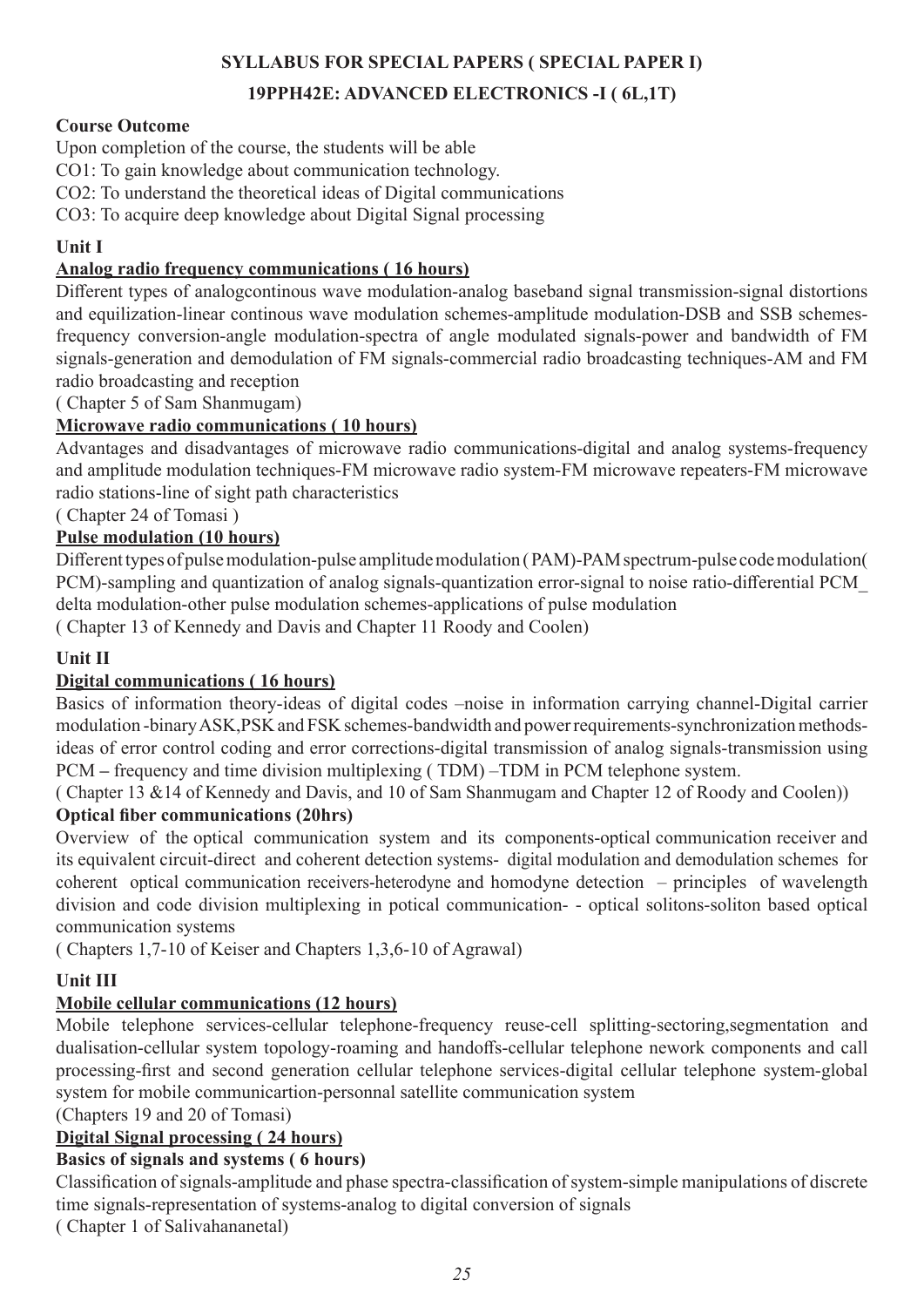### **Fourier analysis of signals and systems ( 12 hours)**

Triganometric Fourier series-exponential form-Parseval's idendity-power spectrum of

period function-Fourier transform-properties of Fourier transform-Fourier transform of important signals-Fourier transform of power and energy signals-Discrete time fourier transform - Fast Fourier transform ( FFT) ( Chapter 2 of Salivahanan et al)

### **z-transofrms ( 8 hours)**

Definition of z transform-properties of z-transform-evaluation of the inverse z-transform (Chapter 4 of Salivahanan et al)

### **Digital Filters ( 10 hours)**

Magnitude and phase response of Digital filters- Finite Impulse Response ( FIR) digital filters-frequency response of linear phase FIR filters-design techniques of FIR filters-ideas of Infinite Impulse Response filters. (Chapter 7 of Salivahanan et al)

### **Books for study**

- 1. K.SamShanmugam,Digital and Analog communication systems,JohnWileya& Sons ( 2006)
- 2. W.Tomasi,Electroniccommunicationsystems:Findementals through advanced, DorlingKinderley ( India) Pvt Ltd ( 2009)
- 3. G.Kenndy and B.Davis,Elecrinuic communication systems,FourthEdiion,Tata Mc Graw Hill ( 2003)
- 4. G.Keiser,*Optical Fibre Communication*,3rdedition,McGraw Pub (2000)
- 5. G.P.Agrawal,Fibre optic communication systems,John Wiley& Sons ( 1993)
- 6. S.Salivahanan and G.Ganapriya,Digital Signal Processing,Tata Mc Graw Hill (2011)

### **References**

- 1. H.Taub,D,Schilling and G.Saha,Principle of Communiation systems,3rdEdition,Tata Mc Graw Hill ( 2008)
- 2. W.C.Y.Lee,Mobile Communications-design,Fundementals,SecondEdition,John Wiley & Sons ( 1993)
- 3. J.S.Chitode,DigitalCommunications,Technical Publications Pune ( 2008)
- 4. J.M.Senior,Optical Fibre Communications-Principles and Practice,SecondEdition,Pearson Education (2006).
- 5. J.J.Carr ,Microwave and Wireless communications Technology,Butterworth-Heinemann (1996)

### **19PPH42M: MATERIALS SCIENCE- I ( 6L,1T)**

### **Course Outcome**

Upon completion of this course, the students will be able:

- CO1: To gain a deep knowledge about crystal structure
- CO2: To understand the theoretical ideas of Formation of crystalline materials

CO3: To acquire deep knowledge about Mechanical and Thermal properties of crystals

### **Unit I**

### **Introduction to Crystals (36 Hrs)**

### **Crystals**

Lattice –Unit cells-Basis- and crystal structures-Periodicity in crystals-Combination of symmetry elements – Symmetry groups-point groups. Structure of crystals**-** l-Determination of crystal structures-Diffraction theory-Scherrer formula-Calculation of particle size-line broadening Determination of unit cell content-. Atomic packing in crystals**:** Rules governing the packing of atoms-Pauling's rules-applications in crystal structurescomplex ions-polymorphism-solid solutions. Electronic Structure of atoms-Atomic and ionic arrangements in materials-Short range and long range order-Liquid crystals-Amorphous materials-Softmaterials

### **Classification of materials**,-**Functional classification of materials**

Materials for Aerospace, Biomedical, Electronic, Energy technology, Environmental technology, Magnetic, Photonic and Structural Applications- Smart materials. Struc-turalclassification of Materials- Crystalline-Single crystals-polycrystalline materials-Grains and grain boundaries. **Crystal structures of ionic** materials-Cesium chloride, Fluorite, Perovskite and Corundum type structures-Covalent structures.

### **Imperfections in crystals**

Types of imperfections in crystals -Point defects-Interstitial defects-Substitutional defects-Frenkel and Schottky defects-Line Kronger-Vink notation for defect chemical reaction- Dislocations and Diffusion in crystals -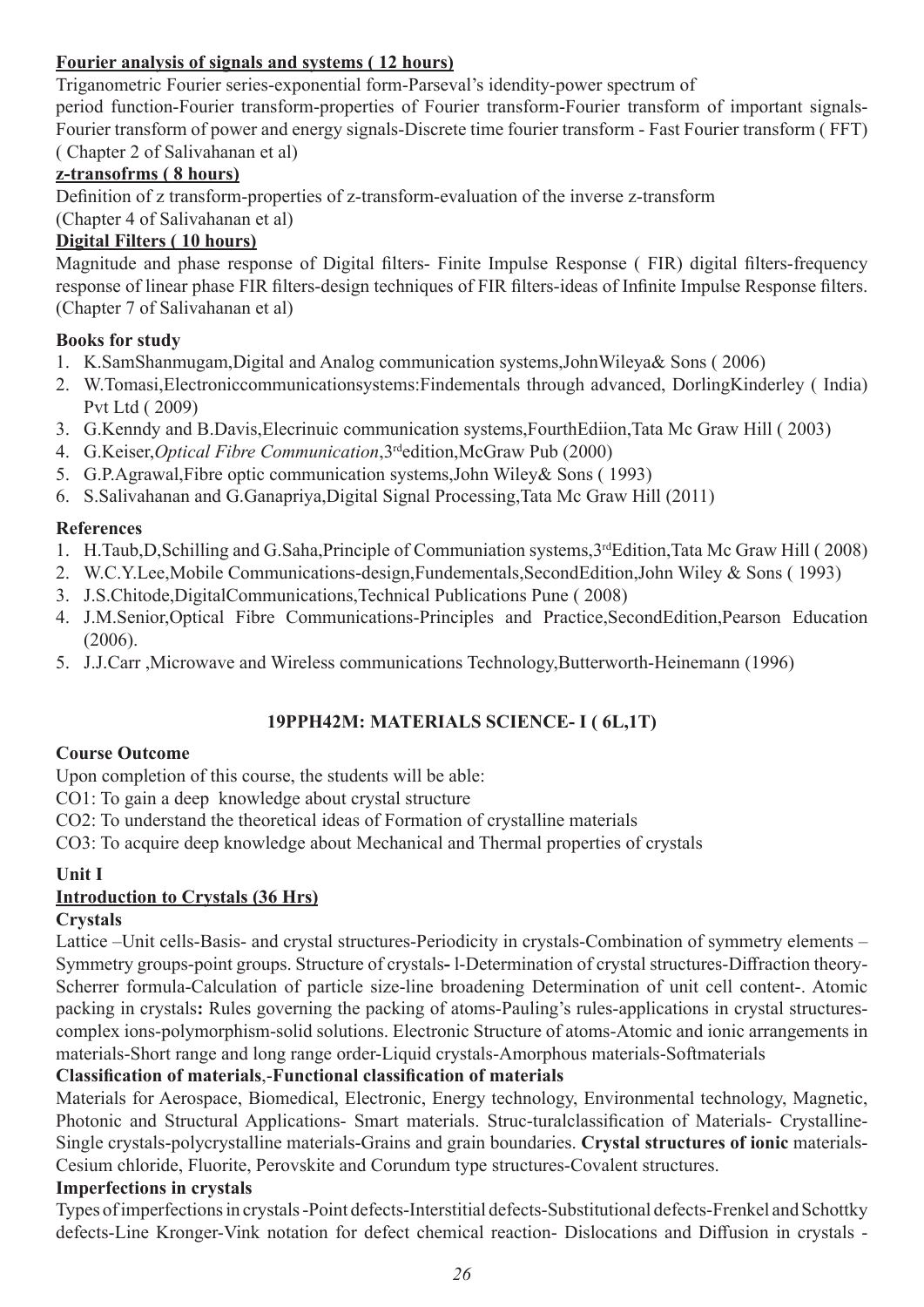Dislocations- Burgers vectors – edge and screw dislocations –slip-significance of dislocations-Schmid's law-Surface defects-Domain boundaries- Importance of defects –Diffusion**-** Applications of Diffusion-Stability of atoms and ions-Mechanism for diffusion-Activation energy for diffusion- Permeability of polymers-Composition profile-Diffusion and materials processing.

### **Unit II**

### **Formation of crystalline materials (36 hrs)**

Growth from the melt - the Bridgmann technique – crystal pulling -Czochralski method- liquid solid interface shape -crystal growth by zone melting - Verneuil flame

fusion technique. Low temperature solution growth - methods of crystallization - slow cooling, solvent evaporation, temperature gradient methods - crystal growth system - growth of KDP, ADP and KTP crystals high temperature solution growth, gel growth.

### **Unit III**

### **Properties of materials -Mechanical and Thermal properties - (36 hrs)**

### **Mechanical properties**

Stress-strain relation and tensile test-True stress and true strain-Bend test for brittle materials-Hardness of materials-Knoop test-Strain rate effects-Ductile -brittle transition temperature.-Fracture mechanics-Microstructural features of fractures in ceramics and compounds-Fatigue

### **Thermal properties**

Heat capacity and specific heat-thermal expansion-thermal conductivity-Thermal diffusivity-thermal shock in materials. **Transformation in crystals-**Elements of thermodynamics-Free energy-First order and second order transformations-order-disorder transitions-Equilibrium diagrams-phase rules-solid solutions

### **Reference Books**

- 1. Introduction to solids –L.V.Azaroff Tata Mc Graw Hill
- 2. The Science and Engineering of Materials: Donald R Askeland and Pradeep P Phule 6 Edition-Thomson Brooks/Cole.
- 3. Principles of Electronic Materials and Devices , S.O.Kasap .Tata Mc Graw Hill
- 4. Crystallography and crystal defects, A. Kelley, G.W. Groves & P. WileyKidd,
- 5. Crystallography applied to Solid State Physics, A.R. Verma, O.N. Srivastava, NAI
- 6. Solid State Physics, A.J.Dekker, Macmillan, (1967).
- 7. Solid State Physics, S.L. Gupta and V.Kumar, Pragati Prakashan.
- 8. Introduction to Theory of Solids, H.M. Rosenberg, Prentice Hall.
- 9. Solid State Physics,J.S. Blakemore, W.B.Saunders & Co. Philadelphia.
- 10. 10. Solid State Physics, N.W. Ashcroft & N.D. Mermin, Brooks/ Cole (1976).
- 11. Crystal Defects and Crystal Interfaces, W. Bollmann, Springer Verlag.
- 12. Elementary solid State physics M.Ali Omar-Pearson
- 13. Solid State Physics R.J.singh-Pearson
- 14. Thermal Analysis, Wesley W.M. Wendlandt , Wiley.

### **19PPH42N: ADVANCED NUCLEAR PHYSICS (6 L, 1 T)**

### **Course outcome**

Upon completion of this course, the students will be able:

CO1: To understand the theoretical ideas of Nuclear Models Forces, Two-Body problem

CO2: To acquire deep knowledge about Radioactivity and the decay process.

CO3: To understand the theoretical ideas of Relativistic Nuclear Reaction, Particle Physics

## **Unit I: Nuclear Models & Forces (36 hours)**

### **Nuclear models( 16 hours)**

Collective model - vibrational & rotational states; Nilsson model; Optical model; More relativistic models many-particle shell model, single-particle states in deformed nuclei.

### **Two-Body problem and nuclear forces(20 hours)**:

Nucleon-nucleon scattering - basic concepts; laboratory & centre of mass coordinate systems; scattering cross section; low energy n-p scattering; partial wave analysis of n-p scattering; spin dependence of nuclear forces;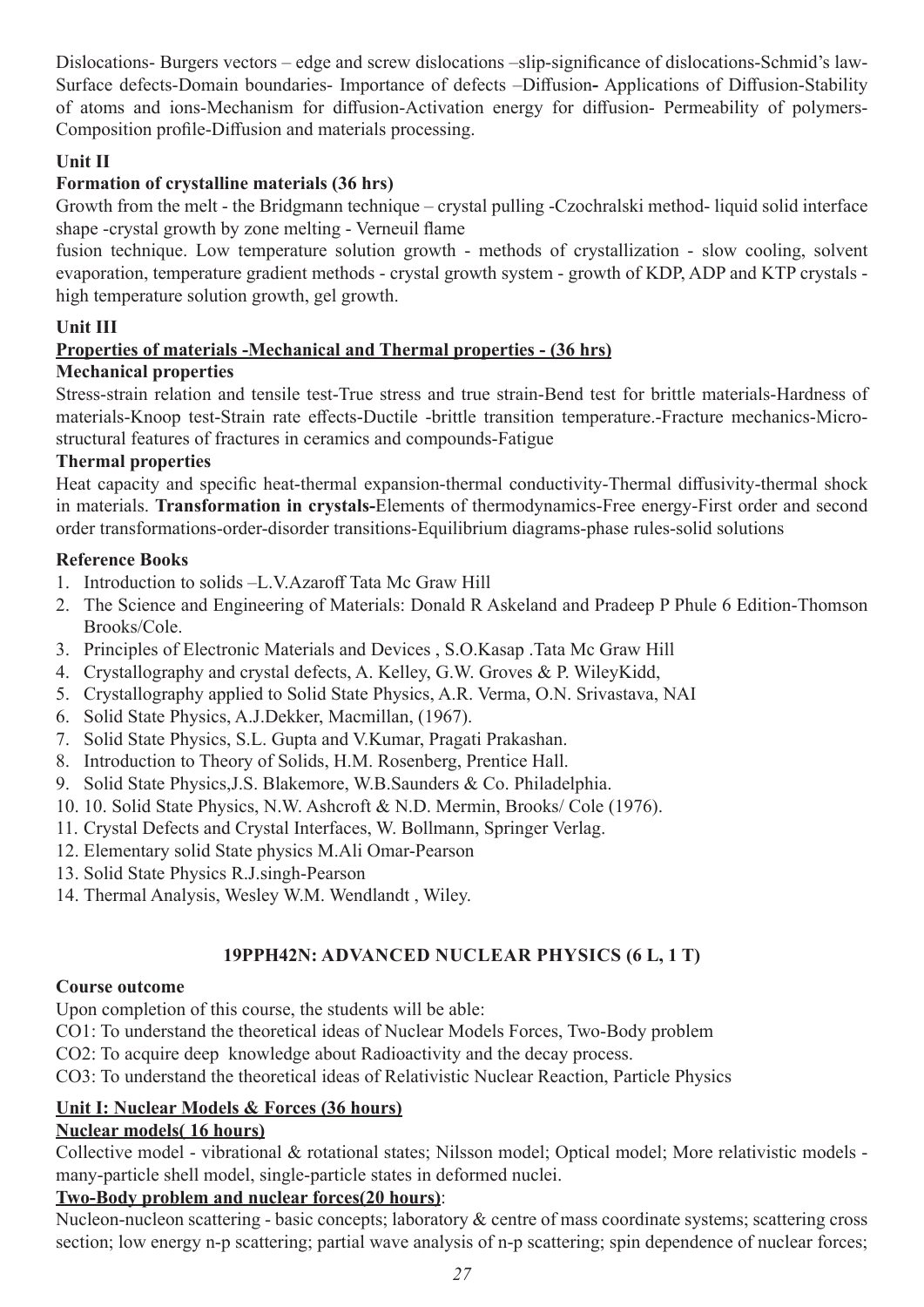effective range theory; coherent scattering of slow neutrons; proton-proton scattering at low energies; noncentral forces(tensor forces).

### **Unit II: Radioactivity (36 hours)**

### **Alpha Decay(12 hours)**

Determination of energy of alpha particles; Alpha ray spectra and nuclear energy levels; Range of alpha particles & Geiger-Nuttall law; Long range alpha particles; Theory of alpha emission from radioactive nuclei; Gamow's theory of alpha decay.

### **Beta Decay(12 hours)**

Beta decay processes; measurement of beta ray energies; beta ray spectra & its explanation; Energy balance in beta decay; Fermi theory of beta decay; Life time of beta decay; selection rules in beta decay; Theory of electron capture; Parity violation in beta decay; Helicity.

### **Gamma Transitions(12 hours)**

Absorption of gamma rays by matter; absorption cross section; measurement of gamma ray energies; Multiple order of gamma radiations; internal conversion; 0→0 transitions; Internal pair creation; Nuclear isomers; Angular correlation in gamma emission; Coulomb excitation; nuclear resonance absorption; Mössbauer effect & applications.

### **Unit III: Relativistic Nuclear Reaction, Particle Physics & Quark Model (36 hours)**

### **Relativistic Nuclear Reaction(8 hours)**

Physics of neutrons; Relativistic Q-value equation; Kinematics in high energy collisions; Particles in high energy reactions.

### **Particle Physics (16 hours)**

Classification of elementary particles; fundamental interactions among particles; states of particles in terms of quantum numbers; conservation of quantum numbers; Resonant particles; symmetries and conservation laws; CPT invariance; Gellmann-Nishijima formula; Gellmann & Neeman classification.

### **Quark Model(12 hours):**

Quarks and their properties; quark combinations of hadrons; Gluons; Colour of quarks and their combinations - Quantum Chromo Dynamics (QCD); symmetry classifications of elementary particles; particle interactions and Feynman diagrams; weak interactions; Grand Unification Theory (GUT).

### **Books for Study**

- 1. S.N. Goshal, Atomic and Nuclear Physics, S Chand & Company Ltd. 1998
- 2. Kenneth S Krane, Introductory Nuclear Physics, John Wiley & Sons, 1987
- 3. Sathya Prakash, Nuclear Physics & particle Physics, S Chand 2005
- 4. John S Liley, Nuclear physics, Wiley India, 2007

### **References**

- 1. Irving Kaplan, "Nuclear Physics", Narosa Book Distributors, 2002.
- 2. R.D. Evans, "The atomic Nucleus", McGraw-Hill, 1955.
- 3. D.C.Tayal, Nuclear Physics, Himalayan Publication house, Bombay, 1980
- 4. R.R. Roy & B P Nigam, Nuclear Physics Theory and Experiments, Wiley Eastern, 2000.
- 5. D.J. Griffiths, Harper & Row, Introduction to elementary particles, Wiley Eastern, 1987

## **MODEL QUESTION PAPER**

### **19PPH42N: Advanced Nuclear Physics**

**Time:3 hours Max.Marks:75** 

### **Part A**

### **Answer any 5 questions .Each question carries 3 marks (5x3=15marks)**

- I a) Distinguish between isomeric nuclei and mirror nuclei.
	- b) Write down the properties of nuclear forces.
	- c) Show that the density of nucleus is independent of its volume.
	- d) Write short notes on any six types of nuclear reactions.
	- e) State any six conservation laws obeyed in nuclear reactions.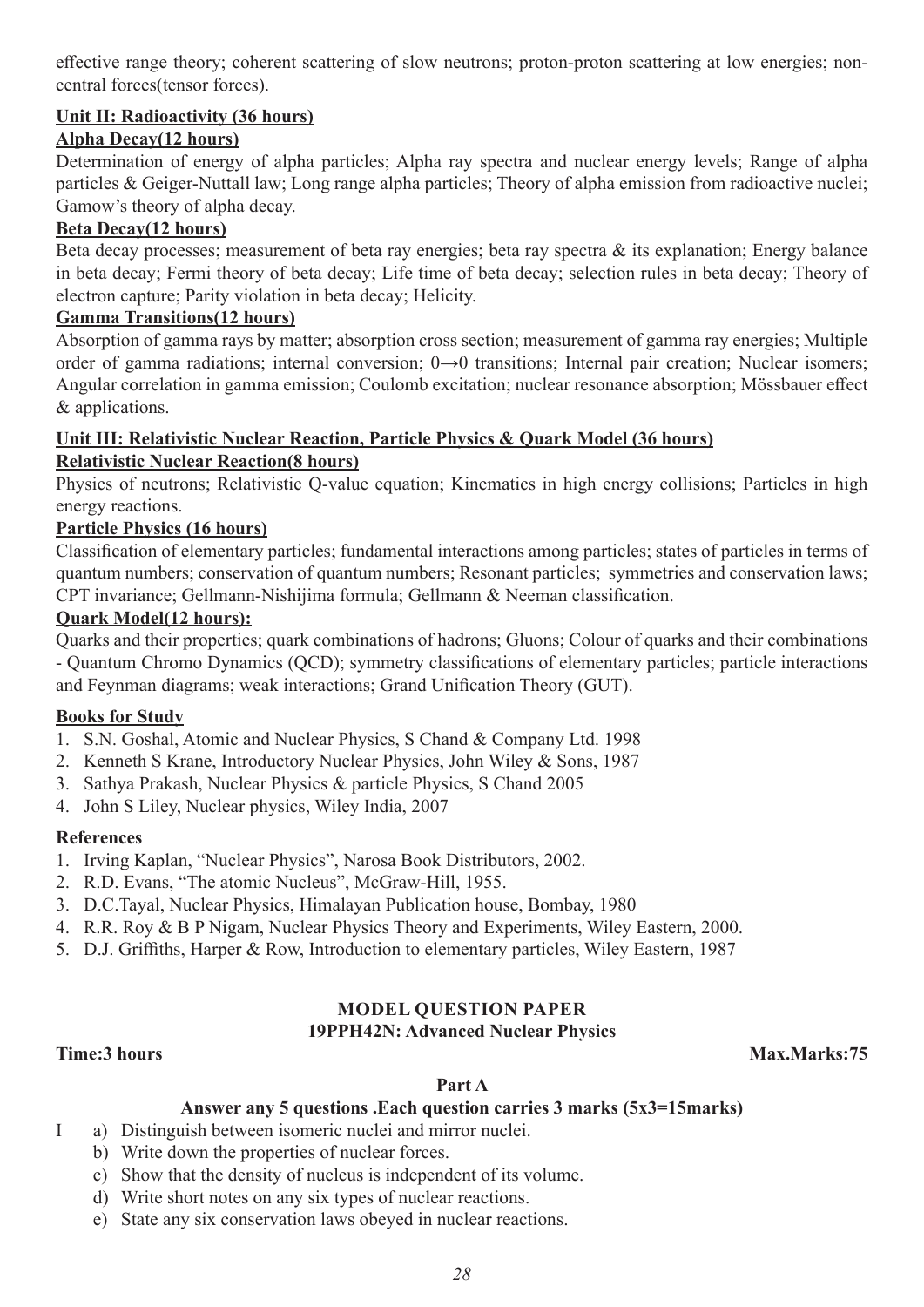- f) Obtain an expression for the threshold energy of a nuclear reaction by considering the formation of a compound nucleus.
- g) What is meant by Gas Amplification?
- h) What are the basic methods of radiation detection?

### **Part B**

### **Answer all questions. Each carries 15 marks (3x15=45marks)**

II A) Discuss about the various energy terms involved in the semi-empirical nuclear binding energy formula for a nucleus and hence write down the Weizacker's semi-empirical mass formula.

### OR

- B) i) Explain the evidences and limitations of shell model. ii) Discuss the single particle shell model.
- III A) i) Explain the principle, construction and working of a Geiger Muller counter. ii) Write a note on neutron detectors.

#### OR

- B) Discuss the response of gas filled tubes at different applied potentials. Briefly explain the working of ionization chamber.
- IV) A) i) Explain the Bohr-Wheeler theory of nuclear fission. ii) Write a note on stripping and pick up reactions.

### OR

B) i) Explain the Quark model of hadrons ii) Explain the Gellmann Nishijima Formula with example.

### **Part C**

### **Answer any three Questions. Each carries 5 marks (3x5=15marks)**

- V a) The radius of Ho<sup>165</sup> is 7.731F. Deduce the radius of He<sup>4</sup>.
	- b) Show that the coulomb energy experienced by the nucleus is proportional to  $Z^2/A^{1/3}$ .
	- c) Find the Q-value and identify the type of the reaction:
- 7  $N^{14} + {}_{2}He^{4} \rightarrow {}_{8}O^{17} + {}_{1}H^{1} + Q$  The atomic masses of the reactant and products are: N' $^{14}$ =14.00755amu,  $_{2}$ He<sup>4</sup>=4.00388amu,  $_{8}$ O'<sup>7</sup>=17.00453amu and  $_{1}$ H'=1.00815amu.
- d) The Q-value of Na<sup>23</sup>(n<sub>1</sub> $\alpha$ )F<sup>20</sup> reaction is -5.4MeV.Determine the threshold energy of the neutrons for this reaction. Given mass of  $_0$ n<sup>1=1</sup>.008665amu and mass of Na<sup>23=22</sup>.9898amu.
	- e) Find the driving force on an electron at a distance 2mm from the axis of a cylindrical gas filled tube held at a potential difference 1000V between the electrodes. Radius of the cathode is 0.5 cm and that of anode is 0.5 mm.
	- f) Calculate the potential to be applied just to produce secondary ionization in a cylindrical gas filled with a gas of ionization potential 0.4 eV. Radius of the cathode is 1 cm and that of anode is 0.1 mm.

### **19PPH42S: SPACE PHYSICS AND PLASMA PHYSICS ( 6L,1T)**

### **Course Outcome**

Upon completion of this course, the students will be able:

- CO1: To gain knowledge about Basic Plasma Phenomena
- CO2: To understand the theoretical ideas of solar wind, Cosmic rays and energetic particles

CO3: To acquire deep knowledge about Observational technique in astrophysics

### **Unit I**

### **Basic Plasma Phenomena (6h)**

Plasma Concepts – Debye shielding – plasma parameters – Plasma as a fluid - Fluid equations – Fluid drift perpendicular to B – Fluid drift parallel to B.

### **[Ref. 1,Ch 1, 2&3].**

### **Waves in plasma (20h)**

Plasma oscillations –Electron plasma waves – sound waves – ion waves – Electrostatic electron oscillations perpendicular to B - Electrostatic ion waves perpendicular to B – Lower hybrid frequency – Electromagnetic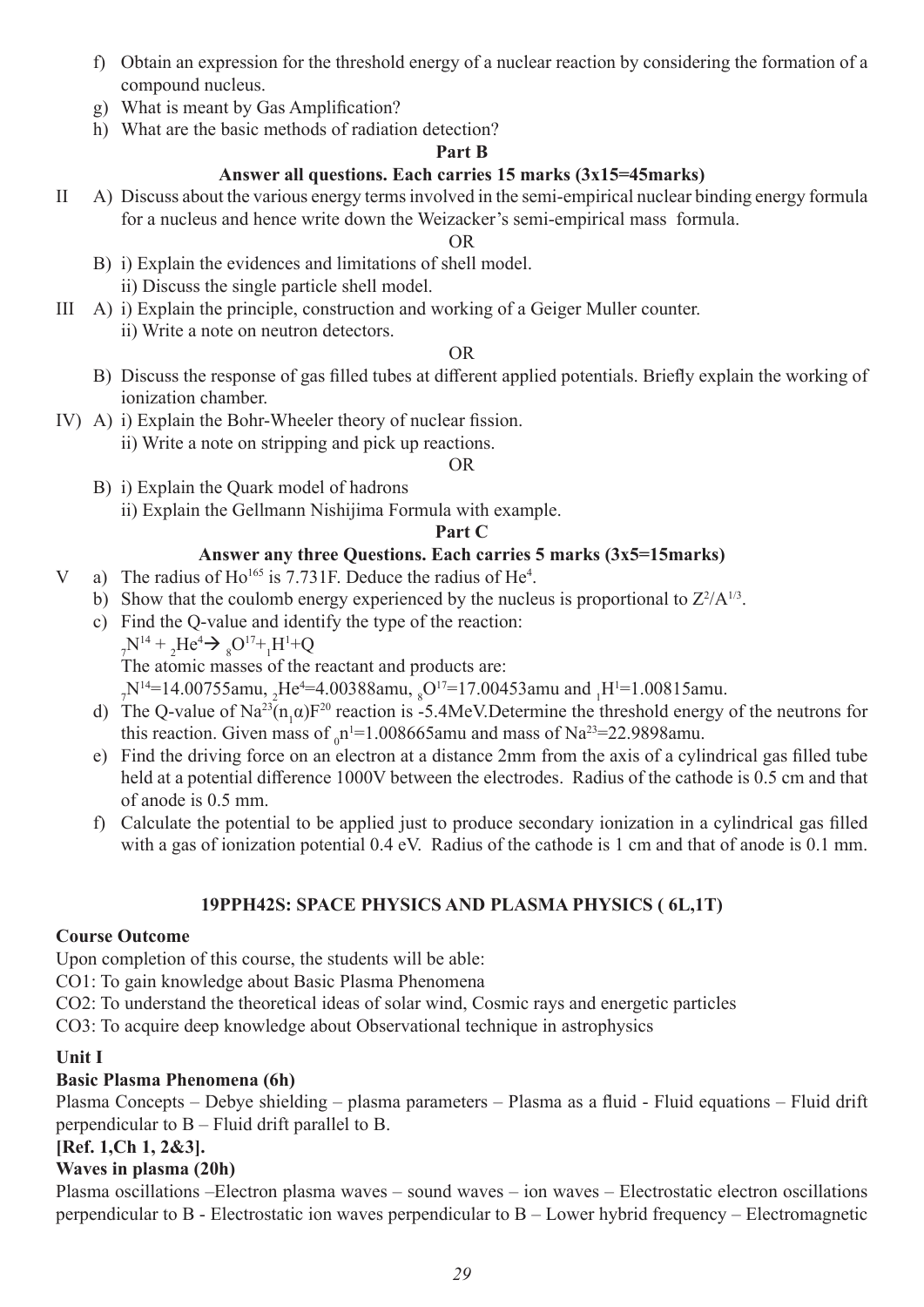waves perpendicular to  $B_0$  – cut offs and resonances - Electromagnetic waves parallel to  $B_0$  – Hydromagnetic waves – Magneto-sonic waves.

Diffusion and Resistivity- Decay of plasma by diffusion – steady state solutions – Re-combinations – Diffusion across a magnetic field – Collisions in fully ionized plasma – Single fluid MHD equations.

### **[Ref. 1, Ch. 4 and 5].**

### **Magnetohydrodynamics (10h)**

Maxwell's equations in MHD – MHD Induction equation – Magnetic Reynold's num-ber – Momentum equation, Pressure force – Magnetic tension force – Magnetic Buoy-ancy – Acoustic waves – Alfven waves – Internal gravity waves – MHD waves – Whistlers. [**Ref. 3, Ch. 9].**

### **UNIT II**

### **Solar Physics (16h)**

Solar interior and energy production – Neutrino problem – Helioseismology – solar activity – sunspot cycle - Sun's magnetic field – solar rotation - Photosphere – Chromosphere – Corona – Coronal heating – Solar flares – Solar wind – importance of solar terrestrial studies.

### **[Ref. 3; Ch. 6].**

### **Solar wind Physics (16h)**

Coronal expansion – Parker's hydrodynamic theory – solar wind parameters – interplanetary magnetic field – sector structure – solar wind variations and its relationship with solar phenomena**. [Ref.5 ].**

**Cosmic rays and energetic particles (4h)** Galactic cosmic rays – solar cycle modulation of galactic cosmic rays – solar energetic particles – Interstellar pick up ions – Anomalous cosmic rays – Cosmic ray detectors**. [Ref.5 ].**

### **UNIT III**

**Neutral atmosphere (8h)** Neutral atmosphere – scale height – Variation of temperature with altitude – Troposphere – Stratosphere – Mesosphere – Thermosphere – Heat balance equation – Exosphere. [Ref.7 ]. **Ionosphere and Magnetosphere (16h)** Ion composition and chemistry  $-D$ , E,  $F_1$  and  $F_2$  regions  $-$  Ionospheric conductivities and currents – Equatorial anomaly. Magnetosphere, intrinsic magnetic field – Interaction of

solar wind with magnetosphere – Bow shock and magnetopause – Magnetospheric current systems – Magnetic diffusion – Magnetic reconnection – magnetic activity and substorms – magnetic storms – geomagnetic activity indices**. [Ref.6 ].**

**Observational technique (12h)** Upper atmosphere sensing – direct, indirect and remote – Direct methods for neutral atmosphere – Direct methods for ionized component – Langmuir probe – Impedance and resonance probes – Mass spectrometers – Detectors for energetic particles and radiation environment – Satellite drag and related methods – Remote sensing of the neutral atmosphere – Remote

sensing by radio propagation – Experimental technique for ionospheric studies – Ionosonde technique – Incoherent scatter technique. **[Ref 4 ,6 & 10. ]**

### **References**

- 1. Chen F. F.: Introduction to Plasma Physics and Controlled Fusion, Plenum Press.
- 2. Dendy R. O. : Plasma Dynamics (Clarendon Press, 1990).
- 3. Press,Tamas1998)I.Gombosi: Physics of the Space Environment ( Cambridge University
- 4. Harra L. K. and Mason K. O.: Space Science ( Imperial College Press)
- 5. Peter Foukal: Solar Astrophysics (Wiley, 1990)
- 6. Ratcliffe: Introducion to ionosphere and magnetosphere (CUP,1972)
- 7. AcademicRobertG. FleaglePress,London,aJoost1971A. .Businger: An Introduction to Atmospheric Physics,
- 8. Banks P. M. and G. Kocharts: Aeronomy, Academic Press, London, 1973.
- 9. Savindra Singh: Climatology, Prayag Pustak Bhavan, 2005.
- 10. BreachMichaelScienceD.Pappagiannis:PublsherLtdSpace.,1972Physics. and Space Astronomy, Gordon and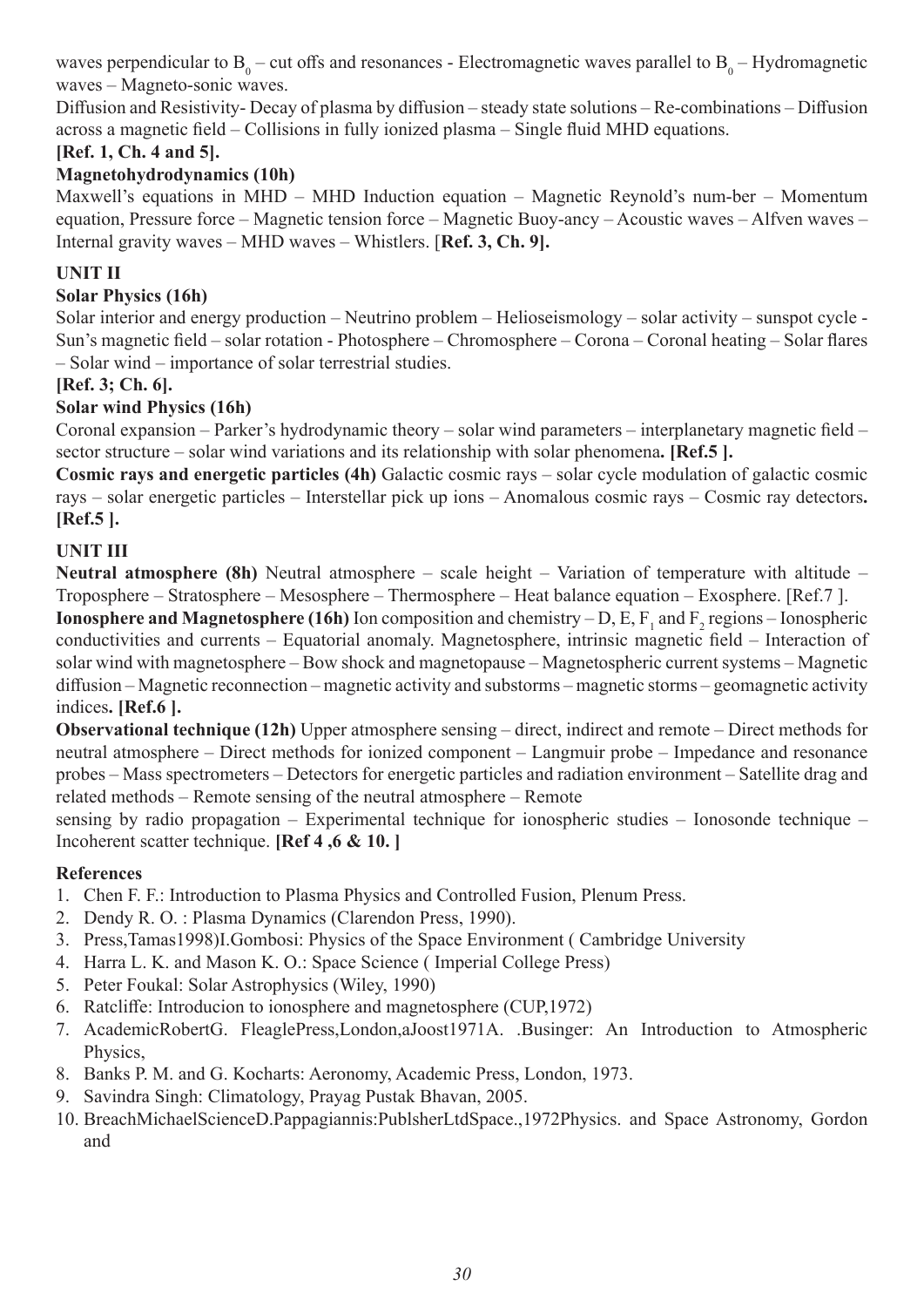### **19PPH42T: THEORETICAL PHYSICS-I ( 6L,1T)**

### **Course Outcome**

Upon completion of this course, the students will be able:

CO1: To enrich their knowledge about Linear vector space, Relativistic quantum mechanics Lorentz group and field theory

CO2: To understand the theoretical ideas of Special topics in non-equilibrium systems

CO3: To acquire deep knowledge about General relativity

### **Unit I**

### **• Formalism**

Linear vector space, linear operators, normed spaces, Hilbert spaces, self-adjoint operators, representation of operators and states in suitable basis, spectral properties of self-adjoint operators - spectral theorem. [Ref 1, 2, 3, 4]

### **• Groups and Symmetry**

Review of groups: Irreducible representations of groups, discrete and continuous groups, Lie groups, Lie algebra.

how symmetries form a group, unitary and anti-unitary symmetry operators, Rotation and O(3) group, SU(2) group, angular momentum

algebra, vector operators, Tensor operators, Wigner-Eckart theorem Discrete symmetries - space and time inversion symmetries. Ref [5, 6, 7, 8, 9, 10]

Relativistic quantum mechanics Lorentz group - generators, representation of Lorentz group extended by parity and Dirac equation, hydrogen atom [ Ref 5, 7, 10, 11]

### **Field theory**

Lagrangian formalism, Noether's theorem, Hamiltonian density, quantisation of fields, second-quantization, quantisation of EM field. [ Ref 10]

### **Unit II**

### **Statistical Physics( 36 hours)**

### **Stochastic processes**

Review of probability and measure, equilibrium vs non-equilibrium,

Brownian motion, Langevin equation, Ito vs Stratanovic, Markov processes,

Fokker-Planck equation, Fluctuation-Dissipation theorem. [Ref 13, 14, 16, 15]

### **Special topics in non-equilibrium systems**

Einstein diffusion equation - derivation and boundary conditions, free diffusion in one-dimensional half-space, flourescencemicrophotolysis [Ref 13]

### **Unit III - General relativity (36 hrs)**

### **Differential geometry**

Tensors, diffentiable manifolds, geodesics, curvature, Riemannian tensor [ Ref 3, 4, 17, 18]

### **Relativity**

Principle of equivalence, Einstein equations, centrally symmetric gravitational fields, Schwaarzchild solution, singularities [ Ref 17, 18]

### **References**

- 1. F. Scheck, *Quantum Physics*, Springer (2007).
- 2. G. Teschl, *Mathematical Methods in Quantum Mechanics*, American Mathematical Society (2009).
- 3. P. Szekeres, *Modern Mathematical Physics*, Cambridge University Press (2004).
- 4. M. T. Vaughn, *Introduction to Mathematical Physics*, Wiley VCH Verlag (2007).
- 5. Arfken, *Mathematical Physics for Physicists*, Academic Press (2013).
- 6. J. J. Sakurai, *Modern Quantum Mechanics*, Addison-Wesley Publishing Company (1994).
- 7. L. I. Schiff, *Quantum Mechanics*, McGraw-Hill Book Co. (1968).
- 8. R. Shankar, *Principles of Quantum Mechanics*, Springer (1994).
- 9. L. E. Ballentine, *Quantum Mechanics*, World Scientific Publishing Co. (2000).
- 10. L. H. Ryder, *Quantum Field Theory*, Cambridge University Press (2008).
- 11. J. J. Sakurai, *Advanced Quantum Mechanics*, Addison-Wesley (1967).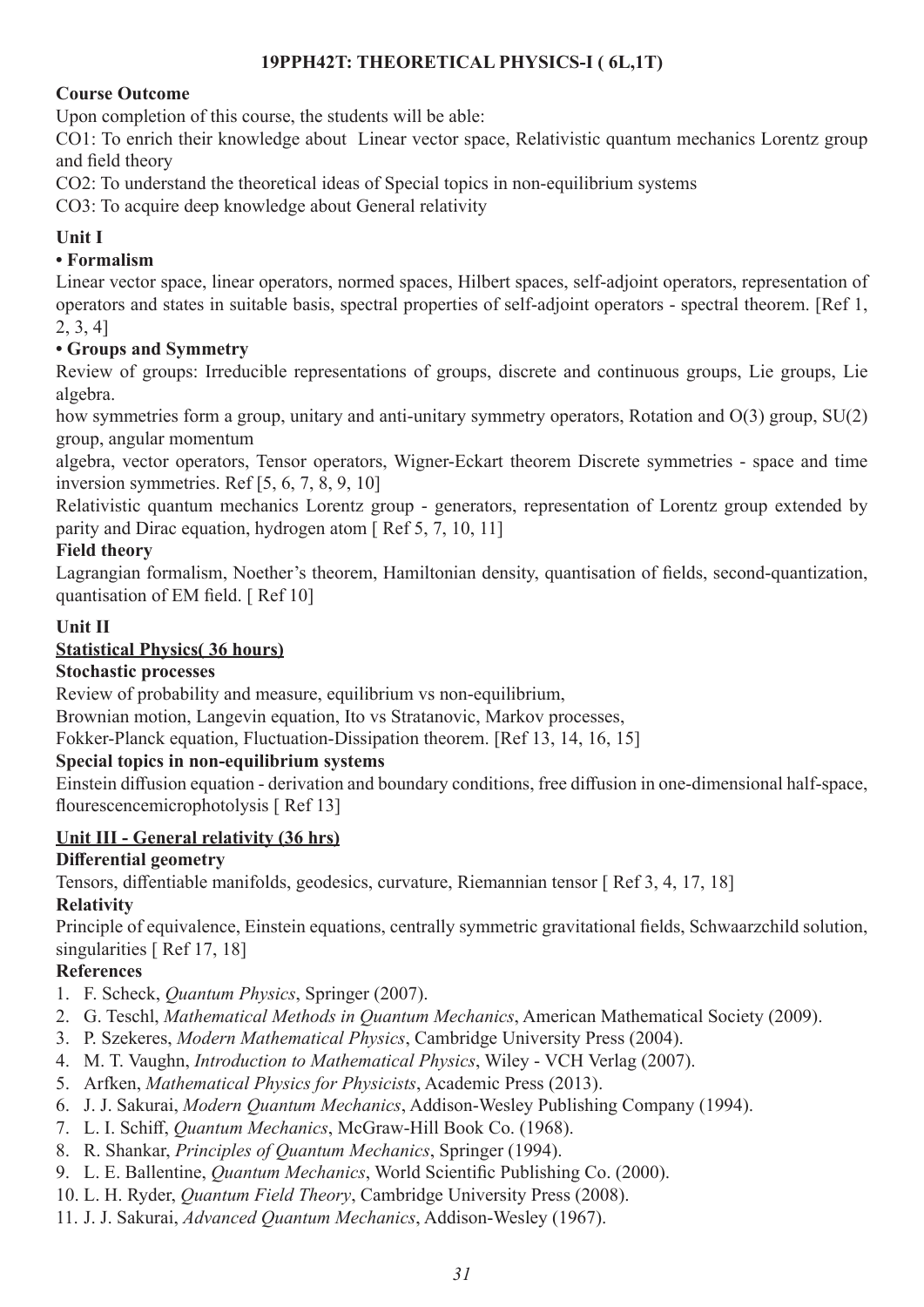- 12. M. Le Bellac, *Quantum and Statistical Field Theory*, Oxford University Press (2001).
- 13. K. Schulten and I. Kosztin, *Lectures in Theoretical Biophysics*, University of Illinois at Urbana-Champaign (2000).
- 14. R. Kubo, M. Toda and N. Hashitsume, *Statistical Physics II: None quilibrium Statistical Mechanics*, Springer-Verlag (1985).
- 15. G. F. Mazenko, *Nonequilibrium Statistical Mechanics*, Wiley-VCH Verlag (2006).
- 16. V. Balakrishnan, *Elements of Nonequilibrium Statistical Mechanics*, CRC Press (2008).
- 17. B. F. Schutz, *A First Fourse in General Relativity*, Cambridge University Press (2009).
- 18. S. Caroll, *Spacetime and Geometry: An Introduction to General Relativity*, Addison-Wesley (2004).
- 19. A. Altland and B. Simons, *Condensed Matter Field Theory*, Cambridge University Press (2008).
- 20. J. W. Negele and H. Orland, *Quantum Many-particle Systems*, Levant Books (2006).
- 21. E. Fradkin, *Field Theories of Condensed Matter Systems*, Levant Books (2006).
- 22. P. M. Chaikin and T. C. Lubensky, *Principles of Condensed Matter Physics*, Cambridge University Press (2004).
- 23. A. M. Tsvelik, *Quantum Field Theory in Condensed Matter Physics*, Cambridge University Press (2003).

### **SPECIAL PAPER SYLLABUS : SPECIAL PAPER -I I**

### **19PPH43E: ADVANCED ELECTRONICS-II ( 6L,1T)**

### **Course Outcome**

Upon completion of this course, the students will be able:

CO1: To gain knowledge about Microprocessor interfacing devices and advanced microprocessors

CO2: To understand the theoretical ideas of artificial intelligence and expert systems

CO3: To acquire deep knowledge about television, radar and satellite communications

### **Unit I**

### **Microprocessor 8086 : Introduction and Programming (18 hours)**

Internal architecture of 8086-pin configuration of 8086-memory organization of 8086-addressing modes of 8086-minimum and maximum mode configurations-instructions set of 8086-data movment instructionsarithematic and logic instructions-programming of 8086-flow charts and programming steps (Chapter 2,3,4 of Sunil Mathur)

### **Microprocessor interfacing devices and advanced microprocessors( 12 hours)**

Programmed I/O –direct memory access-micro controllers-8251A USART-8257 DMA controller-8259A programmable interrupt controller-8279 programmable keyboard/display interface-analog to digital and digital to analog converters-advanced microprocessors-80186/80188 high integration 16-bit microprocessors-80386 and 80386 processors-RISC processors.

( Chapter 6 and 7 of Abishek Yadav)

### **Elements of embedded systems ( 6hours)**

Example of an embedded system-processor chips for embedded applications-a simple micro controller using embedded systems-embedded processor families

(Chapter 10 of Hamacher et al)

### **Unit II**

### **Introduction to artificial intelligence and expert systems ( 20 hours)**

Overview of artificial intelligence ( AI)-knowledge representation in AI-problem solving in AI-search methodspredicate and propositional logic-Formal symbolic logic-LISP and PROLOG basics-network representations of knowledge-natural language study in AI-Fuzzy sets and Fuzzy logic- Expert systems-rule based expert systems-nonproduction system architectures-examples of expert systems.

(Chapters 1,2,4,5,7,9,12 & 15 of Patterson; Chapter 1-5 and 8 of Rich and Knight)

### **Adsvanced artificial intelligence systems ( 16 hours)**

Introduction to robotics-artifical intelligence machines-language based and knowledge based machines-Fuzzy expert systems-fuzzy quantifiers-fuzzy inference-fuzzy rule based systems-engineering applications of fuzzy logic-applications in power plants,datamining,image processing and control instrumentation-basic concepts of artificial neural networks-neural network architectures-learning methods-neural network systems-ADALINE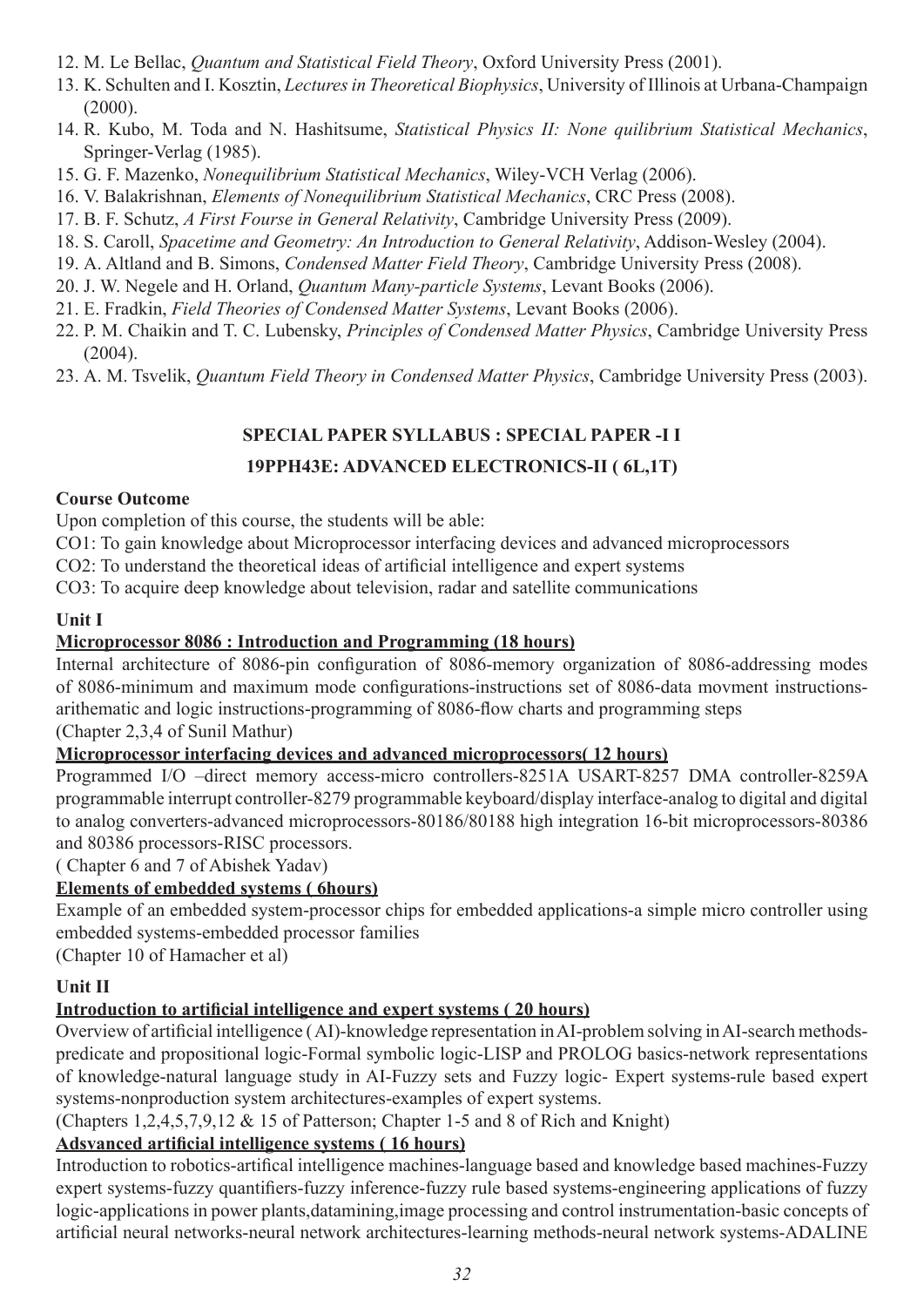and MADALINE networks –neural network application domains.

(Chapter 21 of Rich and Knight,Chapter 16 of Janakiramanetal,Chapters 1 and 7 of Rajasekaran and Pai,,Chapter 8 of Sivanandan et al)

### **Unit III**

### **Television (14 hours)**

Television broadcasting fundementals-scanning,blanking and synchronizing pulses-video bandwidthvideo signal charecterisitcs-TV broadcasting channels-TV camera tubes-monochrome TV transmission and reception-color camera tube-color TV system-advanced TV systems-satellite TV techniques-cable TV system-Digital colorTV system

(Chapter 1 to 5 of Veera Lakshmi and Srivel)

### **Radar( 12 hours)**

Basic principles of radar-Radar equation-MTI,Pulse and Doppler Radars-Radar signal analysis-ideas of Radar transomiters and receivers-hyperbolic systems for navigation-LORAN and DECCA systems.

(Relevant chapters of Skolni,Chapter 4 of Nagaraja)

### **Satellite communications( 10 hours)**

Satellite orbits-Geosynchronous satellites-antenna look angles-satellite classifications-spacing and frequency allocations-satellite antenna radiation patterns-satellite system link models –satellite system parameters and link equations ( Chapter 25 of Tomasi)

### **Books for study**

- 1. Sunil Mathur,*Microprocessor 8086-Architecture,Programming and Interfacing*,PHI learning Pvt Ltd ( 2011)
- 2. AbishekYadav,*Microprocessor 8085 8086*,University Science Press,New Delhi ( 2008)
- 3. Carl Hamacher,Z.G.Vranesic,S.G.Zaky,*Compter organization*,5thEdition,McGraw Hill Education ( 2002)
- 4. V.S.Janakiraman,K.Sarukesi and P.Gopalakrishnan,*Foundations of Artificial Intelligenceand Expert systems*,Macmillan Publishers India Ltd ( 2011).
- 5. E.Rich and K.Knight,*ArtificialIntelligence*,SecondEdition,Tata McGraw Hill Pub Co ( 2006),
- 6. D.W.Patterson,Introduction to *Artificial Intelligence and Expert Systems*,Prentice Hall of India Pvt Ltd ( 2001)
- 7. S.Rajasekharan and G.A.VijalekshmiPai,*Neural NetworksFuzzy logic and Geneticalgorithms*,PHI learning PVt Ltd ( 2010).
- 8. 8.S.N.Sivanandan,S.Sumathi and S.N.Deepa,*Introduction to Fuzzy logic usingMATLAB*,Springer ( 2007).\
- 9. A.Veera Lakshmi and R.Srivel,*Television and Radio engineering*,AnnBookd Pvt Ltd( 2010)
- 10. Skolini.M.I,*Introducion to Radar systems*,Thirdediton,Tata Mc GrawHill ( 2001)
- 11. Nagaraja,*Elements of Electronic navigation*,Second Edition, Tata Mc GrawHill ( 2006).

### **19PPH43M: MATERIALS SCIENCE –II ( 6L,1T)**

### **Course Outcome**

Upon completion of this course, the students will be able:

CO1: To gain Knowledge about Electronic, Magnetic and photonic materials and properties

CO2: To understand the theoretical ideas of Nanostructured materials and properties

CO3: To acquire deep knowledge about Nano-electronics

### **Unit I Functional materials and properties (36 hrs)**

### **Electronic, Magnetic and photonic materials and properties**

Electronic materials and properties- Electrical conductivity-Conductivity of metals and alloys-superconductivityconduction in ionic materials-semiconductors-Insulators-dielectrics-polarisation in dielectrics-Electrostrictionpiezoelectricity-piezoelectricity and ferroelectricity-Magnetic materials and properties-Classification of magnetic materials- -magnetisation-permeability and the magnetic field-Diamagnetic-paramagneticferromagnetic-ferrimagnetic and super-paramagnetic materials-Domain structure and the hysteris loop-Curie temperature-Applications of magnetic materials-Metallic and ceramic magnetic materials-**Photonic materials and properties**- Electromagnetic spectrum-Reflection, refraction, absorption and transmission-Selective absorption and transmission-Emission phenomenon-luminescent and phosphorescent materials-Fibre optic communication system.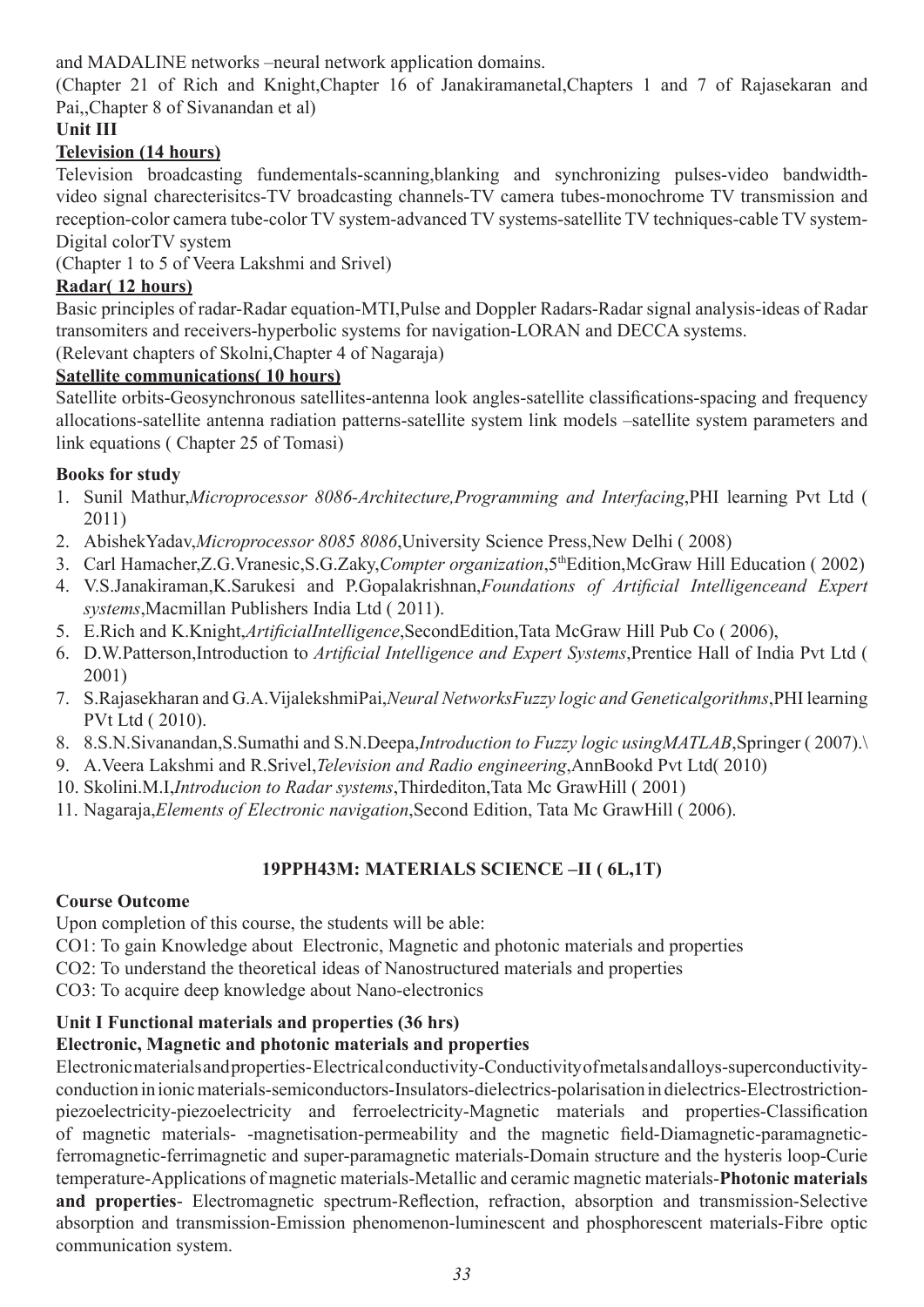### **Unit-II-Nanostructured materials and properties (36 Hrs)**

Size and dimensionality effects - size effects - potential wells - partial confinement - conduction electrons and dimensionality – quantum well-quantum wires-quantum dots-Fermi gas and density of states - Carbon based nano-materials-Fullerenes-carbon nanotubes- nanoshells- graphene- biological and smart nanomaterials. Properties of nanomaterials- elctrical-optical-mechanical-and thermo dynamical properties. Synthesis of nanomaterials- CVD-Sol-gel-Combustion-hydrothermal- Colloidal growth-nanotube synthesis-Lithographic process**-**: Lithography, Nanolithography, split gate technology, self assembly, limitation of lithographic process**.** Non-lithographic techniques**:** Plasma arc discharge, sputtering, evaporation.Tools of nanomaterials**:** X-ray diffraction-FTIR spectroscopy-Raman spectroscopy-Band assignments-UV-Vis spectroscopy-Determination of band gap-Tauc's plot –

*For qualitative study only(Non evaluative)* : Scanning probe microscopy-STM-AFM- NSOM- Electron Microscopies-TEM-HRTEM and SEM.

### **Unit III-Nano-electronics (36 Hrs)**

### **Introduction to Nanoelectronics**

Properties dependent on density of states - excitons - single-electron tunnelling - applications infrared detectors - quantum dot lasers-Tunnel junction and application of tunnelling-Tunneling through a potential barrier, potential energy profiles of material interfaces, applications of tunnelling. Micro-electromechanical systems (MEMSs) and Nano-electro-mechanical systems (NEMSs), Intrduction to Spintronics-History and overview of spin electronics; Classes of magnetic materials; Quantum Mechanics of spin; Spin relaxation mechanisms; spin relaxation in a quantum dots.

### *Qualitative studyonly(Non evaluative)*

*Resonant Tunnelling Diode, Quantum Cascade lasersSingle electron transistor-: Coulomb Blockade, single electron transistor, other SET and FET structures. Molecular Machines, Nano-biometrics- Molecular and Nano-electronics-Microbial Fuel Cells-Hydrogen storage-Nano medicine-Biological applications-Photonic nano crystals and integrated circuits-Quantum computers Intrduction to Spintronics- :Spin Galvanic effect; Spin LEDs: Fundamental and applications, Spin photoelectronic devices, Electron spin filtering, Materials for spin electronics,. Spin-Valve and spin-tunneling devices: Read Heads, MRAMS, Field Sensors, Spintronic Biosensors, Spin transistors, Quantum Computing with spins.*

### **Reference Books**

- 1. The Science and Engineering of Materials: Donald R Askeland and Pradeep P Phule 6 Edition-Thomson Brooks/Cole.
- 2. Principles of Electronic Materials and Devices , S.O.Kasap .Tata Mc Graw Hill
- 3. Crystallography and crystal defects, A. Kelley, G.W. Groves & P. Kidd, Wiley
- 4. Crystallography applied to Solid State Physics, A.R. Verma, O.N. Srivastava, NAI
- 5. Solid State Physics, A.J.Dekker, Macmillan, (1967).
- 6. Solid State Physics, S.L. Gupta and V.Kumar, Pragati Prakashan.
- 7. Introduction to Theory of Solids, H.M. Rosenberg, Prentice Hall.
- 8. Solid State Physics,J.S. Blakemore, W.B.Saunders & Co. Philadelphia.
- 9. Solid State Physics, N.W. Ashcroft & N.D. Mermin, Brooks/ Cole (1976).
- 10. Crystal Defects and Crystal Interfaces, W. Bollmann, Springer Verlag.
- 11. Elementary solid State physics M.Ali Omar-Pearson
- 12. Solid State Physics R.J.singh-Pearson
- 13. Introduction to Nanotechnology, Charles P. Poole, Jr. and Frank J.Owens, Wiley, (2003) 92
- 14. Nano The Essential-T Pradeep; Mc Graw Hill Education
- 15. Nanotechnology An Introduction to Synthesis properties and Applications of Nanomaterials: Thomas Varghese and K.M.Balakrishna-Atlantic Publishers.
- 16. MEMS/NEMS: micro electro mechanical systems/nano electro mechanical systems Volume1, Design Methods, Cornelius T.Leondes, Springer, (2006).
- 17. Mick Wilson, Kamali Kannangara, Geoff Smith, Michelle Simmons and Burkhard Raguse "Nanotechnology", Overseas Press New Delhi 2005
- 18. W. R. Fahrner (Ed.) "Nanotechnology and Nanoelectronics", Springer 2006. S. Bandyopadhyay, M. Cahay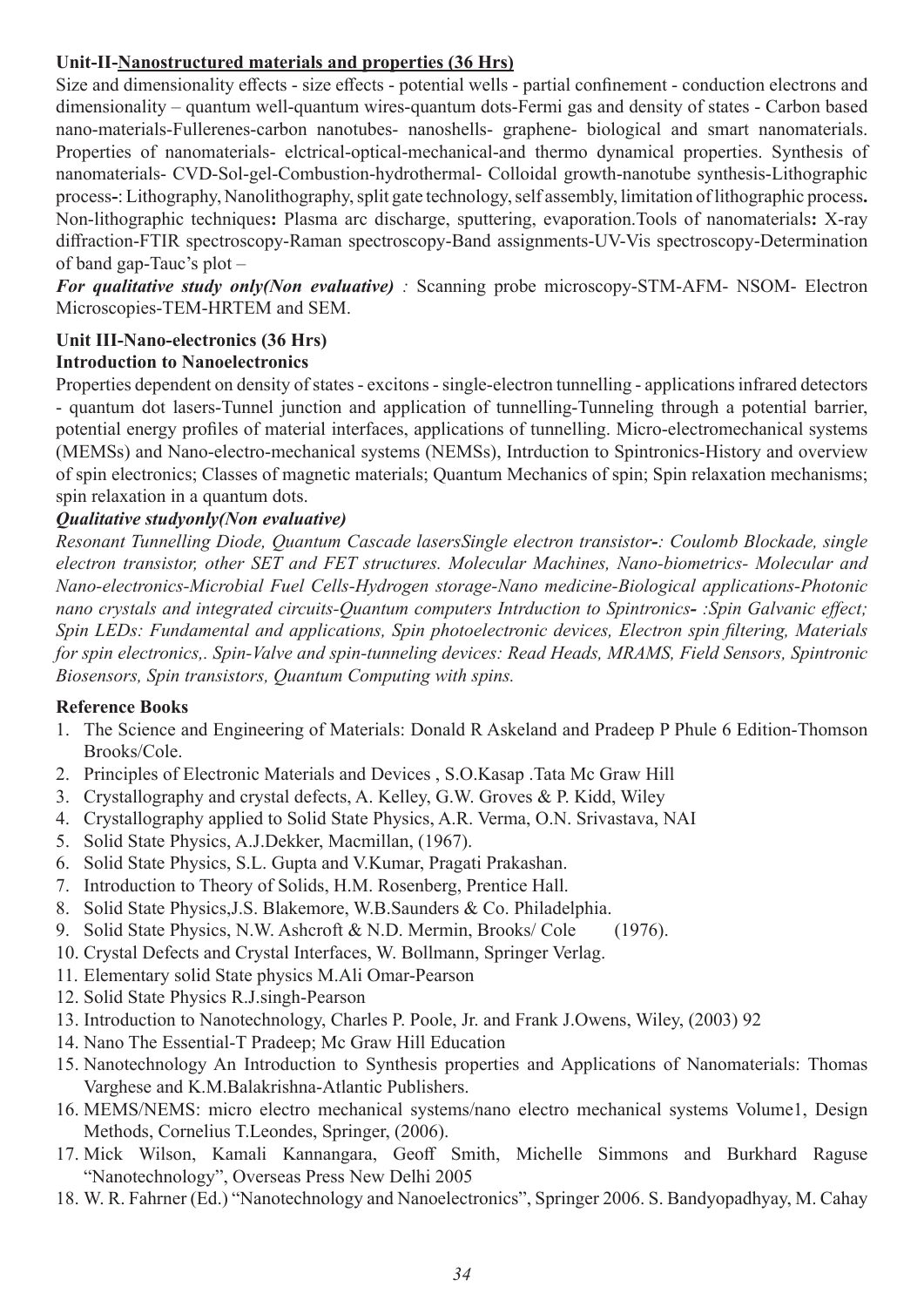### **19PPH43N: (Special Paper II) RADIATION PHYSICS (6 L, 1 T)**

#### **Course outcome**

Upon completion of this course, the students will be able:

CO1: To gain deep knowledge about Interaction of radiation with matter

CO2: To enable the students to adopt the Dosimetry methods in radiation physics

CO3: To give awareness about radiation exposure and biological effects of radiation

### **Unit –I Interaction of radiation with matter** (36 hours)

Ionizing radiations, terrestrial sources, extraterrestrial sources, non-ionizing radiations, natural and man-made sources, interaction of radiation with matter, energy loss rate, bremsstrahlung, range energy relation, stopping power, photoelectric absorption, Compton scattering, pair production, properties of gamma rays and neutrons. Particle flux and fluence, Energy flux and fluence , Cross section, Linear and mass attenuation coefficients , Mass-energy transfer and mass energy absorption coefficients, Stopping power –Linear Energy Transfer (LET) - Weighing Factors(W-values), Radiation and tissue weighting factors, absorbed dose- equivalent dose, effective dose, committed equivalent dose, committed effective dose – Concept of KERMA (Kinetic Energy Released per unit Mass)

#### **Unit II Radioactivity, Detection & Dosimetry (36 hours)**

Law of radioactive decay, half life, mean life, specific activity, successive disintegration, radioactive equilibriums, age of mineral and rocks, alpha decay: barrier penetration, range-energy relationship, beta decay: Fermi theory, parity violation, Curie plot, gamma decay, radioactive transitions in nuclei, selection rules.

Thermo luminescent Dosimeters (TLD) – Optically stimulated Luminescence dosimeters (OSLD) –Neutron Detectors – Nuclear track emulsions for fast neutrons – Solid State Nuclear track (SSNTD) detectors, Instruments for personnel monitoring –Digital pocket dosimeters using solid state devices and GM counters - Contamination monitors for alpha, beta and gamma radiation – Scintillation monitors for X and gamma radiations - Neutron Monitors, Tissue equivalent survey meters – Flux meter and dose equivalent monitors – Pocket neutron monitors.

### **Unit III Radiation Exposure and Biological effects ( 36 hours)**

Natural exposure pathways – exposure through manmade source –  $X$ -ray, Ultra sound, CT, MRI scans (elementary ideas only). Somatic and genetic damage factors-Somatic effects, early deterministic somatic effects, Symptoms of acute radiation syndrome-hematopoietic syndrome, gastrointestinal syndrome, cerebrovascular syndrome-Radiation dose-response relationship,Threshold and non-threshold relationships, Late somatic effects-carcinogenesis, cataractogenisis, embryologic effects,Genetic effects-cause of genetic mutations,natural spontaneous mutation, mutagens responsible for genetic mutations,radiation interaction with DNA macromolecules, cellular damage repair by enzymes, incapacities of mutant genes, dominant or recessive point mutations, ionizing radiation as a cause of genetic effects, doubling dose concept.

#### **Books for study**

- 1. G.F. Knoll, Radiation detection and Measurement, John Wiley & Sons, 2000
- 2. K. Thayalan, Basic Radiological Physics, Jaypee brothers medical publishers, New Delhi,2003
- 3. Alan Martin and Samuel A. Harbison, An Introduction to radiation Protection Third edition, Chapman and Hall, New York 1986

#### **References**

- 1. R.R. Roy & B P Nigam, Nuclear Physics Theory and Experiments, Wiley Eastern, 2000
- 2. UNSCEAR Report United Nations Scientific Committee on the Effects of Atomic Radiation, 2008.

#### **MODEL QUESTION PAPER 19PPH43N: Radiation Physics**

#### **Time:3 hours Max.Marks:75**

#### **Part A**

#### **Answer any 5 questions .Each question carries 3 marks (5x3=15marks)**

- I a) Write notes on linear and mass attenuation coefficient.
	- b) Explain the variation of cross section for photoelectric absorption, Compton Scattering and pair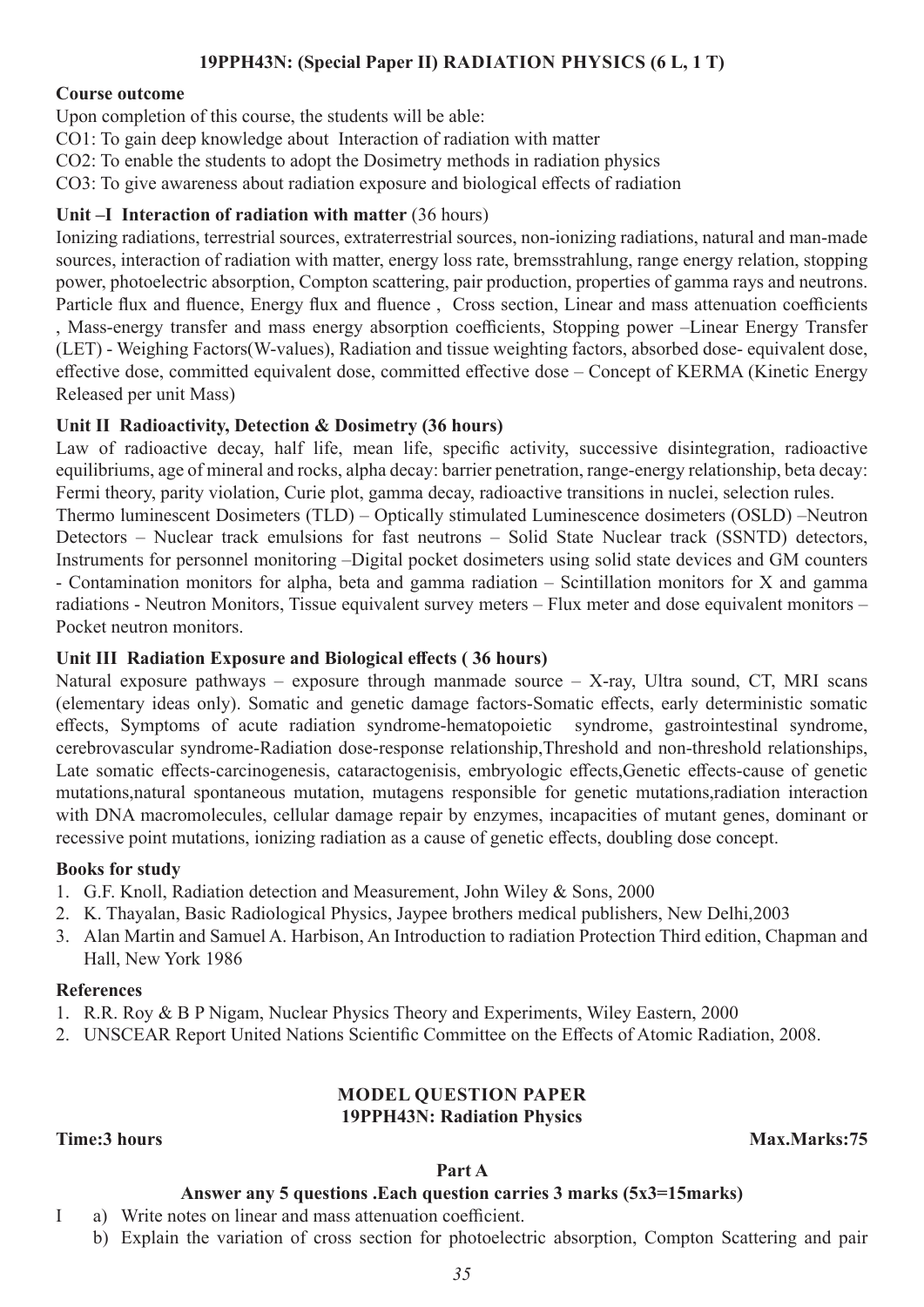production with energy of the incident photon.

- c) Explain the terms absorbed dose, equivalent dose and effective dose?
- d) What is the basic principle of TLD?
- e) What is meant by transient equilibrium?
- f) Write a brief note on parity violation in beta decay.
- g) What is meant by short time recoverable effects of radiation?
- h) Mention three characteristics of Gamma ray.

### **Part B**

### **Answer all the following questions. Each carries 15 marks (3x15=45 marks)**

II A) What is mean by interaction of radiation with matter? Explain in detail, the interaction processesphotoelectric absorption, Compton scattering, pair production and bremsstrahlung. .

#### OR

- B) What is mean by stopping power? Write its equation and explain the terms. Explain the dependence of stopping power with (i) energy of the beam, (ii) nature of the medium and (iii) projectile.
- III A) Briefly sketch Gamow's theory of Alpha decay.

#### OR

- B) Explain the basic idea behind the use of Solid State Nuclear Track Detectors (SSNTDs) for the radiation dosimetry.
- IV A) Explain i)acute radiation sickness ii) chronic radiation sickness.

#### OR

B) What is meant by radiation carcinogenesis? What are the risk of carcinogenesis.

### **Part C**

### **Answer any 3 Questions. Each carries 5 marks (3x5=15marks)**

- V a) A mono energetic photon beam of wavelength  $0.018$  A is Compton scattered in a direction  $30^{\circ}$  from its line of incidence. Calculate the i) Compton shift, ii)kinetic energy given to the recoiled electron and iii)percentage of incident energy lost by the photon.
	- b) In an event of pair production, the electron and positron are released with kinetic energies of 0.25 MeV and 0.28 MeV respectively. Find the energy of the photon involved in the process?
	- c) Ten gram of radium (Ra  $^{226}$ ) was kept in a medium of specific heat 1.4 J / Kg/  $^{\circ}$ C and mass 100 gm. Calculate the rate of rise in temperature of the medium if the half life of the sample is 1620 years and the energy of alpha particle emitted is 5.8 MeV.
	- d) 8 MeV Alpha particles from a sample were found to deposit 10% of its energy in skin cells with a specific density 1.6 mg/ cm<sup>2</sup>. Calculate the dose imparted by the radiation?
	- e) What are the factors affecting frequency of radiation induced mutation.
	- f) Explain the genetic effect of radiation.

### **19PPH43S: ADVANCED ASTROPHYSICS ( 6L,1T)**

### **Course Outcome**

Upon completion of this course, the students will be able:

CO1: To gain advanced knowledge on the general features of observational astronomy

CO2: To understand the theoretical ideas of Stellar evolution

CO3: To acquire deep knowledge about Galactic Physics and elements of Cosmology

### **UNIT I**

### **General features of observational astronomy ( 36 hours)**

Emergence of modern astronomy - Astronomy in different bands of electromagnetic radiation.Celestial coordinates – Spherical coordinates – Altazimuth system – Local equatori-al system – universal equatorial system – Ecliptic system – Galactic coordinates – conversion of coordinates.Apparent luminosity of stars – measurement of apparent luminosity –various magnitude systems – correction for apparent magnitude.Stellar distances and absolute lumin-osities – measurement of distances within the solar system – trigonometric parallaxes of stars– method of measurement of luminosity -.surface temperature of stars – spectral classification of stars-stellar magnetic fields**.[Ref. 1]**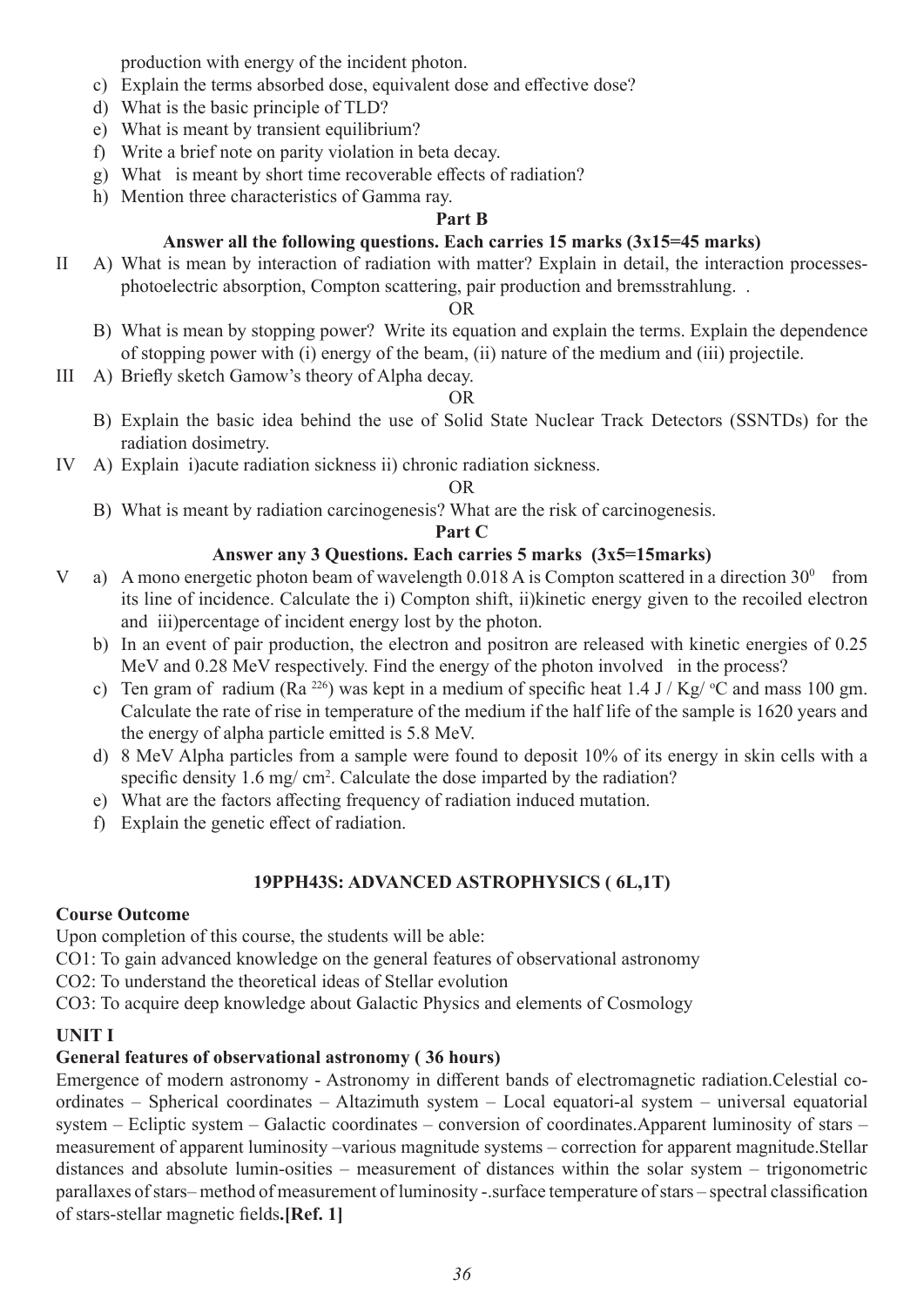### **UNIT II**

### **Stellar physics and Stellat evolution ( 36 hours)**

Theory of radiative transfer – Radiative transfer equation – Thermodynamic equilibrium – ra-diative transfer through stellar atmosphere – formation of spectral lines-Basic equation of stel-lar structure – Hydrostatic equilibrium in stars – Virial theorem – energy transport inside stars – convection inside stars – stellar models – some relations among stellar quantities – determination of stellar parameters – main sequence– red giants and white dwarfs Nucleosynthesis and Nuclear reactions in stars – calculation of nuclear reaction rates – Important nuclear reactions in stellar interiors – Helioseismology – solar neutrino experiments – Stellar evolution – Evolution of binary systems – mass loss from stars – stellar winds-Stellar collapse – Degeneracy pressure of Fermi gas – structure of white dwarfs – Chandrasekhar limit – neutron stars – pulsars – binary X – ray sources. accretion disks.[**Ref. 2]**

### **UNIT III**

### **Galactic Physics and elements of Cosmology ( 36 hours)**

Normal galaxies – morphological classification - physical characteristics and kinematics – expansion of the universe – active galaxies – super luminal motion in quasars – black hole as central engine – unification scheme – cluster of galaxies – large scale distribution of galaxies – gamma ray bursts.

Space time dynamics of the universe – general relativity – the metric of the universe – Friedman equation for the scale factor – cosmic background radiation – evolution of matter dominated universe – evolution of radiation dominated universe.Primordial nucleosynthesis – cosmic neutrino background – nature of dark matter. **[Ref. 2,3 &4]**

### **References**

1. Abhyankar K. D. - *Astrophysics Stars and Galaxies*,Universities Press.

- 2. Arnab Rai Choudhuri *Astrophysics for Physicists*, Cambridge University Press.
- 3. Padmanabhan T. *Theoretical Astrophysics*, Cambridge University Press.
- 4. Narlikar J. B.- *Introduction to Cosmology*, Cambridge University Press.

### **19PPH43T: THEORETICAL PHYSICS – II (6L,1T)**

### **Course Outcome**

Upon completion of this course, the students will be able:

CO1: To have a deep knowledge in functional Integrals in Physics

CO2: To understand the theoretical ideas of Many particle physics

CO3: To acquire deep knowledge about Critical phenomena

### **Unit I**

### **Functional Integrals in Physics( 36 hours)**

### **• Functionals**

Function vs functional, functional derivatives, functional integration, Guassian integrals [ Ref 19, 20, 21, 22] **Path integrals in quantum mechanics**

**–** Single particle systems- Feynman path integral, propagator as a functional integral, Born approximation, Coulomb scattering,

**–** Many particle systems - Second quantization, coherent states and many-body path integrals, field integral for the quantum partition function.

**–** Quantum Fields - Path integrals for fields, functionals for bosonic andfermionic fields, generating functions for free and interacting fields, Wick's theorem, Perturbation theory. [ Ref 8,13,14,17,10, 20, 21, 23]

### **Unit II**

### **Many particle physics( 36 hours)**

### **Broken symmetry and collective phenomena**

Mean field theory, Bose-Einstein condensation and superfluidity, superconductivity, interacting electron gas and disorder

#### **Response functions**

Linear response theory, analytic structure of correlation functions, electromagnetic linear response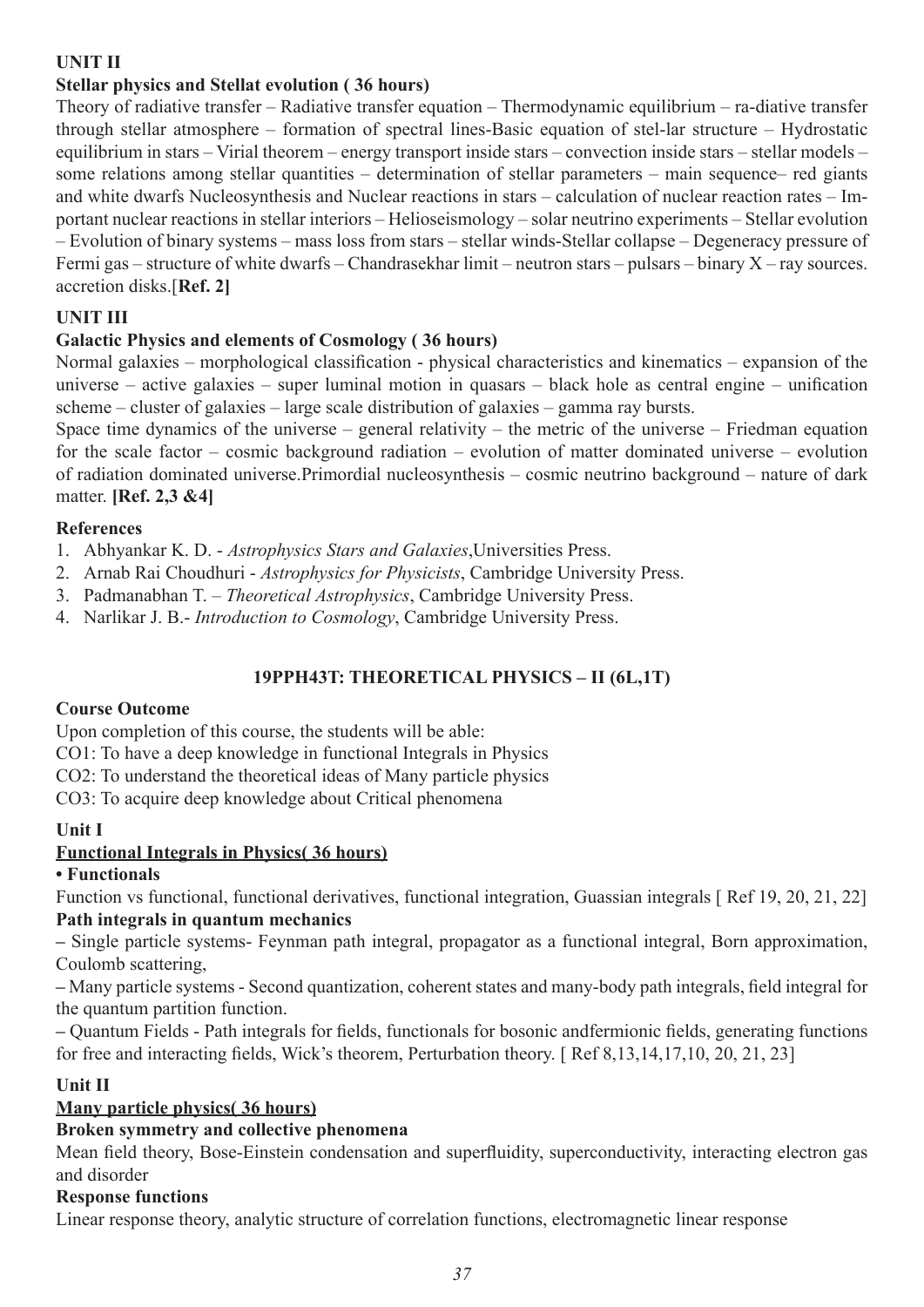### **Unit III**

### **Critical phenomena ( 36 hrs)**

Continuous phase transitions, critical behaviour, scaling, renormalization group, Ising model, RG analysis of ferromagnetic transition. [ Ref 19, 22]

### **References**

- 1. F. Scheck, *Quantum Physics*, Springer (2007).
- 2. G. Teschl, *Mathematical Methods in Quantum Mechanics*, American Mathematical Society (2009).
- 3. P. Szekeres, *Modern Mathematical Physics*, Cambridge University Press (2004).
- 4. M. T. Vaughn, *Introduction to Mathematical Physics*, Wiley VCH Verlag (2007).
- 5. Arfken, *Mathematical Physics for Physicists*, Academic Press (2013).
- 6. J. J. Sakurai, *Modern Quantum Mechanics*, Addison-Wesley Publishing Company (1994).
- 7. L. I. Schiff, *Quantum Mechanics*, McGraw-Hill Book Co. (1968).
- 8. R. Shankar, *Principles of Quantum Mechanics*, Springer (1994).
- 9. L. E. Ballentine, *Quantum Mechanics*, World Scientific Publishing Co. (2000).
- 10. L. H. Ryder, *Quantum Field Theory*, Cambridge University Press (2008).
- 11. J. J. Sakurai, *Advanced Quantum Mechanics*, Addison-Wesley (1967).
- 12. M. Le Bellac, *Quantum and Statistical Field Theory*, Oxford University Press (2001).
- 13. K. Schulten and I. Kosztin, *Lectures in Theoretical Biophysics*, University of Illinois at Urbana-Champaign (2000).
- 14. R. Kubo, M. Toda and N. Hashitsume, *Statistical Physics II: None quilibrium Statistical Mechanics*, Springer-Verlag (1985).
- 15. G. F. Mazenko, *Nonequilibrium Statistical Mechanics*, Wiley-VCH Verlag (2006).
- 16. V. Balakrishnan, *Elements of Nonequilibrium Statistical Mechanics*, CRC Press (2008).
- 17. B. F. Schutz, *A First Fourse in General Relativity*, Cambridge University Press (2009).
- 18. S. Caroll, *Spacetime and Geometry: An Introduction to General Relativity*, Addison-Wesley (2004).
- 19. A. Altland and B. Simons, *Condensed Matter Field Theory*, Cambridge University Press (2008).
- 20. J. W. Negele and H. Orland, *Quantum Many-particle Systems*, Levant Books (2006).
- 21. E. Fradkin, *Field Theories of Condensed Matter Systems*, Levant Books (2006).
- 22. P. M. Chaikin and T. C. Lubensky, *Principles of Condensed Matter Physics*, Cambridge University Press (2004).
- 23. A. M. Tsvelik, *Quantum Field Theory in Condensed Matter Physics*, Cambridge University Press (2003).

### **19PPH51: GENERAL PHYSICS PRACTICALS**

### **Course outcome**

Upon completion of this course, the students will be able:

CO1: To have a familiarization of the usage of scientific equipments accurately.

CO2: To enhance knowledge about Error analysis of various general physics experiments is also done.

CO3: Will demonstrate the ability to think critically and to use appropriate concepts to analyze qualitatively problems or situations involving the fundamental principles of physics

CO4: Will demonstrate the ability to use appropriate mathematical techniques and concepts to obtain quantitative solutions to problems in physics.

#### **(Total of 10 experiments to be done from Section A and B) Section A( at least 5 experiments to be done in this section)**

- 1. Determination of elastic constants by Cornu's method ( elliptical and hyperbolic fringes)
- 2. Analysis of absorption spectra of liquids using spectrometer
- 3. Study of ultrasonic waves in liquids
- 4. Determination of e/k using Ge and Si transistors
- 5. Anderson Bridge –determination of self and mutual inductance
- 6. Michelson Interferometer experiments
- 7. Identification of Fraunhofer lines in solar spectra
- 8. Verification of Richardson's equation using diode valve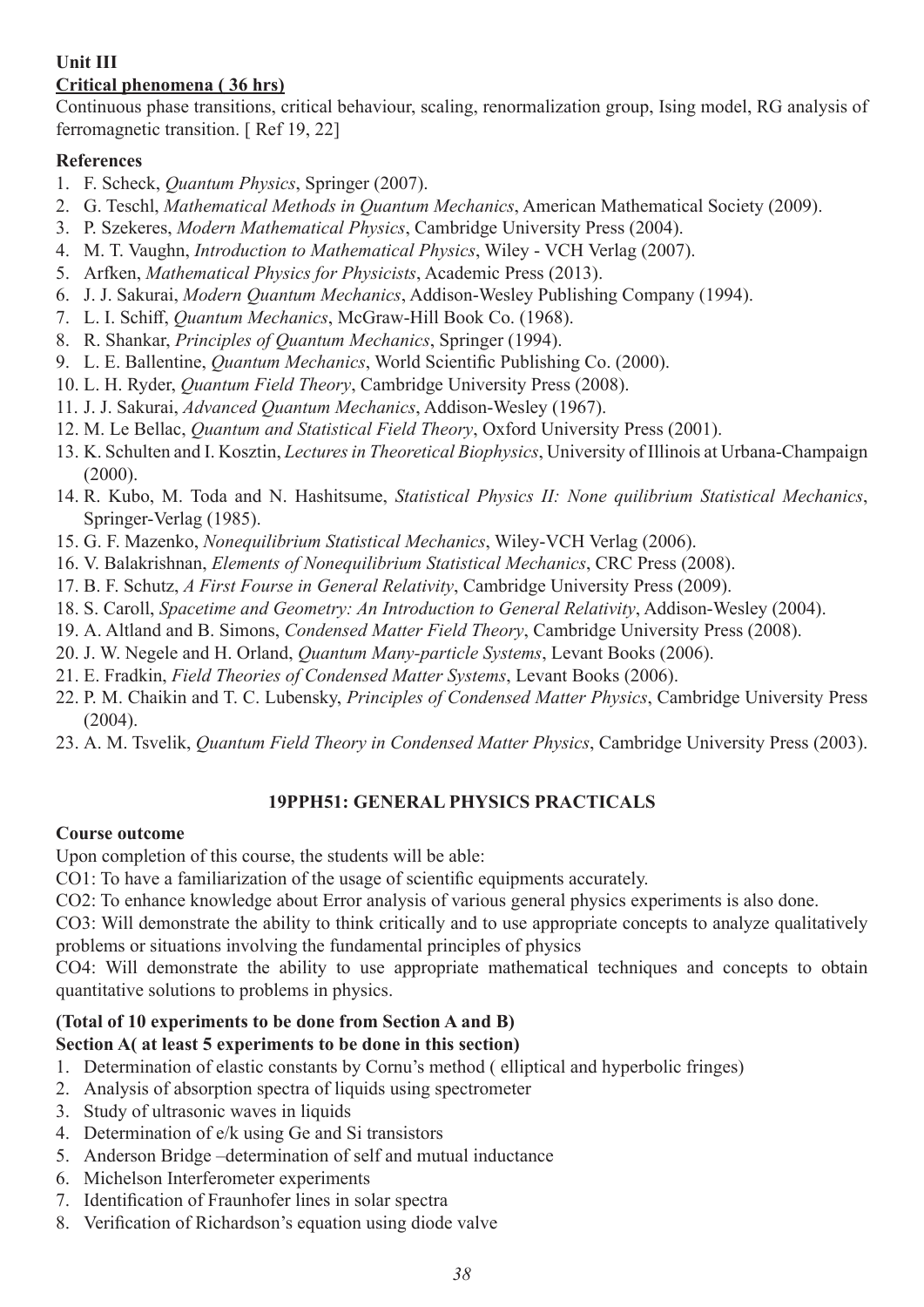- 9. LED experiments (a) wavelength determination (b) I-V characteristics (c) output power variations with applied voltage etc.
- 10. Thermal diffusivity of brass

### **Section B( at least 2 experiments to be done from this section)**

- 1. BH curve-anchor ring
- 2. Study of photoelectric effect and determination of of Planck's constant
- 3. Determination of Stefan's constant
- 4. Experiments using Laser: (a) Laser beam characteristics ( b) Diffraction grating (c) Diffraction at different types of slits and apertures ( d) refractive index of liquids (e) particle size determination
- 5. Youngs modulus of different materials using strain gauge
- 6. Determination of magnetic force in a current carrying conductor
- 7. Optical fibre characteristics
- 8. Cauchy's constants of liquids and liquid mixtures using hollow prism and spectrometer
- 9. Dielectric constant of non-polar liquid.
- 10. Variation of dielectric constant with temperature of ferroelectric material.
- 11. Surface tension of a liquid using Jaeger's method
- 12. Experiments using Phoenix Kit (a) Capacitor charging/discharging experiments (b) Dielctric constant of glass

### **19PPH52: Electronics and Computer Science Practicals**

### **Course outcome**

Upon completion of this course, the students will be able:

CO1: To acquire a practical knowledge about basic electronic components ,

CO2: To study and analyze various theoretical aspects through experiments.

CO3: To gain the Fundamentals of algorithm development, program design and structured programming using an object‐oriented language.

CO4: Will demonstrate basic experimental skills by the practice of setting up and conducting an experiment with due regards to minimizing measurement error.

### **Unit I – Electronics Experiments (A total of 10 experiments to be done) Secion A( atleast 5 experiments to be done)**

- 1. RC integrator and RC differentiator and its response.
- 2. Single stage CE amplifier –Design and study of frequency response
- 3. Study of RC Phase shift oscillator circuits using Transistors
- 4. Construction and study of Astable multivibrator and VCO circuits using Transistors
- 5. Study of OP Amp circuits (a) summing amplifier (b)difference amplifier
- 6. OP Amp as an integrator and differentiator
- 7. Differential Amplifier-using transistors –to measure CMRR
- 8. Characteristics of JFET and MOSFET
- 9. Characteristics of SCR
- 10. Design and study of negative feedback amplifier circuits
- 11. Study of Clipping and Clamping circuits
- 12. UJT Characteristics and UJT relaxation Oscillator

### **Section B( at least 3 experiments to be done)**

- 1. Emitter follower and source follower circuits
- 2. Weinberg oscillator using OP Amp
- 3. SR and JK Flip Flops -construction using Logic Gates and study of truth tables
- 4. Study of the frequency response of a tuned amplifier
- 5. Study of power amplifier circuits
- 6. Frequency multiplier using PLL
- 7. Study of Schmitt trigger circuits using transistors
- 8. Construction and study of cascade amplifier circuit using transistors.
- 9. Simple electronics experiments using Phoenix and Python based Kits.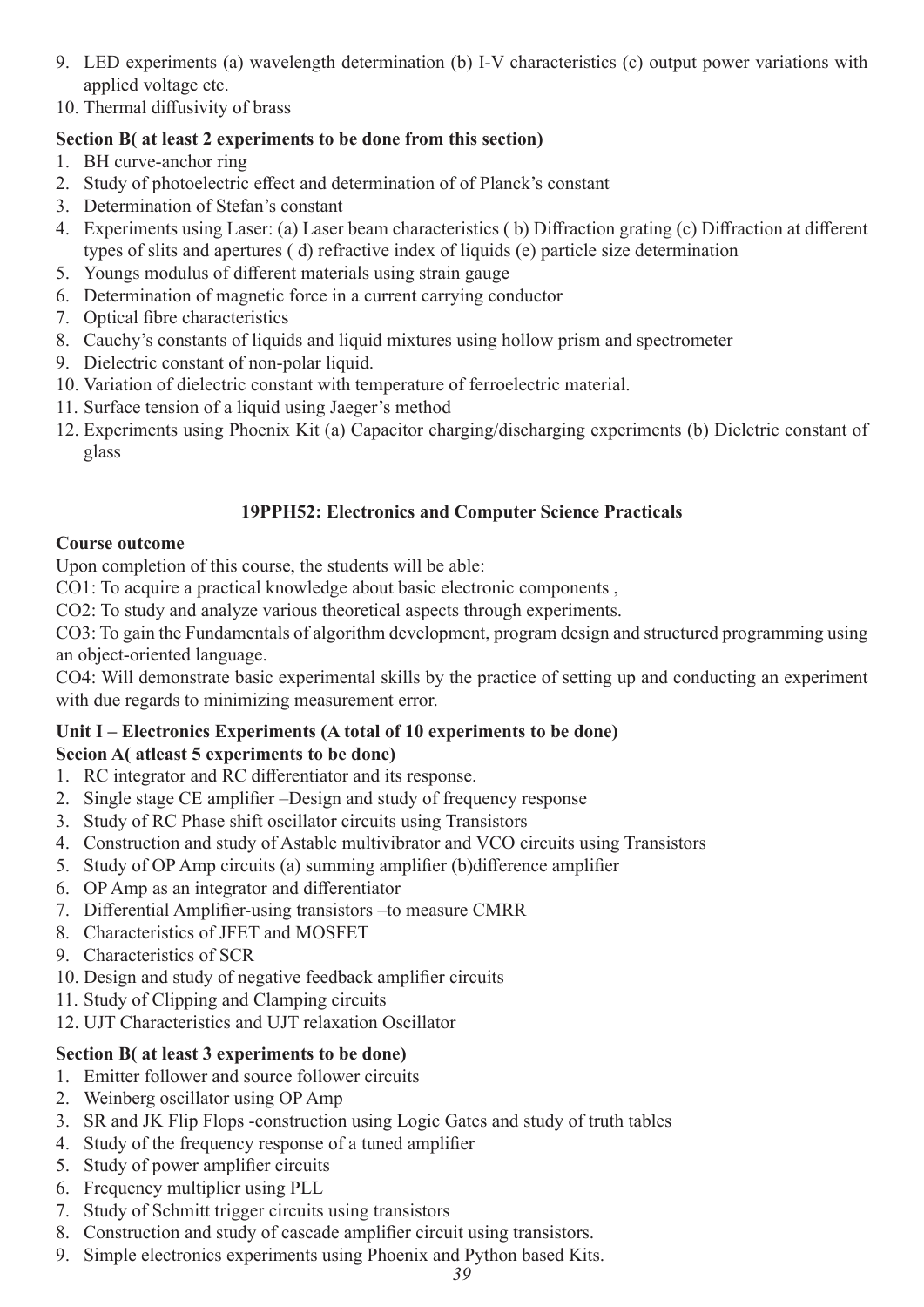### **Unit II Comptuter Programming**

### **(A minimum of 8 experiments to be done,programs should be written in C++ language)**

- 1. Least square fitting
- 2. First derivative of tabulated function by difference table
- 3. Numerical integration ( Trapezoidal rule and Simson method)
- 4. Solution of algebraic and transcendental equations using Newton-Ralphson method
- 5. Solution of algebraic equations using bisection method
- 6. Numerical interpolation using Newton and Lagrangian methods
- 7. Monte Carlo simulation
- 8. Evaluation of Bessel and Legendre functions
- 9. Matrix addition,multiplication ,trace,transpose and inverse
- 10. Fourier series analysis
- 11. Study of motion of projectile in a central force field
- 12. Study of Planetary motion and Kepler's laws

### **19PPH 61: Advanced Physics Practicals**

### **Course outcome**

Upon completion of this course, the students will be able:

CO1: To acquire a practical knowledge about the application and demonstration of advanced experiments in Physics.

CO2: Will demonstrate basic experimental skills by the practice of setting up and conducting an experiment with due regards to minimizing measurement error.

CO3: To recognize and explain aspects of the application of the topics covered in this module in everyday life.

### (*A total of 10 experiments to be done*)

### **Unit I: Physics experiments**

### **Section A(** *atleast 5 experiments to be done***)**

- 1. e/m of an electron-Thompson's method
- 2. Charge of an electron-Millikan's method
- 3. Determination of Fermi energy of Copper
- 4. Study of variation of resistance of a semiconductor with temperature and determination of band gap
- 5. Magnetic Suceptibility of a liquid using Quincke's method
- 6. Ferromagnetic studies using Guoy's method
- 7. Hall effect in a semiconductor
- 8. Rydberg constant deterimination using grating,spectrometer and discharge tubes.
- 9. Thermo-emf of bulk samples like Al,Cu.Brass etc.

### **Section B** ( *at least two experiments to be done*)

- 1. Electrical characteristics of a solar cell
- 2. Studies usingUV visible spectrophotometer
- 3. Refractive index of liquids and liquid mixtures using Abbe's refractometer
- 4. Optical activity studies using Polarimeters
- 5. Determination of temperature characteristics of a Flame
	- a. Candle flame using digital photography and image analysis
	- b. sodium flame in comparison with incandescent lamp using a spectrometer
- 6. LDR and photodiode characteristics
- 7. Simple experiments using GM counter
- 8. Determination of dielectric constant of materials
- 9. Experimental determination of Avogadro's number using an electrochemical cell
- 10. Study of arc spectra and hydrogen spectra using an imager (CCD) and photoelectric/electronic recorder.

### **Unit II: Data Anaysis**( *Five experiments to be done*)

- 1. Analysis of the given band spectrum
- 2. Analysis of given rotation-vibration spectrum